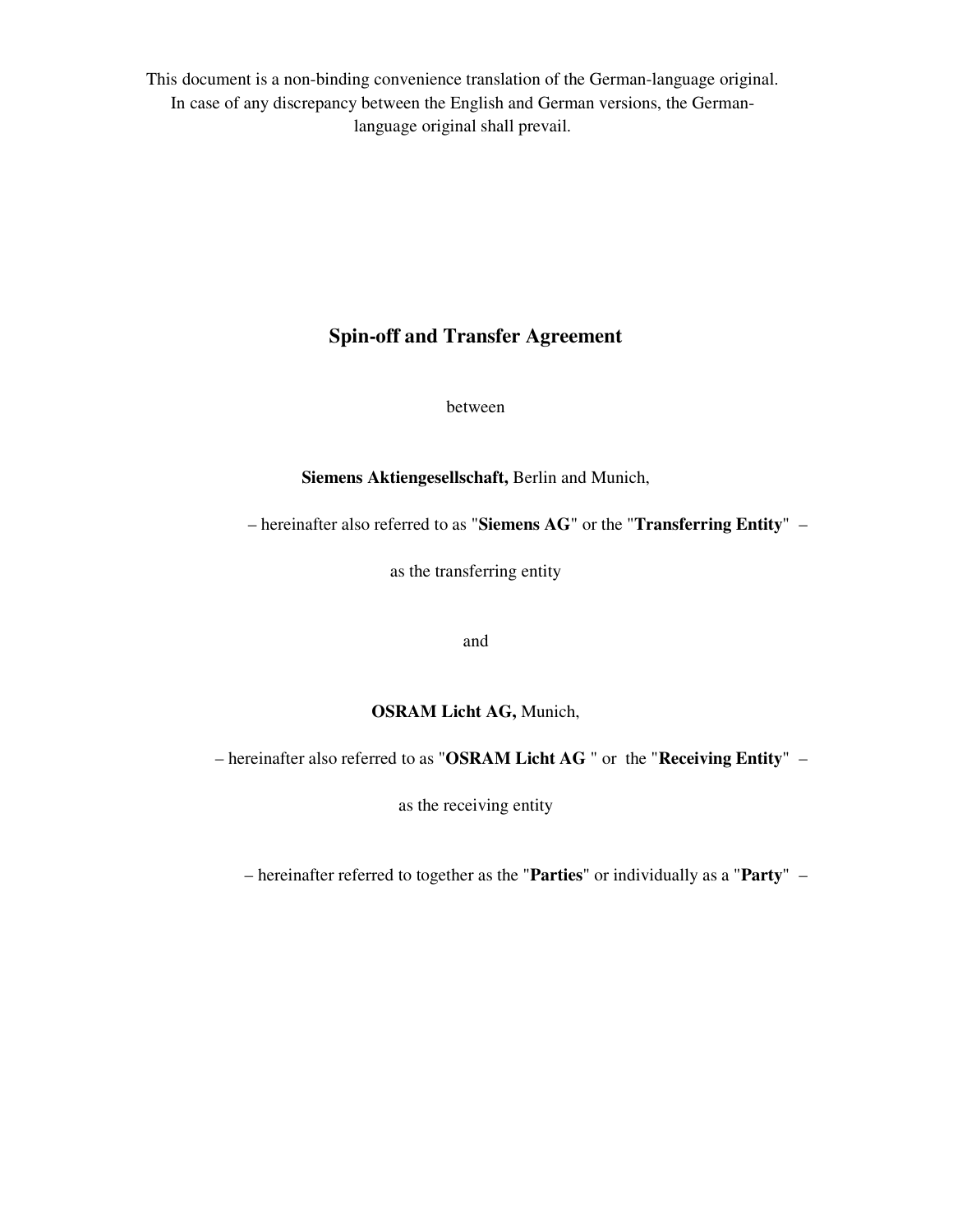# **Table of Contents**

| II. Spin-off, Spin-off Effective Date, Spin-off Statements of Financial Position and                                                 |  |  |  |  |
|--------------------------------------------------------------------------------------------------------------------------------------|--|--|--|--|
|                                                                                                                                      |  |  |  |  |
|                                                                                                                                      |  |  |  |  |
| § 3 Spin-off Statements of Financial Position and Closing Statements of                                                              |  |  |  |  |
|                                                                                                                                      |  |  |  |  |
|                                                                                                                                      |  |  |  |  |
|                                                                                                                                      |  |  |  |  |
|                                                                                                                                      |  |  |  |  |
|                                                                                                                                      |  |  |  |  |
|                                                                                                                                      |  |  |  |  |
|                                                                                                                                      |  |  |  |  |
| IV. Consideration and Corporate Actions; Special Rights and Benefits11                                                               |  |  |  |  |
|                                                                                                                                      |  |  |  |  |
|                                                                                                                                      |  |  |  |  |
|                                                                                                                                      |  |  |  |  |
| V. Provisions under Corporate Law relating to OSRAM Licht AG 15                                                                      |  |  |  |  |
| § 13 Articles of Association of OSRAM Licht AG, Authorization pursuant<br>to Section 71 (1) no. 8 AktG and Authorization pursuant to |  |  |  |  |
|                                                                                                                                      |  |  |  |  |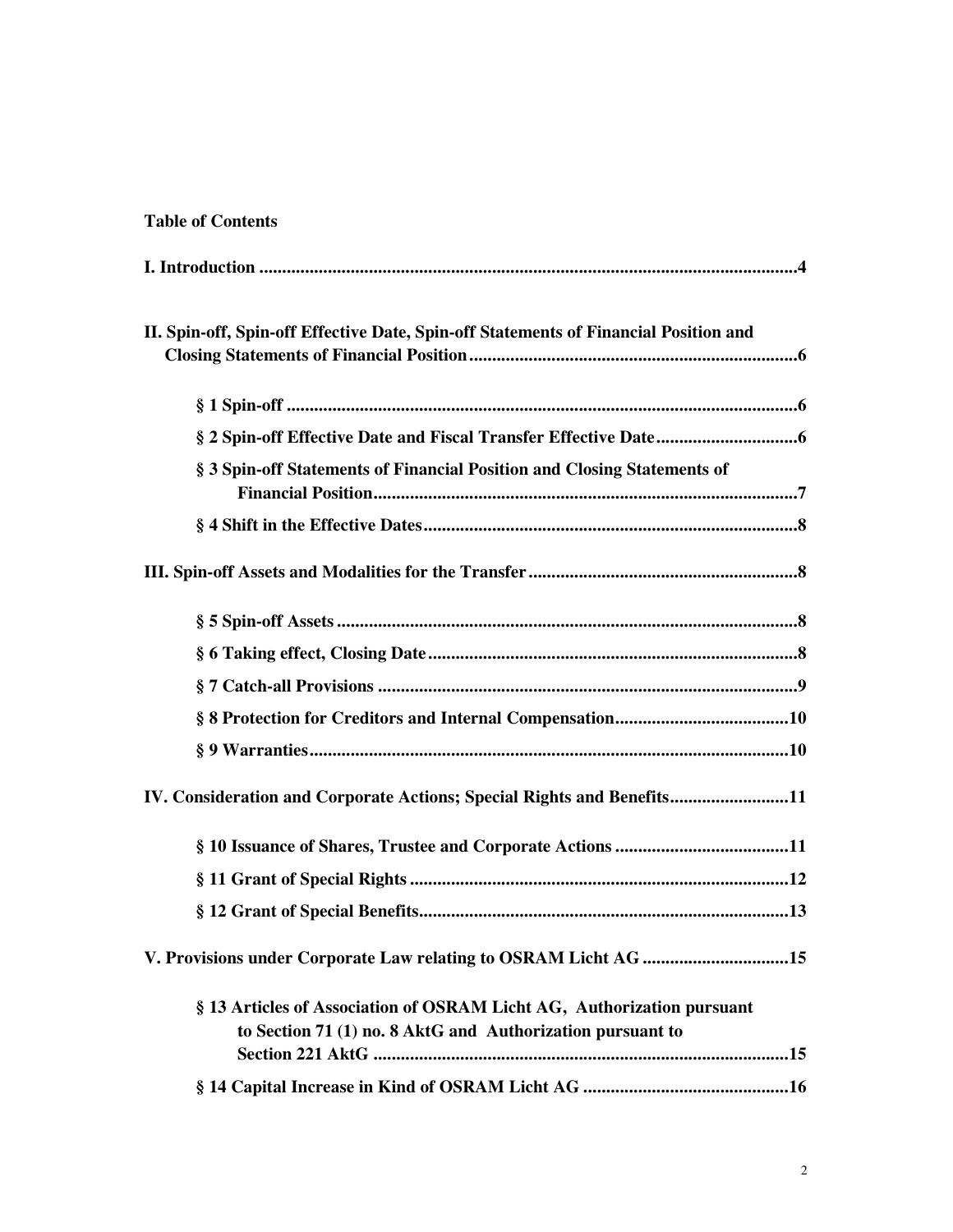| VI. Consequences of the Spin-off for the Employees and their Representative |     |
|-----------------------------------------------------------------------------|-----|
|                                                                             |     |
|                                                                             |     |
| § 15 Consequences of the Spin-off in Individual Employment Law for          |     |
|                                                                             |     |
| § 16 Consequences of the Spin-off for the Representative Bodies of the      |     |
|                                                                             |     |
| § 17 Consequences of the Spin-off for Corporate Co-Determination/the        |     |
|                                                                             | .22 |
|                                                                             | .24 |
|                                                                             |     |
|                                                                             | .24 |
|                                                                             | .25 |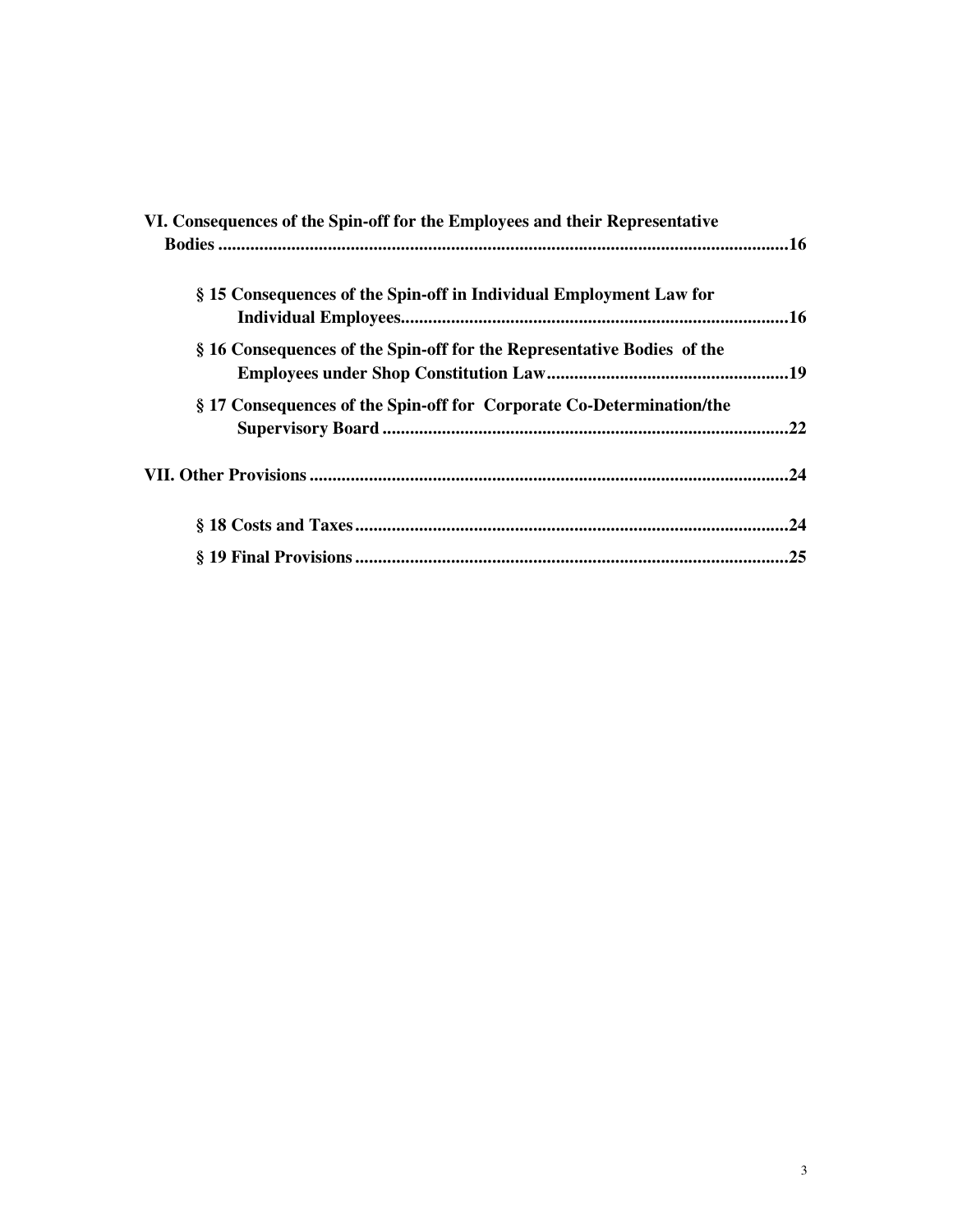# **I. Introduction**

- 0.1 Siemens AG with its registered offices in Berlin and Munich is registered with the register of companies at the district court (*Amtsgericht*) of Charlottenburg under registration number HRB 12300 B and with the register of companies at the district court (*Amtsgericht*) of Munich under registration number HRB 6684. The capital stock of Siemens AG at the time of conclusion of this Spin-off and Transfer Agreement amounts to  $\epsilon$  2,643,000,000, divided into 881,000,000 shares of no par value (registered shares). Siemens AG holds 38,250,330 treasury shares at the time of conclusion of this Spin-off and Transfer Agreement.
- 0.2 OSRAM Licht AG with its registered office in Munich is registered with the register of companies at the district court (*Amtsgericht*) of Munich under registration number HRB 199675. The capital stock of OSRAM Licht AG at the time of conclusion of this Spin-off and Transfer Agreement amounts to  $\epsilon$  50,000, divided into 50,000 shares of no par value (registered shares). The sole shareholder of OSRAM Licht AG is Siemens AG.
- 0.3 Siemens AG has decided to make its former division OSRAM independent and to list it on the stock exchange by way of a spin-off to OSRAM Licht AG. Siemens AG intends not to completely separate itself from its former OSRAM division in connection with the Spin-off and instead would like to remain participated as a shareholder in OSRAM Licht AG which will be listed on the stock exchange in the future.
- 0.4 The former OSRAM division is consolidated legally and organizationally under the roof of OSRAM GmbH. OSRAM GmbH has its registered office in Munich and is registered with the register of companies at the district court (*Amtsgericht*) of Munich under registration number HRB 201526 (hereinafter, "**OSRAM GmbH**"). The subscribed capital of OSRAM GmbH at the time of conclusion of this Spin-off and Transfer Agreement is  $\epsilon$  562,940,000, divided into 562,940,000 company shares each with a nominal value of  $\epsilon$  1. 19.5 % of the subscribed capital (109,773,300 company shares) will be held by Siemens AG when this Spin-off and Transfer Agreement is concluded. The remaining 80.5 % of the subscribed capital (453,166,700 company shares) will be held by OSRAM Beteiligungen GmbH which has its registered office in Munich and is registered with the register of companies at the district court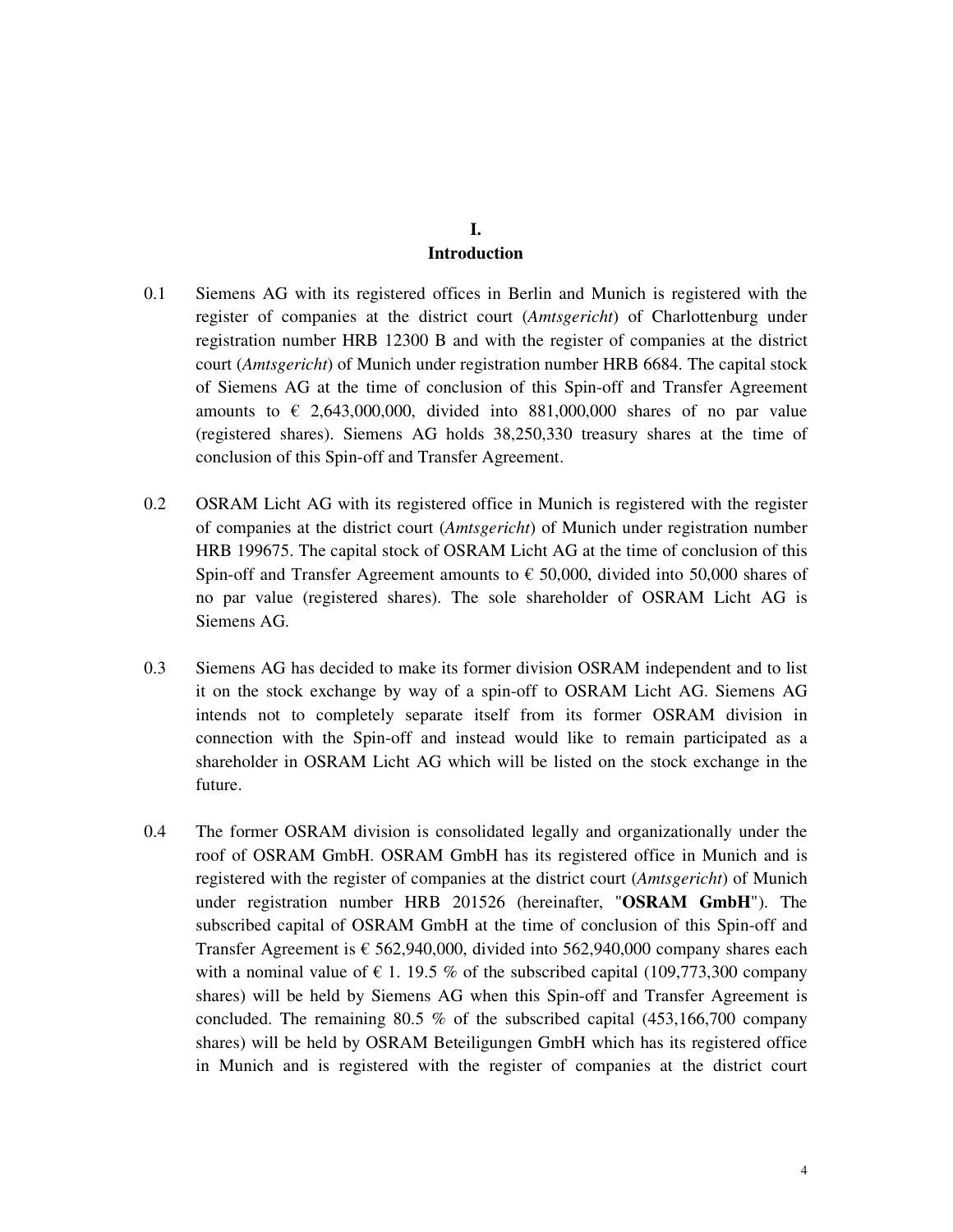(*Amtsgericht*) of Munich under registration number HRB 199970 (hereinafter, "**OSRAM Beteiligungen GmbH**").

- 0.5 The subscribed capital of OSRAM Beteiligungen GmbH is  $\epsilon$  25,100, divided into 25,100 company shares, each with a nominal value of  $\epsilon$  1; it is solely held by Siemens AG. The 453,166,700 shares in OSRAM GmbH held by OSRAM Beteiligungen GmbH were contributed by Siemens AG to OSRAM Beteiligungen GmbH effective as of 1 October 2012 and are the sole asset of OSRAM Beteiligungen GmbH.
- 0.6 In order to create the part of the participation in OSRAM Licht AG remaining with Siemens AG, OSRAM Licht AG will increase its capital stock by  $\epsilon$  20,364,433 from  $\epsilon$ 50,000 to  $\epsilon$  20,414,433 by issuing 20,364,433 new shares of no par value (registered shares). The capital increase will be in exchange for a contribution in kind as well as payment of  $\epsilon$  50,000 (so-called mixed contribution in kind). As a contribution in kind, Siemens AG will contribute the 109,773,300 company shares in OSRAM GmbH it holds (19.5 % of the current subscribed capital) with economic effect as of 1 October 2012. The contribution in kind will be in accordance with the notarized Contribution Agreement at once concluded on today which is attached as **Annex 0.6** to this Spin-off and Transfer Agreement. The capital increase in kind will be carried out prior to this Spin-off and Transfer Agreement taking effect. After implementation of the capital increase in kind, in an economic viewing OSRAM Licht AG will hold 19.5 % of the subscribed capital in OSRAM GmbH. The remaining 80.5 % of the subscribed capital will be held unchanged by OSRAM Beteiligungen GmbH.
- 0.7 All shares in OSRAM Beteiligungen GmbH are supposed to be transferred to OSRAM Licht AG in accordance with this Spin-off and Transfer Agreement so that OSRAM Licht AG holds the entire subscribed capital in OSRAM GmbH upon the completion of the spin-off, in part directly and in part indirectly through its then existing participation in OSRAM Beteiligungen GmbH (OSRAM Licht AG together with its direct and indirect subsidiaries and participations existing after the spin-off hereinafter the "**OSRAM Group**").
- 0.8 As consideration for the spin-off, the shareholders of Siemens AG are supposed to receive from OSRAM Licht AG a total of 84,274,967 shares of no par value (registered shares) in OSRAM Licht AG in accordance with this Spin-off and Transfer Agreement. The shares to be granted to the shareholders of Siemens AG for carrying out the spin-off are supposed to correspond to 80.5 % of the future capital stock in OSRAM Licht AG existing after the spin-off and the capital increase in kind (§ 0.6).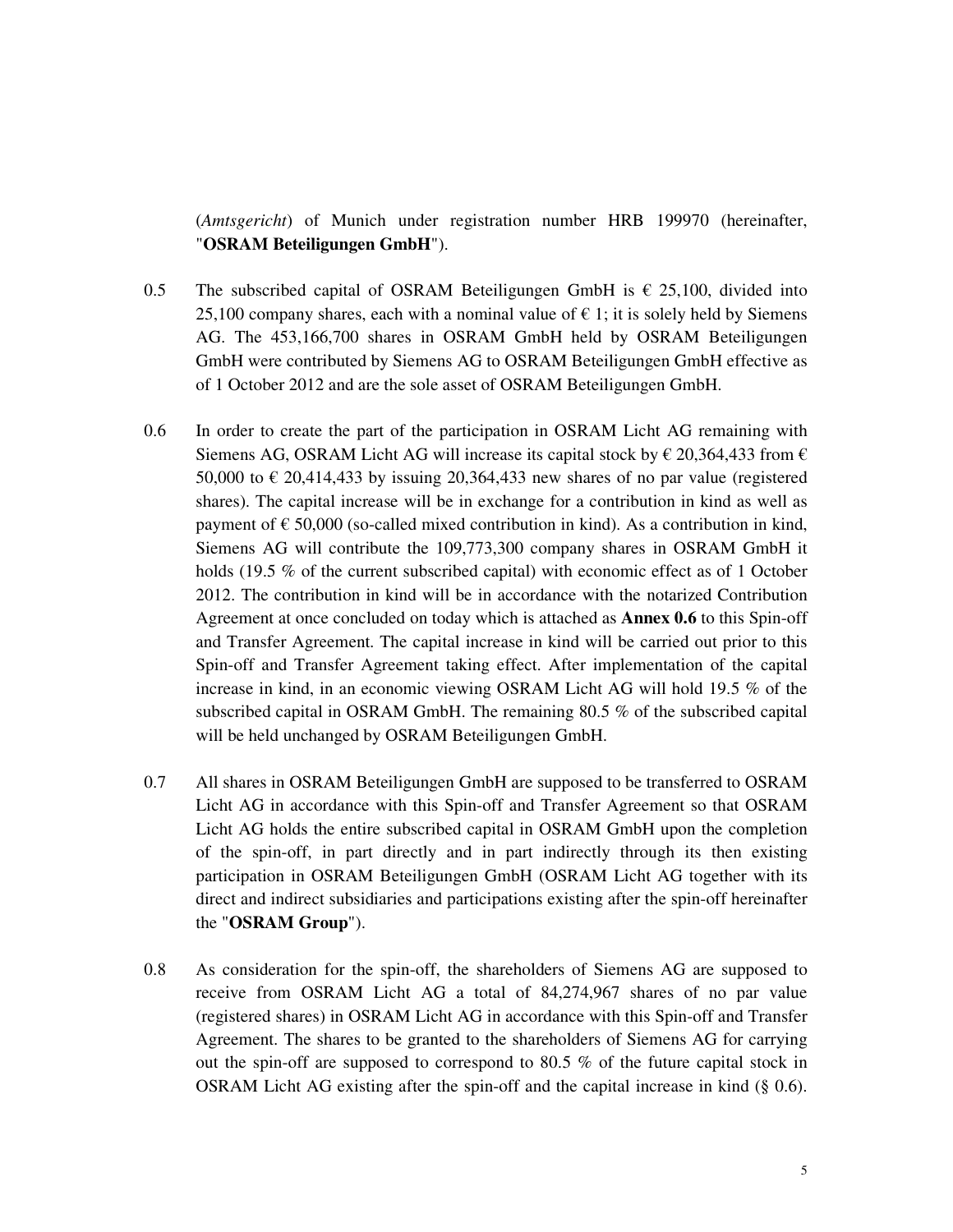The remaining 19.5 % of the future capital stock of OSRAM Licht AG will be held by Siemens AG after the spin-off takes effect.

0.9 Immediately after the spin-off takes effect, all shares in OSRAM Licht AG are supposed to be listed for trading in the Regulated Market of the Frankfurt Stock Exchange as well as the Munich Stock Exchange and also in the sub-segment of the Regulated Market of the Frankfurt Stock exchange with additional post-admission obligations (Prime Standard).

Now, therefore, the Parties agree as follows:

# **II. Spin-off, Spin-off Effective Date, Spin-off Statements of Financial Position and Closing Statements of Financial Position**

#### **§ 1 Spin-off**

- 1.1 Siemens AG, as the Transferring Entity, transfers by way of a spin-off by way of reception (*Abspaltung zur Aufnahme*) pursuant to Section 123 (2) no. 1 German Transformation Act (*Umwandlungsgesetz*, "**UmwG**") the portion of its assets specified in § 5.1 and § 5.2 of this Spin-off and Transfer Agreement together with all rights and duties (hereinafter, the "**Spin-off Assets**") in their entirety to OSRAM Licht AG as the Receiving Entity in exchange for the issuance of shares in OSRAM Licht AG to the shareholders of Siemens AG pursuant to § 10 of this Spin-off and Transfer Agreement (spin-off by way of reception preserving proportionate participation).
- 1.2 The items in the assets and liabilities and other rights and duties or legal positions of Siemens AG which are not allocated to the Spin-off Assets under this Spin-off and Transfer Agreement or which are expressly excluded from the transfer under this Spinoff and Transfer Agreement will not be transferred to OSRAM Licht AG.

#### **§ 2 Spin-off Effective Date and Fiscal Transfer Effective Date**

2.1 The transfer of the Spin-off Assets will take place in the relationship between Siemens AG and OSRAM Licht AG effective as of 1 October 2012, 0:00 hours (the "**Spin-off Effective Date**"). Starting as of this point in time, the actions relating to the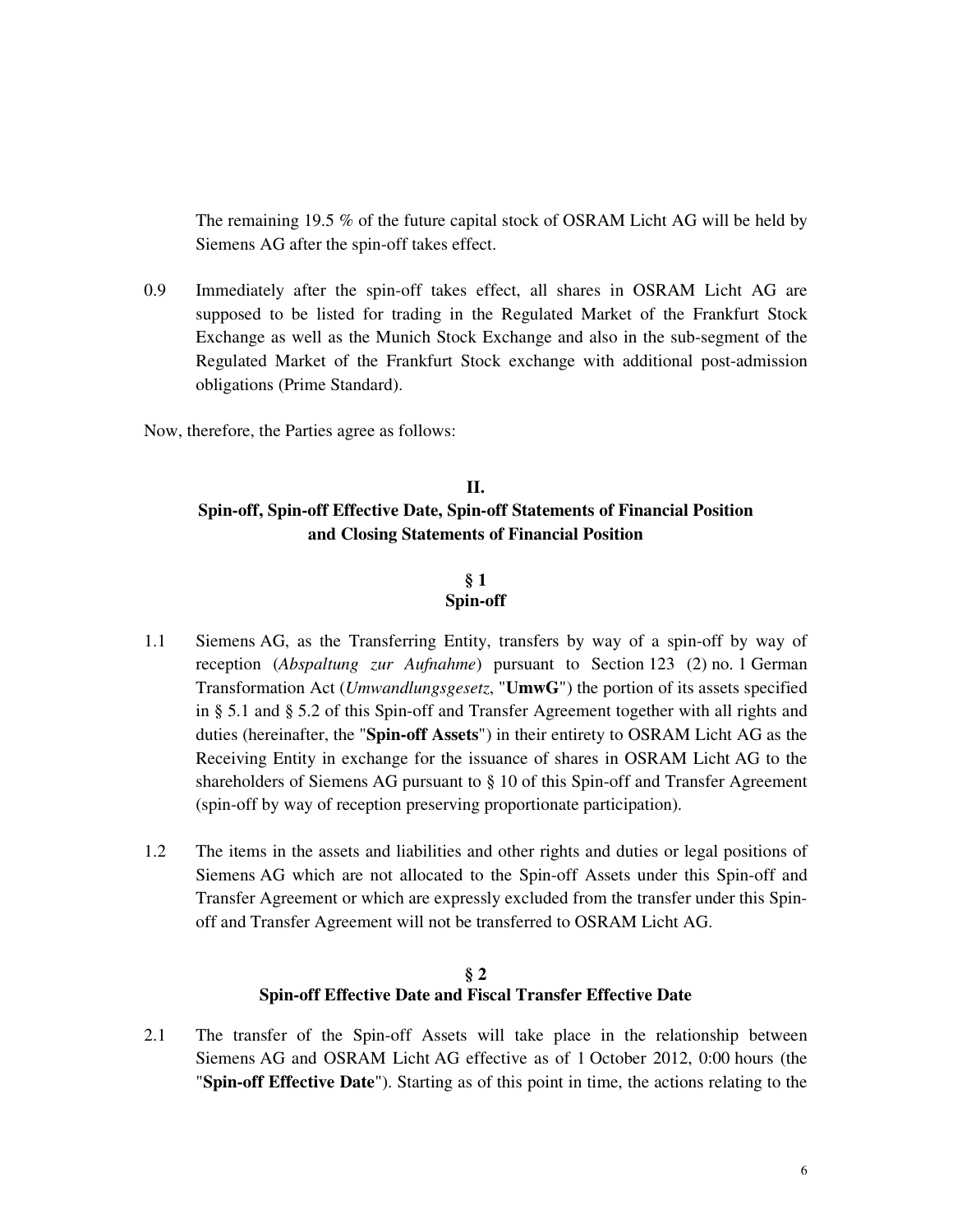Spin-off Assets are deemed to have been made for the account of OSRAM Licht AG in the relationship between Siemens AG and OSRAM Licht AG.

2.2 The fiscal transfer effective date for the spin-off is 30 September 2012, 24:00 hours (the "**Fiscal Transfer Effective Date**").

#### **§ 3**

## **Spin-off Statements of Financial Position and Closing Statements of Financial Position**

- 3.1 The allocation of the items in the assets and liabilities allocated to the Spin-off Assets will take place on the basis of the Spin-off Statements of Financial Position as of 1 October 2012, 0:00 hours which is attached to this Spin-off and Transfer Agreement as **Annex 3.1** (the "**Spin-off Statements of Financial Position**"). The Spin-off Statements of Financial Position were derived from the annual statements of financial position of Siemens AG prepared as of 30 September 2012, which were part of the annual financial statements of Siemens AG and continued taking into account the contribution of 80.5 % of the OSRAM GmbH company shares to OSRAM Beteiligungen GmbH as described in § 0.5; the annual financial statements of Siemens AG were audited and approved without reservation by Ernst & Young GmbH Wirtschaftsprüfungsgesellschaft, Stuttgart, and were approved by the Supervisory Board of Siemens AG on 28 November 2012.
- 3.2 The Closing Statements of Financial Position of the Transferring Entity under Sections 125 sentence 1, 17 (2) UmwG are the annual statements of financial position of Siemens AG as of 30 September 2012, 24:00 hours (the "**Closing Statements of Financial Position**") prepared in accordance with the provisions on the annual statements of financial position and the auditing of the annual statements of financial position as audited by Ernst & Young GmbH Wirtschaftsprüfungsgesellschaft, Stuttgart.
- 3.3 Siemens AG will reflect the Spin-off Assets at book value in each case in its Closing Statements of Financial Position under commercial law and its fiscal Closing Statements of Financial Position.
- 3.4 OSRAM Licht AG will reflect the Spin-off Assets in its commercial accounts at book value. OSRAM Licht AG will assume the Spin-off Assets in its fiscal statements of financial position at the values contained in the fiscal Closing Statements of Financial Position of Siemens AG.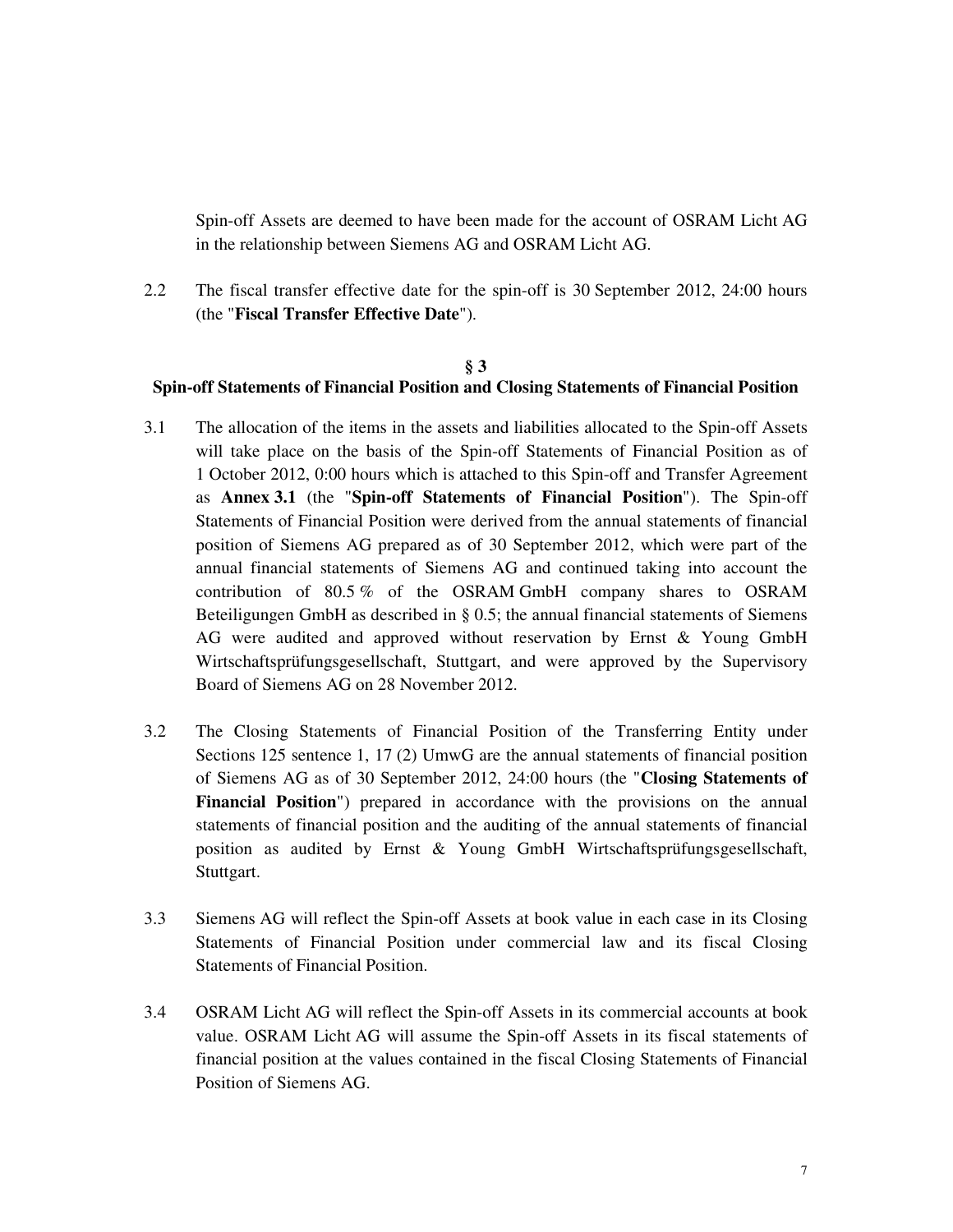#### **§ 4 Shift in the Effective Dates**

If the spin-off has not been registered with the register of companies of the Transferring Entity at the district courts of Charlottenburg and Munich by the end of the day on 10 November 2013, the Spin-off Effective Date is deemed to be 1 October 2013, 0:00 hours, and the Fiscal Transfer Effective Date is deemed to be 30 September 2013, 24:00 hours, contrary to the above § 2 and 30 September 2013, 24:00 hours is deemed to be the Fiscal Transfer Effective Date for the Closing Statements of Financial Position of Siemens AG contrary to the above § 3.2. In the case of any further delay of the registration beyond 10 November of the subsequent year, the effective dates are shifted by one year respectively in accordance with the above provision.

## **III. Spin-off Assets and Modalities for the Transfer**

#### **§ 5 Spin-off Assets**

- 5.1 Siemens AG transfers to OSRAM Licht AG all company shares in OSRAM Beteiligungen GmbH, consisting of 25,100 company shares with the numbers 1 through 25,100 and each with a par value of  $\epsilon$  1 (the "**Transferred Company Shares**").
- 5.2 The transfer occurs together with all related rights and duties, including the entitlement to profit-distribution for the time starting as of the Spin-off Effective Date.
- 5.3 The Parties will make all declarations, issue all documents, and take all other actions which may still be necessary or appropriate in connection with the transfer of the Spinoff Assets.

#### **§ 6 Taking effect, Closing Date**

6.1 The transfer of the Spin-off Assets occurs with *in rem* effect (*dinglic*h) upon registration and for this reason the effectiveness of the spin-off with the registers of companies of Siemens AG at the district courts of Charlottenburg and Munich, whereby the later registration is determinative (the "**Closing Date**").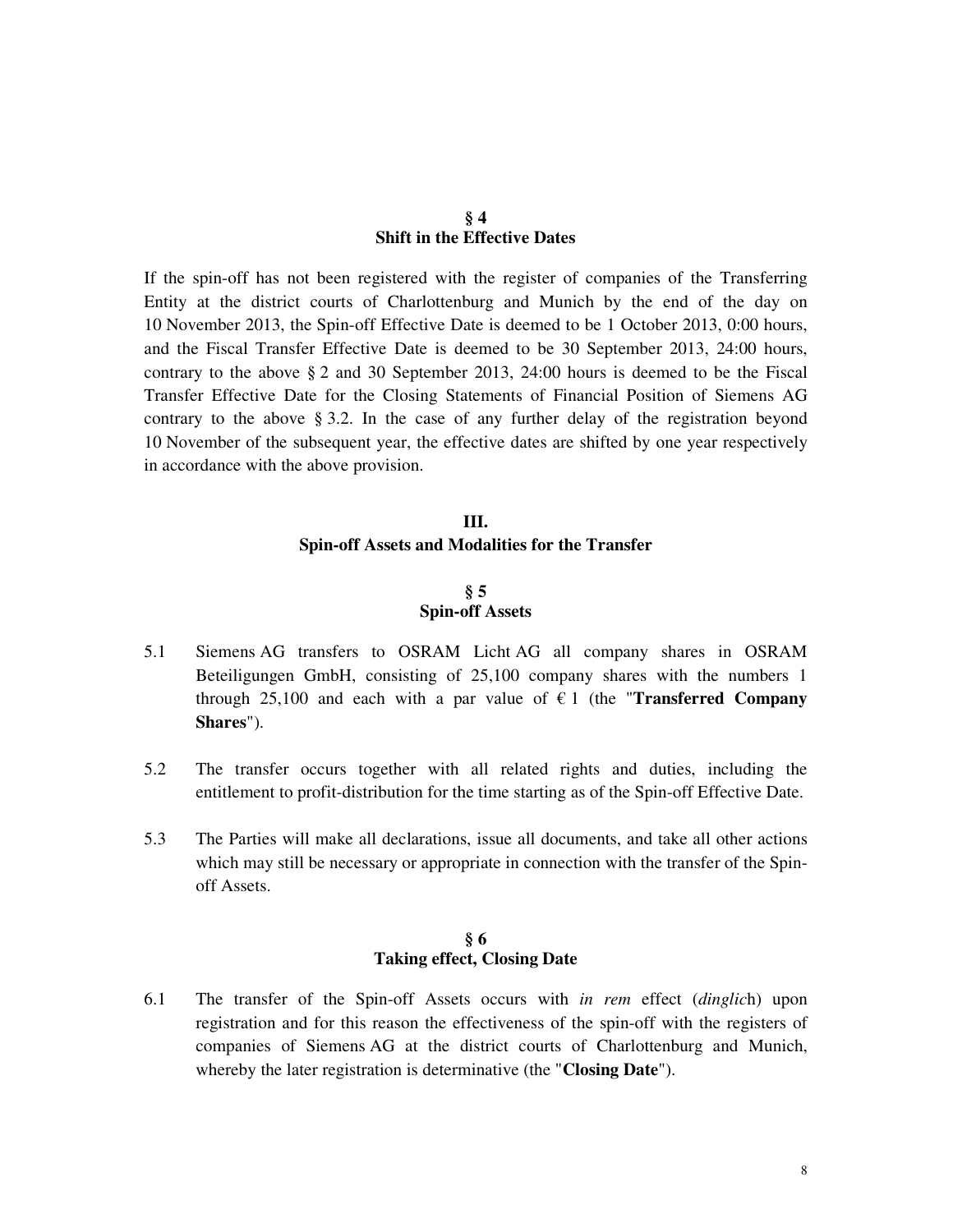- 6.2 Siemens AG undertakes not to adopt any shareholder resolution prior to the Closing Date as the current sole shareholder in OSRAM Beteiligungen GmbH under which the subscribed capital of OSRAM Beteiligungen GmbH existing at the time of the conclusion of this Spin-off and Transfer Agreement is changed. Siemens AG also undertakes until the Closing Date to use its efforts so that OSRAM Beteiligungen GmbH neither disposes of the 453,166,700 company shares in OSRAM GmbH it holds nor adopts or takes part in shareholder resolutions prior to the Closing Date as the majority shareholder in OSRAM GmbH under which the subscribed capital of OSRAM GmbH existing at the time of conclusion of this Spin-off and Transfer Agreement is changed or profits are distributed. Siemens AG also undertakes until the Closing Date not to make transfers from reserves and to secure that the shareholders of OSRAM GmbH do not make any transfers from reserves until the Closing Date.
- 6.3 Siemens AG will only administrate the Spin-off Assets in the ordinary course of business and with the diligence of a prudent businessman and in compliance with the requirements of this Spin-off and Transfer Agreement during the period between the conclusion of this Spin-off and Transfer Agreement and the Closing Date and will not make any dispositions.

#### **§ 7 Catch-all Provisions**

- 7.1 If and to the extent that the Spin-off Assets do not already pass to OSRAM Licht AG by force of law upon the registration of the spin-off, Siemens AG will transfer those assets to OSRAM Licht AG. In exchange, OSRAM Licht AG is obliged to consent to the transfer. The Parties will place each other in the internal relationship as if the transfer had also occurred in the external relationship as of the Spin-off Effective Date.
- 7.2 In connection with the transfer under § 7.1, the Parties will initiate all necessary or appropriate measures and legal actions and cooperate in them in order to transfer the Spin-off Assets.
- 7.3 Claims under this § 7 are time barred upon the end of the day on 30 September 2022.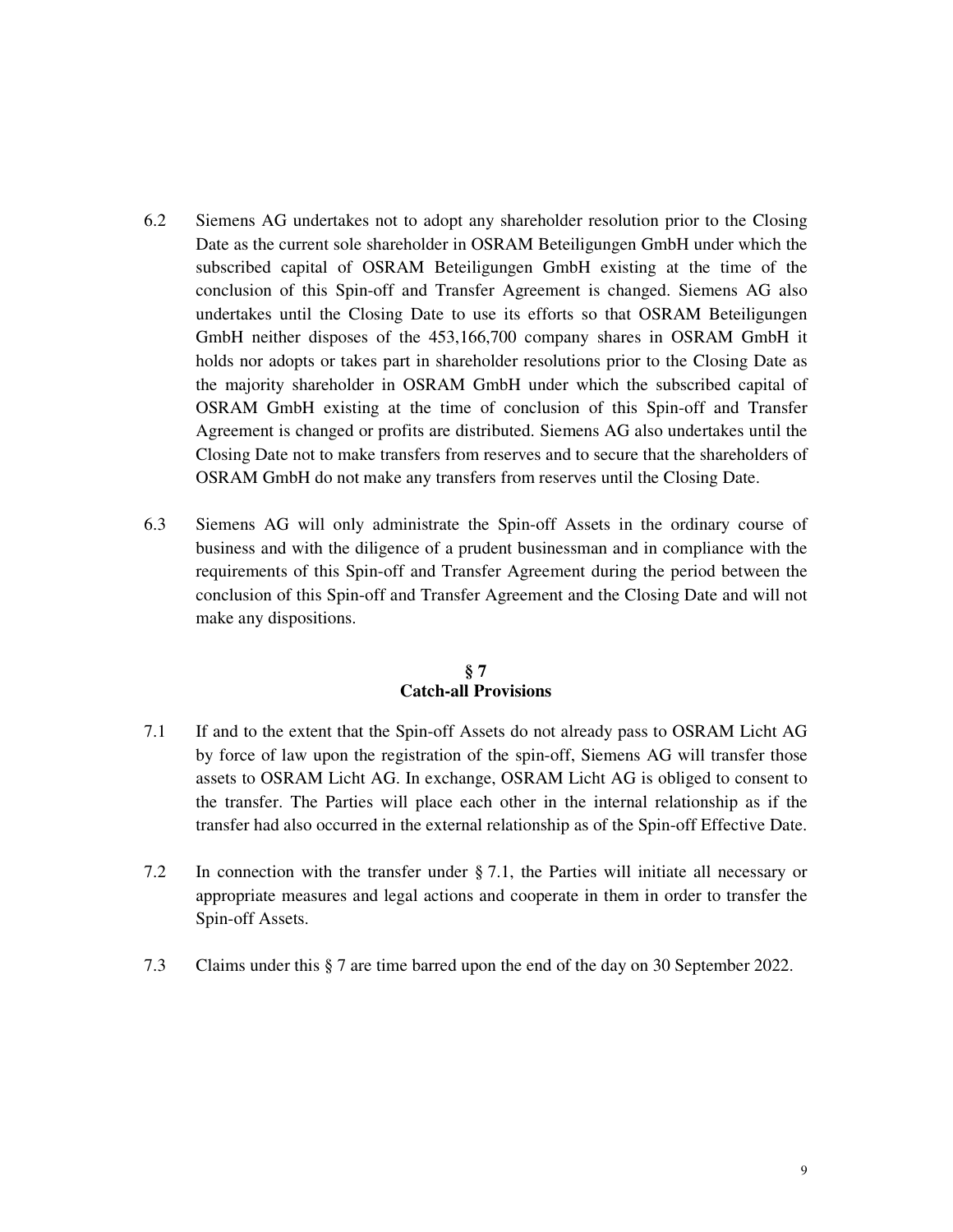#### **§ 8 Protection for Creditors and Internal Compensation**

To the extent no other allocation of burdens and liabilities under or in connection with the Spin-off Assets results under this Spin-off and Transfer Agreement, the following provisions apply:

- 8.1 If and to the extent that claims are asserted against Siemens AG based on the provisions in Section 133 UmwG or other provisions by creditors for liabilities, obligations or relationships involving liability which are being transferred to OSRAM Licht AG in accordance with the provisions of this Spin-off and Transfer Agreement, OSRAM Licht AG must indemnify Siemens AG against the respective liability or obligation on first demand. This also applies in the event that such creditors assert claims against Siemens AG for the provision of security.
- 8.2 If and to the extent that claims are asserted against OSRAM Licht AG on the basis of the provisions in Section 133 UmwG or other provisions by creditors for liabilities, obligations or relationships of Siemens AG resulting in liability which are not being transferred to OSRAM Licht AG in accordance with this Spin-off and Transfer Agreement, Siemens AG must indemnify OSRAM Licht AG against the respective liability or obligation on first demand. This also applies in the event that such creditors assert claims against OSRAM Licht AG for the provision of security.

#### **§ 9 Warranties**

- 9.1 Siemens AG warrants as of the Closing Date that it is the holder of the Transferred Company Shares and that Siemens AG can freely dispose of the Transferred Company Shares and that they are not encumbered with rights of third parties. Aside from this, no features of the Spin-off Assets, especially specific qualities or a value of the business of OSRAM GmbH, are agreed.
- 9.2 To the extent legally permissible, all rights and warranties which can exist in addition to those in § 9.1 under the statutory provisions or otherwise are excluded. The provision in this § 9.2 applies for all rights and warranties, regardless of the legal nature (contractual or pre-contractual rights, rights under tort or other rights), and especially also for those rights which could result in the cancellation or unwinding of this Spin-off and Transfer Agreement or any similar legal effect.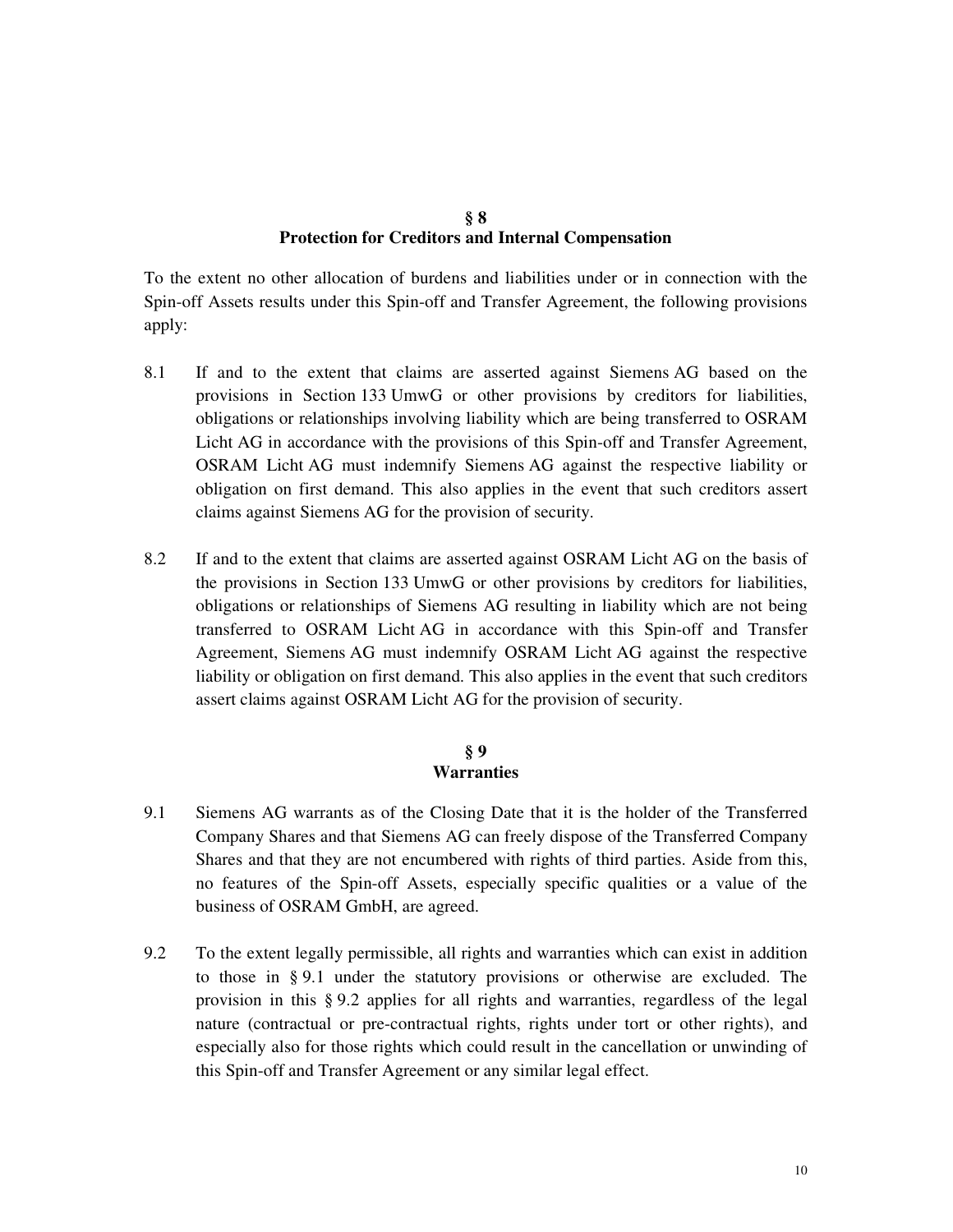# **IV. Consideration and Corporate Actions; Special Rights and Benefits**

## **§ 10 Issuance of Shares, Trustee and Corporate Actions**

10.1 As consideration for the transfer of the Spin-off Assets to OSRAM Licht AG, the shareholders in Siemens AG will receive one share of no par value (registered share) in OSRAM Licht AG for each ten shares of no par value (registered shares) in Siemens AG at no charge in accordance with their present participation (preserving the participation ratio). Altogether, 84,274,967 shares of no par value (registered shares) in OSRAM Licht AG will be issued to the shareholders in Siemens AG. It was taken into consideration that the shares held by Siemens AG as treasury shares are not entitled to an allocation in accordance with Section 131 (1) no. 3 sentence 1 UmwG. Siemens AG will make sure that the number of the total issued shares of Siemens AG minus the treasury shares which are not entitled to an allocation under Section 131 (1) no. 3 sentence 1 German Transformation Act (*Umwandlungsgesetz*, "UmwG") will be exactly 842,749,670 on the Closing Date.

The shares to be granted pursuant to this § 10.1 are the new shares in OSRAM Licht AG to be created by the capital increase pursuant to § 10.3.

- 10.2 The shares to be granted by OSRAM Licht AG are entitled to participate in profits for the fiscal years starting on 1 October 2012. If the Spin-off Effective Date is shifted under § 4, the beginning of the authorization to participate in profits for the shares to be granted shifts accordingly.
- 10.3 In order to carry out the spin-off, OSRAM Licht AG will increase its capital stock by € 84,274,967 to € 104,689,400 by issuing 84,274,967 shares of no par value (registered shares) in OSRAM Licht AG. A portion of  $\epsilon$  1 in the amount of the increase in the capital stock is attributable to each new share.
- 10.4 The contribution in kind will be rendered by transferring the Spin-off Assets. To the extent that the value at which the contribution in kind to be rendered by Siemens AG is assumed by OSRAM Licht AG, i.e. the commercial book value of the Spin-off Assets of the Spin-off Effective Date, exceeds the amount of the increase in the capital stock mentioned in § 10.3, this amount will be allocated to the capital reserve of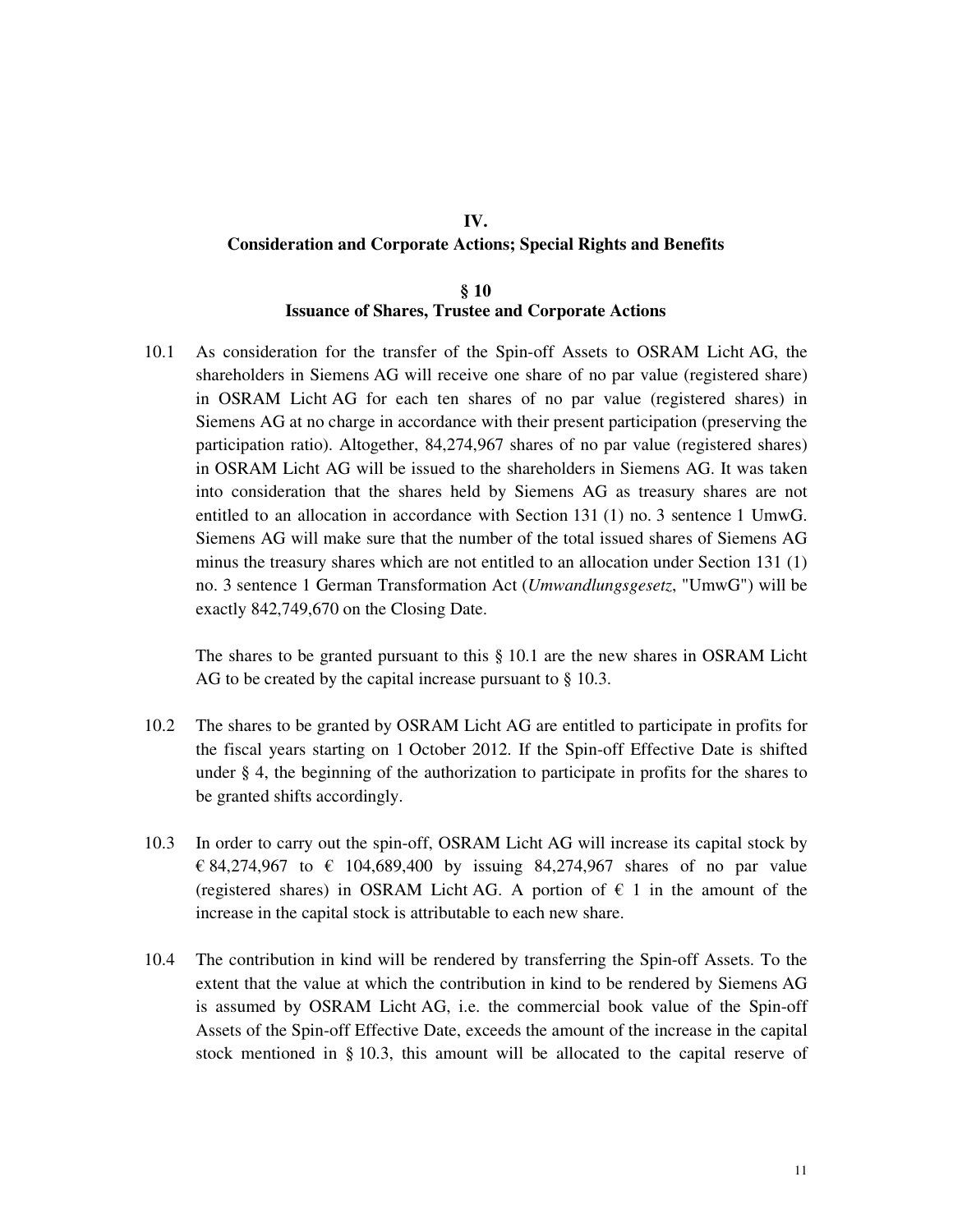OSRAM Licht AG in accordance with Section 272 (2) no. 1 German Commercial Code (*Handelsgesetzbuch*, "**HGB**").

- 10.5 Siemens AG appoints Deutsche Bank AG, Frankfurt am Main, as the trustee for receiving the shares in OSRAM Licht AG to be issued and disbursing them to the shareholders of Siemens AG. The possession of the shares to be issued will be granted to the trustee prior to the registration of the spin-off, and the trustee will be instructed to procure the shares for the shareholders in Siemens AG after registration of the spinoff with the registers of companies of Siemens AG.
- 10.6 The Parties undertake to make all declarations, issue all documents and take all other actions which may still be necessary or appropriate so that all shares in OSRAM Licht AG are immediately admitted to trading in the Regulated Market of the Frankfurt Stock Exchange as well as the Munich Stock Exchange and also in the subsegment of the Regulated Market of the Frankfurt Stock exchange with additional post-admission obligations (Prime Standard) following when the spin-off takes effect.

## **§ 11 Grant of Special Rights**

- 11.1 Siemens AG and its group companies have made or will make prior to the spin-off taking effect various entitlements to shares of no par value (registered shares) in Siemens AG to members of the Managing Board and employees of Siemens AG as well as members of corporate bodies and employees of Siemens Group companies, including members of corporate bodies and employees of the future OSRAM Group (together for purposes of this § 11, the "**Beneficiaries**") in the context of stock-based compensation programs respectively employee participation programs; these entitlements are listed in **Annex 11.1** together with the respective groups of Beneficiaries (together, the "**Stock Entitlements**").
- 11.2 The Stock Entitlements existing on the Closing Date will be adjusted or compensated effective as of the Closing Date as follows:
	- a) The rights under the Stock Entitlements to Beneficiaries who are not covered by § 11.2 b) will be adjusted according to the provisions as described in **Annex 11.2a)**.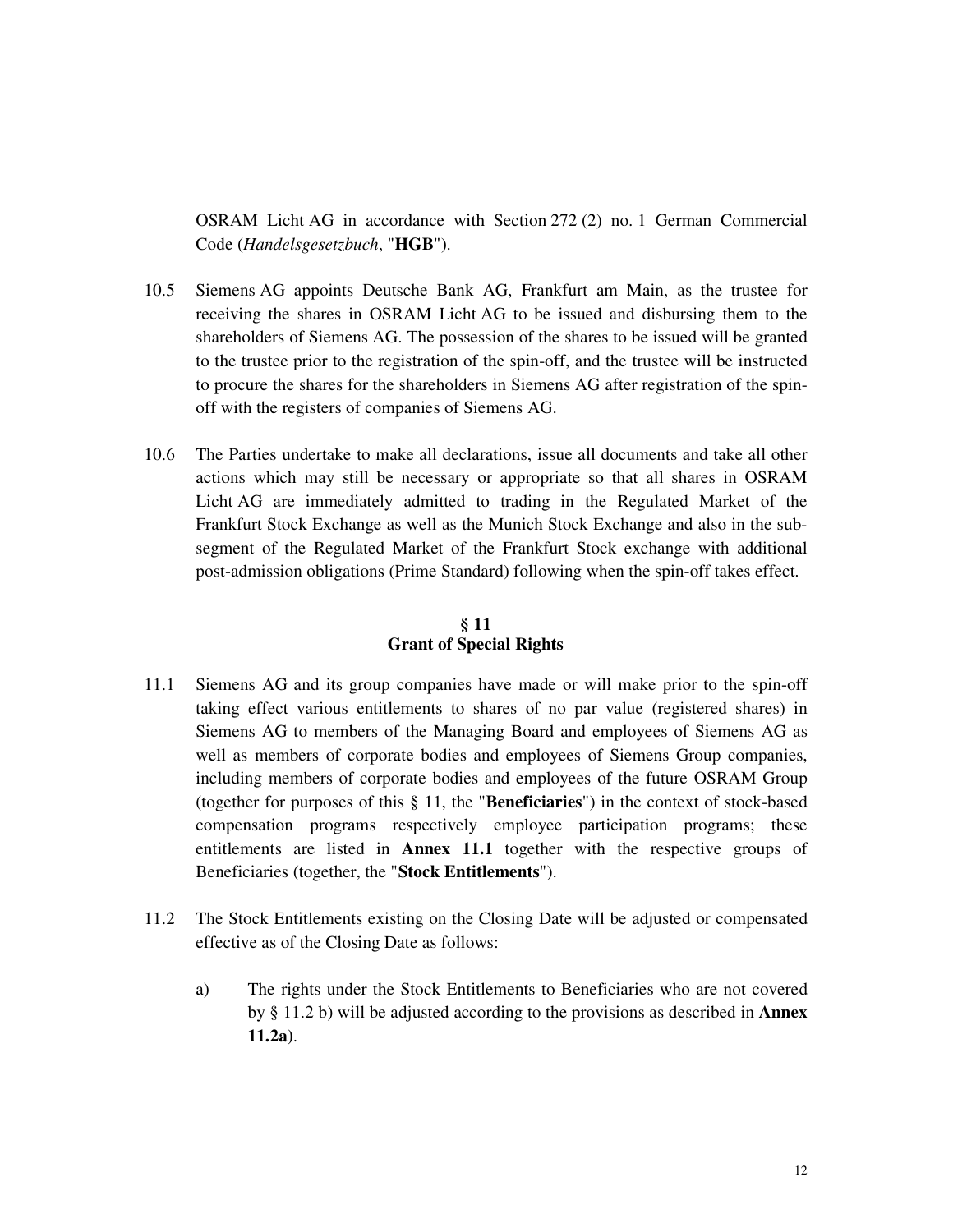b) The rights under Stock Entitlements to Beneficiaries of the future OSRAM Group who leave the Siemens Group as a direct consequence of the spin-off taking effect will be compensated according to the provisions as described in **Annex 11.2b)**.

 To the extent there is a joint and several liability for the implementation of obligations pursuant to Section 125 in connection with Section 23 UmwG which has to be borne by the other party because of Section 133 Section 2 UmwG, § 8 of this Spin- off and Transfer Agreement shall apply accordingly.

- 11.3 The rights of holders of the warrants issued by Siemens AG in February 2012 in connection with the bonds of Siemens Financieringsmaatschappij N.V. will be adjusted in accordance with the provisions in the terms and conditions of the bonds as described in **Annex 11.3**.
- 11.4 Aside from this, no rights are granted for individual shareholders or holders of special rights within the meaning of Section 126 (1) no. 7 UmwG, and also no measures in the sense of this provision are contemplated for such persons.

#### **§ 12 Grant of Special Benefits**

12.1 Siemens AG has promised the current members of the Managing Board of OSRAM Licht AG as well as the future member of the Managing Board Dr. Peter Laier the grant of a transaction bonus in advance of the spin-off. According to these entitlements, OSRAM Licht shares having a value of at least 50 % and a maximum of 200 % of a target amount individually established for each member of the Managing Board must be granted when the spin-off takes effect. The target amount is  $\epsilon$  2.5 million for Mr. Wolfgang Dehen,  $\epsilon$  1 million for Dr. Klaus Patzak and  $\epsilon$  250,000 for Dr. Peter Laier. When calculating the number of OSRAM Licht shares to be granted, the volume weighted average stock exchange price of the OSRAM Licht shares in XETRA trading on the Frankfurt Stock Exchange in the first 20 trading days will be used as the basis. The specific determination of the degree of the level of target achievement between 50 % and 200 % is at the discretion of Siemens AG and will take place in a timely manner after the admission to the stock exchange. The OSRAM Licht shares will be transferred to the members of the Managing Board 4 years after the admission to the stock exchange. Each member of the Managing Board of OSRAM Licht AG can demand an earlier transfer in four equal annual tranches; in this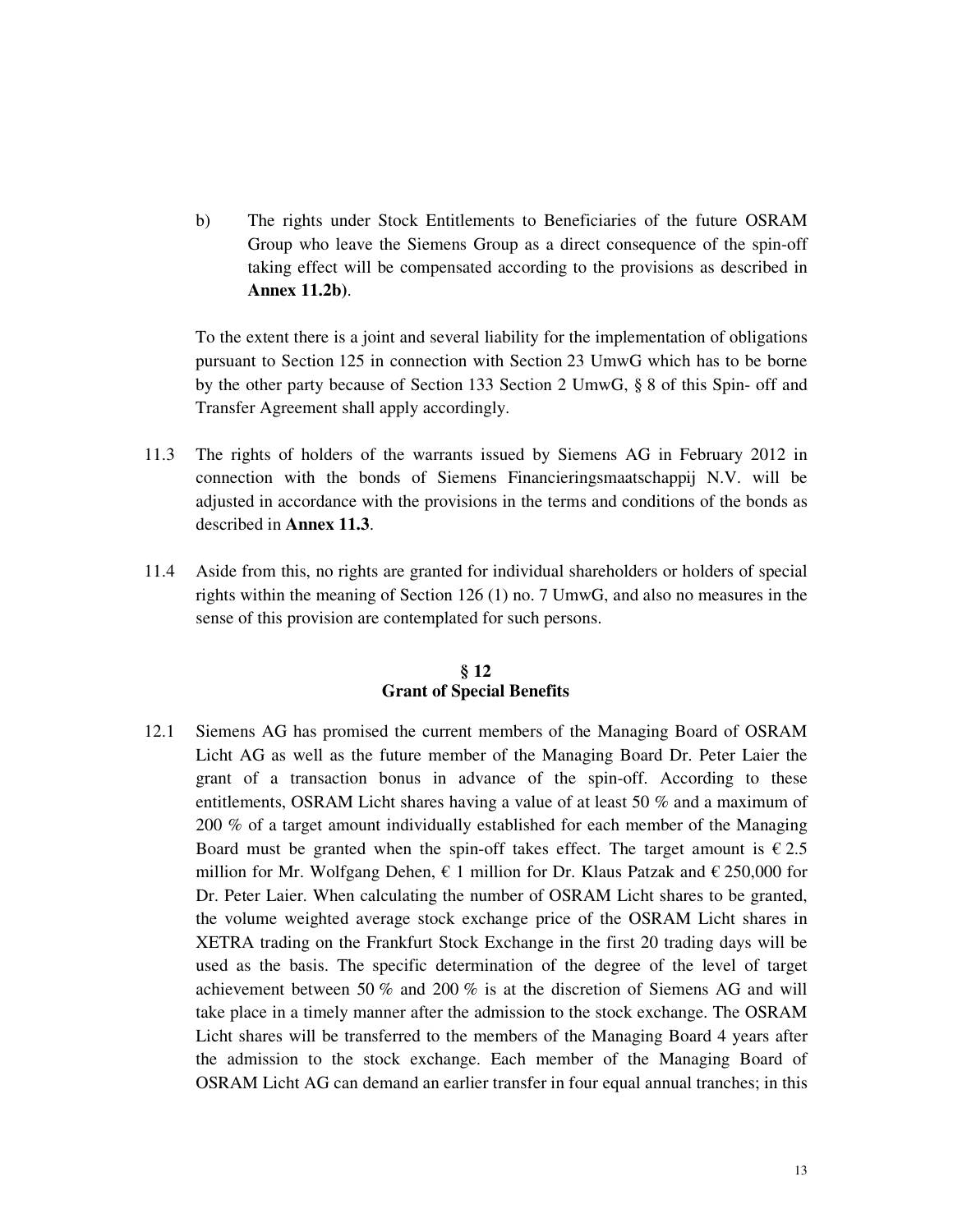case, a holding period lasting 4 years beginning with the admission to the stock exchange exists for the shares. The execution of the transaction bonus will be carried out by OSRAM Licht AG on the account of Siemens AG. The parties still will agree upon the details of the assumption of costs.

- 12.2 The Parties intend to conclude a standard market insurance for the risks typically associated with an admission to the stock exchange in connection with the listing of the shares of OSRAM Licht AG. The insurance coverage is also supposed to cover in any case the members of the Managing Board and the Supervisory Board of OSRAM Licht AG. The Parties will still agree on the personal and factional embodiment of the insurance coverage, including the involvement of the members of the Managing Board and the Supervisory Board of Siemens AG, the amount of the coverage and the insurance premium and the internal allocation.
- 12.3 A member of the Managing Board of Siemens AG is most likely supposed to become a member of the Supervisory Board of OSRAM Licht AG when the spin-off takes effect.
- 12.4 Mr. Wolfgang Dehen holds Stock Entitlements (cf. Annex 11.1 of this Spin-off and Transfer Agreement) from Stock Awards and Bonus Awards to a total of approximately 60,500 Siemens shares and Dr. Klaus Patzak holds Stock Entitlements (cf. Annex 11.1) from Stock Awards as well as from the Basis Share Program and Share Matching Plan to a total of approximately 25,000 Siemens shares. In the event of the Spin-off becoming effective in April 2013, the weighted average remaining period of the Stock Entitlements of Mr. Dehen is two years and five months and of the Stock Entitlements of Dr. Patzak two years and nine months. The Stock Entitlements will be – just as the correspondent Stock Entitlements of other members of corporate bodies or employees of the future OSRAM-Group – compensated early under the conditions that apply when the spin-off takes effect. Details can be found in § 11.1 and § 11.2 as well as Annex 11.2b) to § 11. When assuming the closing price of the Siemens share in XETRA trading on 9 November 2012 in the amount of  $\epsilon$  79,70, a supposed constant dividend of  $\epsilon$  3 per each Siemens share for the remaining period of the respective Stock Entitlement as well as the assumption of the spin-off taking effect in April 2013, this would result in a gross payment to Mr. Dehen in the amount of approximately  $\epsilon$  4.5 million and to Dr. Patzak in the amount of approximately  $\epsilon$  1.8 million. OSRAM Licht AG is considering to offer the members of the Managing Board and other selected leadership personnel of the future OSRAM Group the possibility of completely or partially investing the cash compensation in a share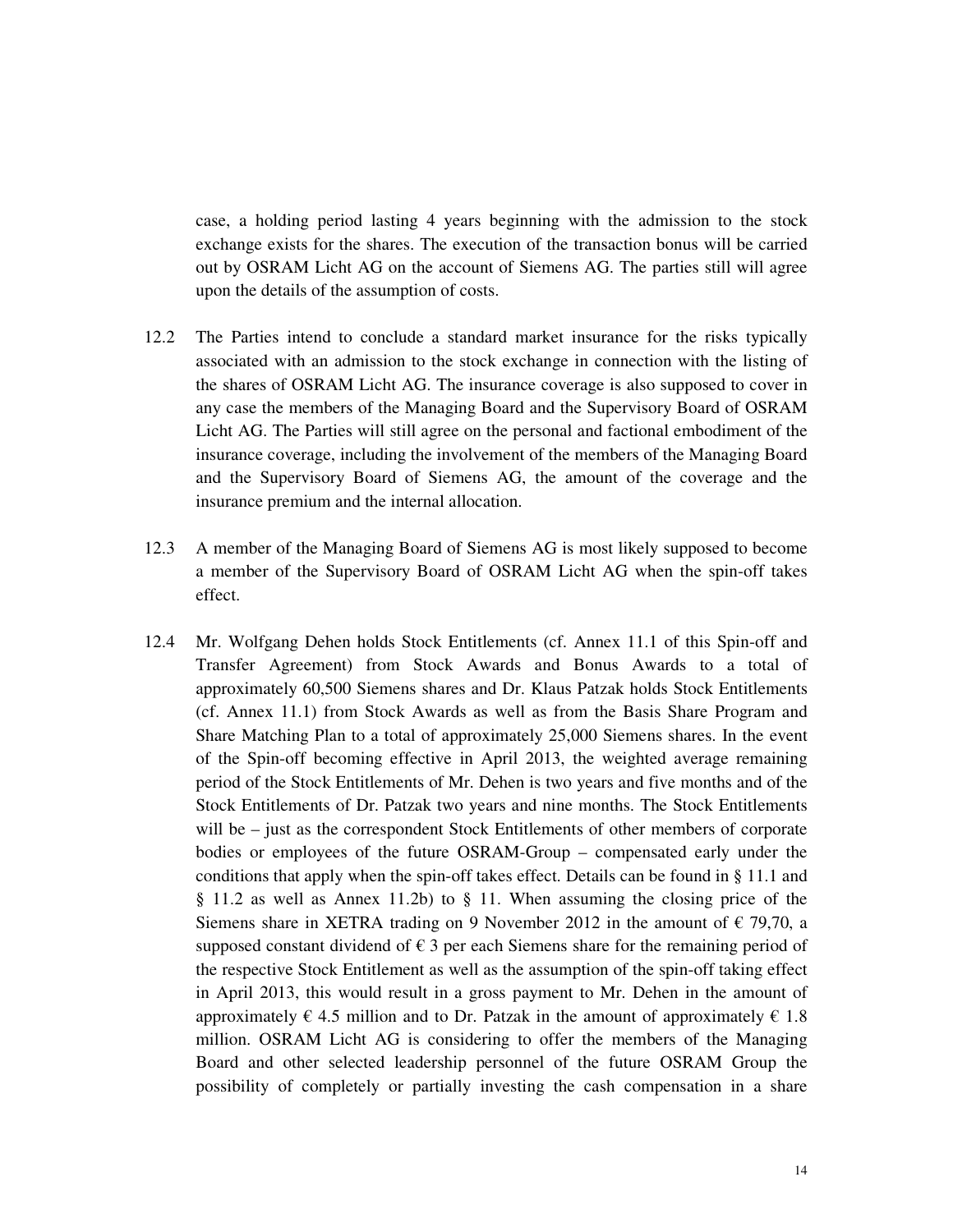matching plan for senior executives of the future OSRAM Group to be drawn up on the occasion of the admission to the stock exchange. To the extent that the future OSRAM Group also establishes stock-based compensation programs for the members of the Managing Board after the admission to the stock exchange, the members of the Managing Board will be able to participate in those programs in accordance with the detailed terms and conditions still to be established.

12.5 Beyond that, no special benefits within the meaning of Section 126 (1) no. 8 are being granted for members of the Managing Board, the Supervisory Board of the companies involved in the Spin-off or to an auditor / spin-off auditor.

# **V. Provisions under Corporate Law relating to OSRAM Licht AG**

#### **§ 13 Articles of Association of OSRAM Licht AG, Authorization pursuant to Section 71 (1) no. 8 AktG and Authorization pursuant to Section 221 AktG**

- 13.1 Siemens AG, as the sole shareholder of OSRAM Licht AG, undertakes to amend the articles of association of OSRAM Licht AG prior to the spin-off taking effect so that they are given the version attached in **Annex 13.1** after the spin-off takes effect and after the status proceedings (cf. § 17.3) have been conducted. The Parties assume that the supervisory board of OSRAM Licht AG will consist of six members from the shareholders and six members from the employees after the spin-off takes effect in accordance with Section 7 (1) sentence 1 no. 1 of the German Act on Co-determination of Employees (*Gesetz über die Mitbestimmung der Arbeitnehmer,*  "**MitbestG**") dated 4 May 1976. If a different composition results after the status proceedings have been conducted, this must be taken into account.
- 13.2 Siemens AG, as the sole shareholder of OSRAM Licht AG, undertakes to adopt prior to the spin-off taking effect the attached authorization being effective until 28 February 2018 attached as **Annex 13.2** for the acquisition and use of treasury shares pursuant to Section 71 (1) no. 8 German Stock Corporation Act ("**AktG**").
- 13.3 Siemens AG, as the sole shareholder of OSRAM Licht AG, undertakes to adopt prior to the spin-off taking effect the authorization being effective until 28 February 2018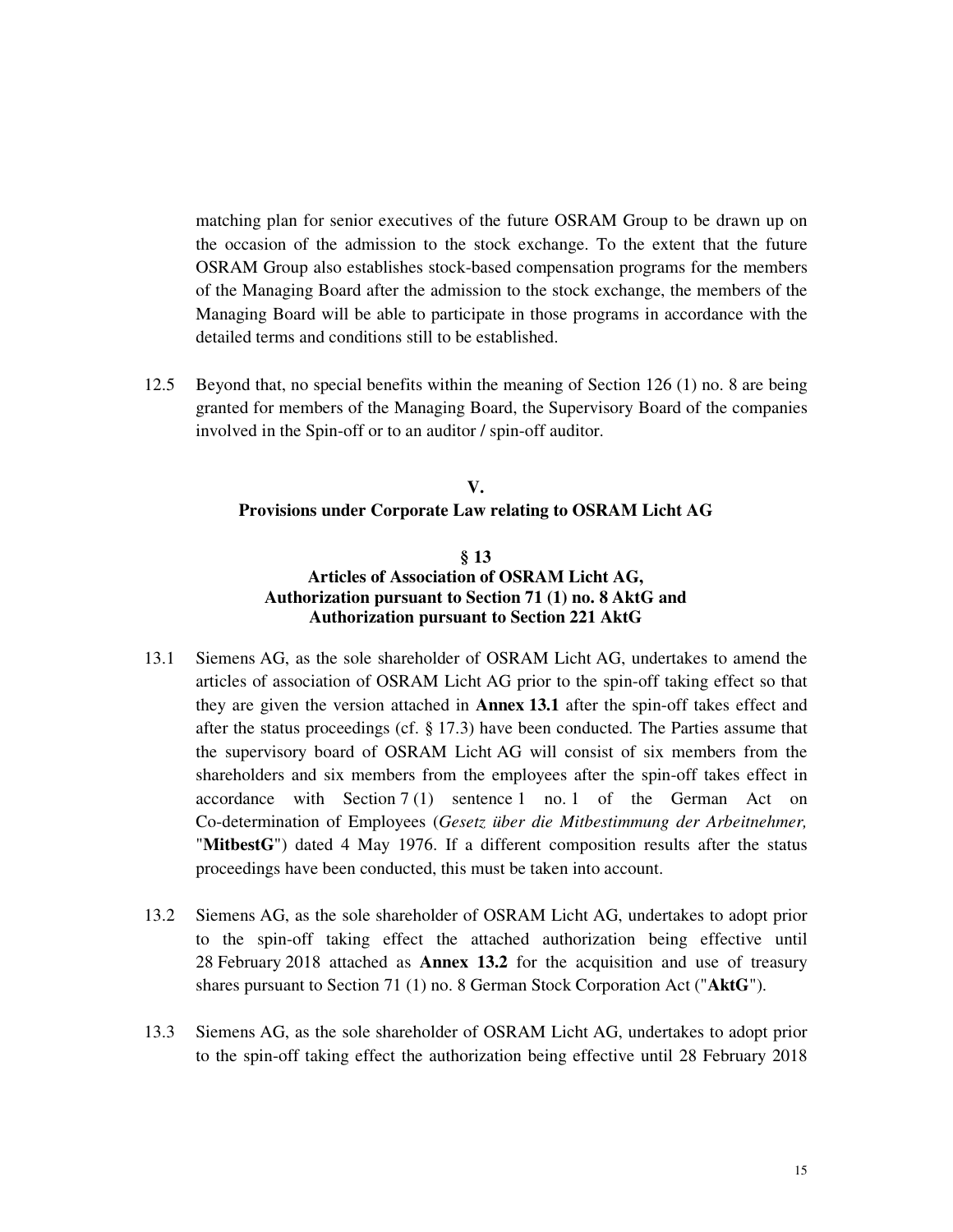attached as **Annex 13.3** for the issuance of convertible/warrant bonds pursuant to Section 221 AktG.

#### **§ 14 Capital Increase in Kind of OSRAM Licht AG**

- 14.1 Siemens AG, as the sole shareholder of OSRAM Licht AG, undertakes not to adopt any shareholder resolution prior to the Closing Date under which the resolution on the capital increase in kind described in § 0.6 for establishing the participation of OSRAM Licht AG remaining with Siemens AG will be cancelled or amended.
- 14.2 To the extent legally permissible, Siemens AG will make all declarations, issue all documents and take all other actions which are necessary or appropriate for the implementation in connection with the capital increase in kind described in § 0.6.

## **VI.**

#### **Consequences of the Spin-off for the Employees and their Representative Bodies**

#### **§ 15 Consequences of the Spin-off in Individual Employment Law for Individual Employees**

- 15.1 The employment relationships of the employees of Siemens AG are not affected by the spin-off.
- 15.2 OSRAM Licht AG is to date not acting operationally and is not employing any employees of its own. Therefore, the spin-off has no consequences for the employees of OSRAM Licht AG.
- 15.3 The spin-off also has no consequences in individual employment law for the employees of the future OSRAM Group which comes into existence when the spin-off takes effect with OSRAM Licht AG as the new parent company. The employees remain with their respective company; their employment relationships are not affected by the spin-off. This also applies for the company pension plan as well as the pension commitments by the companies where the employees are respectively employed.
- 15.4 The membership of OSRAM GmbH in the Employers Association for the Metal and Electronics Industry Baden-Württemberg, Southwest Metal (*Arbeitgeberverband der Metall- und Elektroindustrie Baden-Württemberg e.V., Südwestmetall*), in the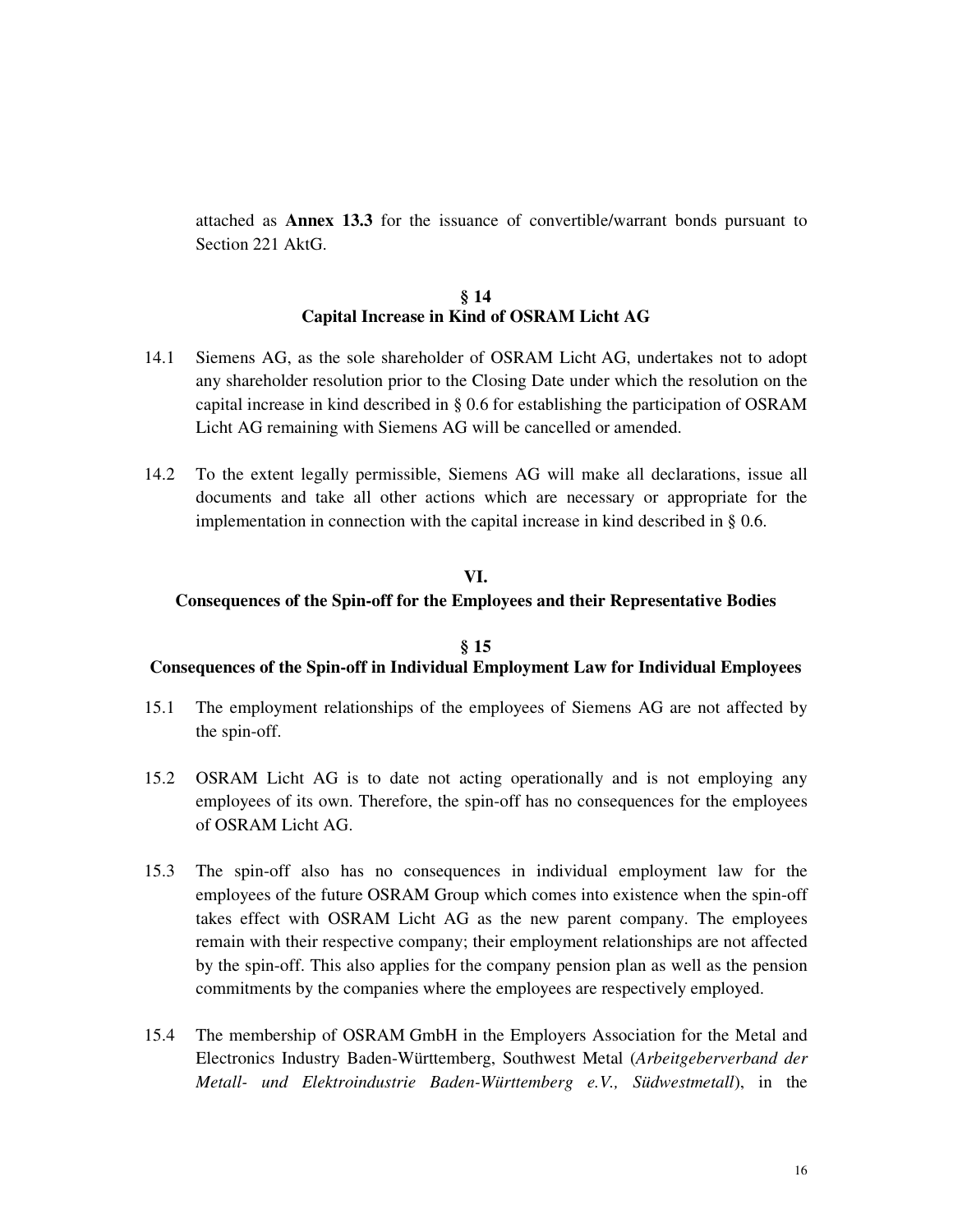Association of the Bavarian Metal and Electronics Industry (*Verband der bayerischen Metall- und Elektro-Industrie e. V.*) as well as in the Employers Association of the Metal and Electronics Industry in Berlin and Brandenburg (*Arbeitgeberverband der Metall- und Elektroindustrie Berlin und Brandenburg*) is not affected by the spin-off. This also applies for the membership of other companies in the future OSRAM Group in employers' associations.

15.5 Due to the technological transformation in the lighting market as well as legislative changes and the resulting downturn in the business with traditional technologies, OSRAM announced already in January 2012 that it would adjust its personnel levels by the end of the fiscal year 2014 and eliminate around 1,000 jobs in Germany in a socially responsible manner. A similar approach for the OSRAM locations outside of Germany was at the same time announced which corresponds to around 2,300 jobs.

In order to implement these measures in Germany, OSRAM GmbH (at that time still OSRAM AG) agreed on a general social plan with the general works council on 10 May 2012. The general social plan has a term up to 30 September 2014 and applies for the measures to reduce personnel of approximately 1,000 jobs in Germany presented in January 2012. The social plan provides for claims for compensation upon leaving as a result of a termination agreement or a termination given for business reasons. Employees also have the possibility to move to one of the transfer companies established related to the locations. The transfer companies each have a term of 24 months.

The company has in parallel resolved on principles concluded with the general works council and the union IG Metall for the cooperation in the future direction of the company. OSRAM GmbH and the representatives of its employees (general works council and the union IG Metall) have agreed to jointly structure the pending transition with the goal of ensuring the international ability to compete for the German locations with investments, innovations and continuous rationalization measures. In the case of necessary adjustments in Germany caused by the market, the company will continue to consult with the employee representatives in an early and transparent process about the measures and potential alternatives.

On the basis of this agreement and the announced restructuring measures, the level of personnel in the future OSRAM Group in the fiscal year 2012 was worldwide already reduced by approximately 1,900 jobs. Around 300 of these jobs have been in German locations so far (emphasis on the locations in Berlin, Augsburg and Munich).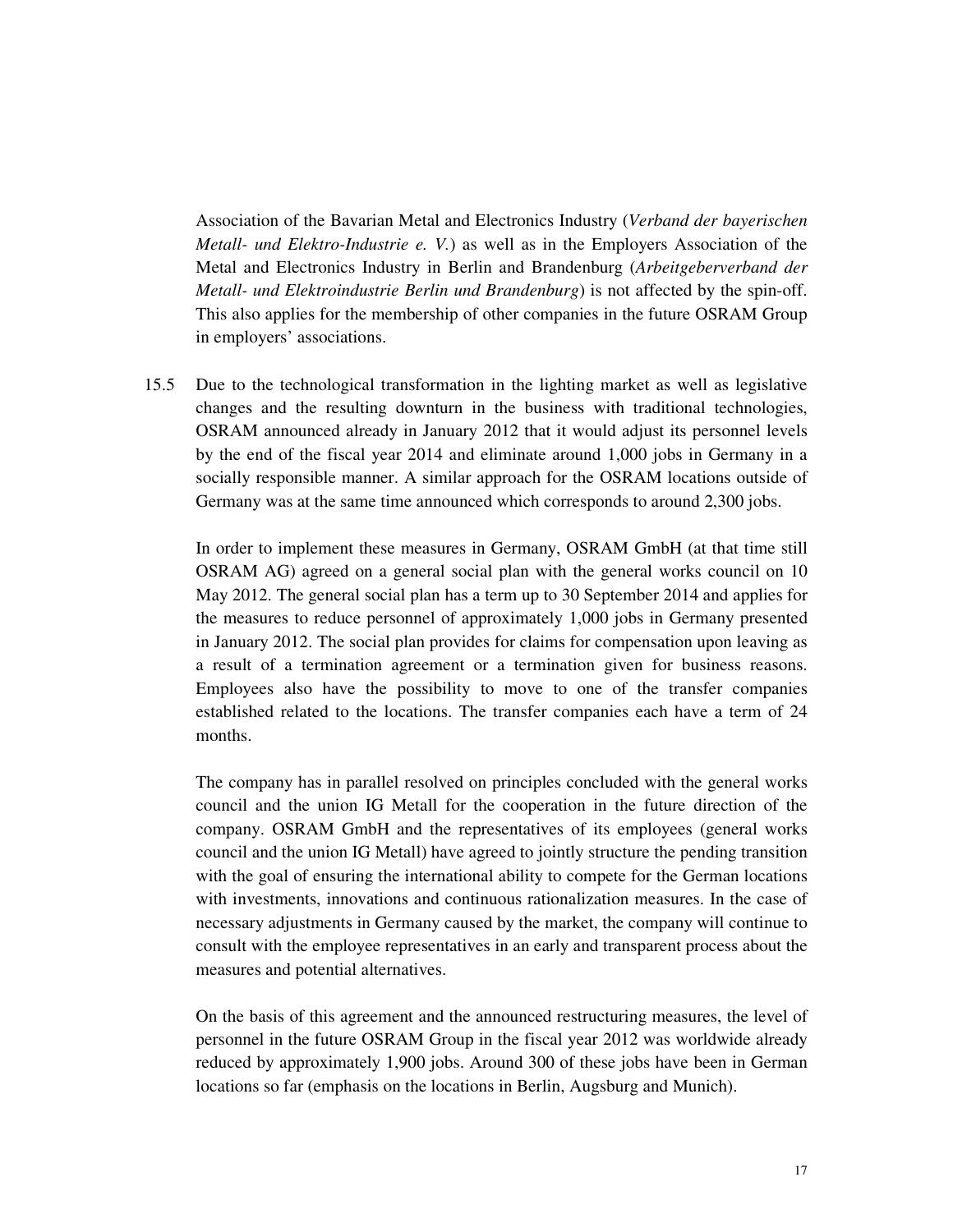Since the transformation in the lighting industry has further accelerated since then, OSRAM is planning additional adjustments. In order to better use the capacity at the plants, especially the production landscape is supposed to be further remodeled by, amount other measures, moving, selling or terminating and at times closing some smaller locations with low production volumes.

At the same time, OSRAM is pursuing the goal of increasing the earnings power of the business with more efficient structures in production, research and development, distribution as well as in the central functions.

These additional planned measures will likely involve a further reduction of a total of 4,700 jobs worldwide in the fiscal years 2013 and 2014. In the case of a major number of the affected employees, OSRAM intends to sell the corresponding plants (located outside of Germany). The main portion of the otherwise eliminated jobs is supposed to affect plants with products near the end of the product life cycle, and the rest of the jobs eliminated in the production are supposed to be eliminated by closing smaller locations. The intended measures relate mostly to OSRAM locations outside of Germany in accordance with the international distribution of the business volume and the current global production network. Under the current status of the planning, around 400 further jobs are supposed to be eliminated in Germany in addition to the adjustments already announced and agreed in January 2012, taking into account the existing rights of the employee representative bodies to be involved. According to the current plans of the company this involves primarily locations in Berlin, Wipperfürth and Munich. According to the information to the Economics Committee planned for the end of November 2012, discussions and negotiations with the relevant employee representative bodies about a settlement of interests or a social plan are supposed to commence immediately in order to implement the measures intended in Germany.

These measures are offset by the fact that the restructuring of capacity in the coming years will lead to new growth of personnel in the semi-conductor based technologies (SSL).

15.6 To the extent that employees participate in the stock-based compensation programs respectively employee participation programs existing in the Siemens Group, the corresponding rights will be adjusted or compensated as a consequence of the spin-off. In the case of employees who will be employees of the Siemens Group after the spinoff and the Stock Entitlements becoming due, the adjustment will involve them receiving, in addition to the awarded Siemens shares (respectively in addition to the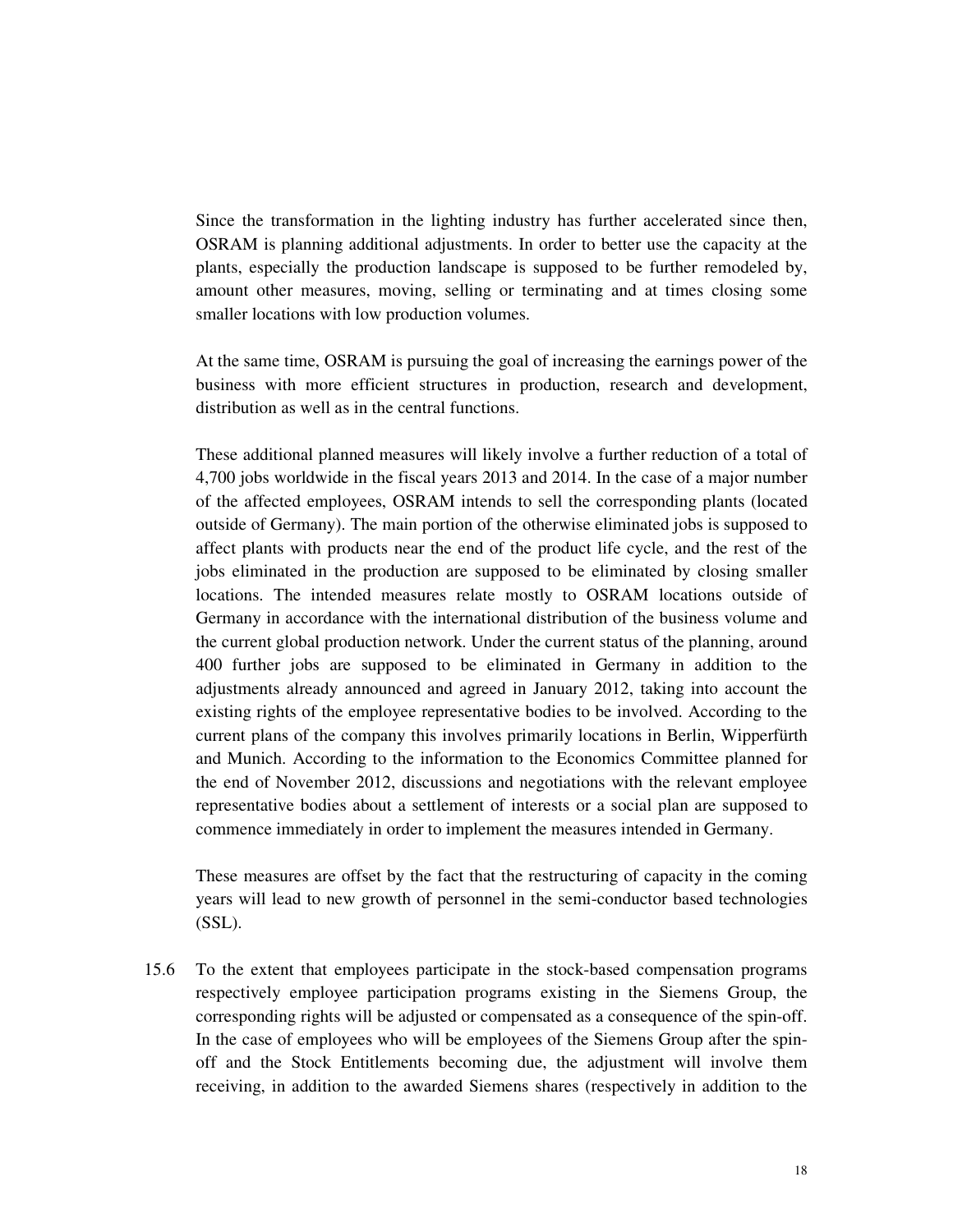mathematical number of Stock Entitlements the cash payment is based on), the value of a number of OSRAM Licht shares to be determined in accordance with the allocation ratio of 10:1 which will be compensated in cash. Employees in the future OSRAM Group who leave the Siemens Group directly as a consequence of the spinoff will normally receive a cash compensation without undue delay after the spin-off takes effect. Reference is made to § 11 of this Spin-off and Transfer Agreement for the further details.

- 15.7 The employees of the future OSRAM Group in Germany are supposed to receive the possibility to acquire OSRAM Licht shares at a reduced price from a company of the future OSRAM Group on the occasion of the spin-off and the initial public offering of the OSRAM Licht shares.
- 15.8 In light of the planned spin-off and admission to the stock exchange of the OSRAM Licht shares, Siemens AG has also promised a one-time transaction bonus to 26 employees of the future OSRAM Group who must fulfill special tasks with regard to the spin-off and the admission to the stock exchange, in addition to the members of the Managing Board of OSRAM Licht AG (see on this point, § 12.1). Furthermore, OSRAM GmbH has promised special payments to 110 employees under certain conditions for the event of a successful admission to the stock exchange.

## **§ 16 Consequences of the Spin-off for the Representative Bodies of the Employees under Shop Constitution Law**

## 16.1 **Works Councils, Youth and Trainee Bodies and Handicapped Representative Bodies**

- 16.1.1 The existing plants of Siemens AG and the further plants of the Siemens Group are not affected by the spin-off. The existence, composition and terms of office for the respective works councils and general works councils, the existing youth and trainee representative bodies and the general youth and trainee representative bodies as well as the handicapped representative bodies and the general handicapped representative bodies remain unaffected.
- 16.1.2 The Group Works Council and the Group Handicapped Representative Body in the Siemens Group will also continue to exist after the spin-off takes effect. However, OSRAM Licht AG and its subordinate enterprises will leave the Siemens Group when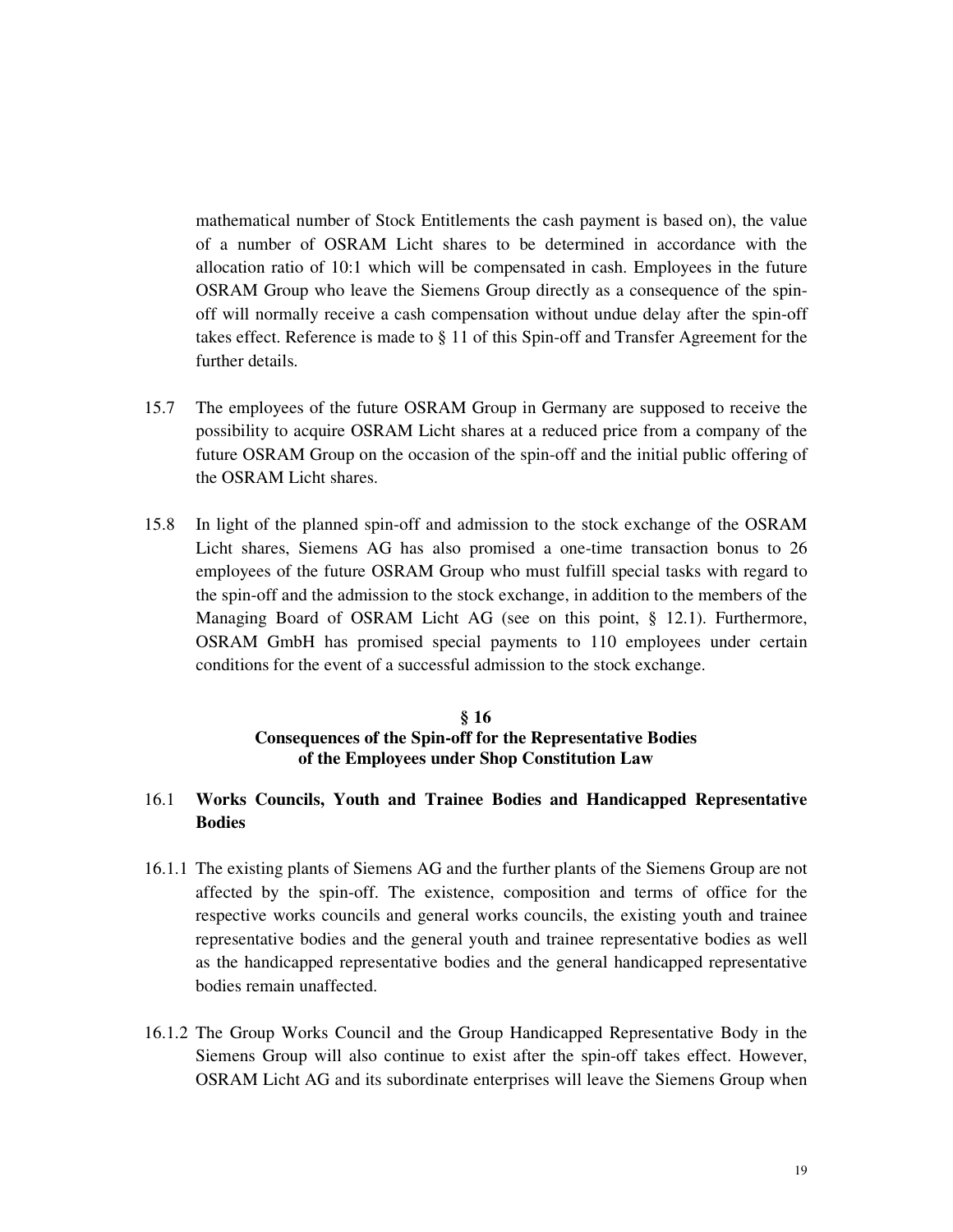the spin-off takes effect, and OSRAM Licht AG will constitute its own OSRAM Group together with its affiliated companies. The related departure of the plants of the future OSRAM Group from the Siemens Group leads to changes in the personnel composition of the Group Works Council and the Group Handicapped Representative Body at Siemens AG. Upon the spin-off taking effect, those members of the Group Works Council and the Group Handicapped Representative Body who are employees of the future OSRAM Group will leave. This involves currently two members of the Group Works Council and one member of the Group Handicapped Representative Body.

- 16.1.3 The European works council in the Siemens Group (Siemens Europe Committee) existing under the agreement in the version dated 9 May 2012 will also continue to exist after the spin-off takes effect. As a result of the departure of the plants in the future OSRAM Group from the Siemens Group when the spin-off takes effect, however, there will also be changes in the composition of the personnel in this regard. Accordingly, those members of the Siemens Europe Committee who are employees of the future OSRAM Group will leave when the spin-off takes effect. This involves currently two members of the Siemens Europe Committee who will be replaced by substitute members in accordance with the agreement in the version dated 9 May 2012.
- 16.1.4 Since OSRAM Licht AG is to date not acting operationally and not having any employees, it has neither a works council nor a youth and trainee representative body nor a handicapped representative body. This situation will not change directly as a result of the spin-off. After the spin-off takes effect, however, OSRAM Licht AG will be the parent company in the OSRAM Group. Thus, the prerequisites for establishing a group works council will basically exist at OSRAM Licht AG pursuant to Section 54 German Shop Constitution Act (*Betriebsverfassungsgesetz*, "BetrVG"). To the extent such a group works council is established, the prerequisites for establishing a group handicapped representative body exist pursuant to Section 97 (2) German Social Policy Act Ninth Book (*Sozialgesetzbuch Neuntes Buch*, "SGB IX"). Furthermore, the prerequisites for establishing a group youth and trainee representative body will basically also exist after the spin-off takes effect in accordance with Section 73a BetrVG.
- 16.1.5 In case of the formation of a Group works council, group shop agreements existing in the Siemens Group at the time of the spin-off will apply as group shop agreements of the OSRAM Group or otherwise as a general shop agreement or as shop agreements in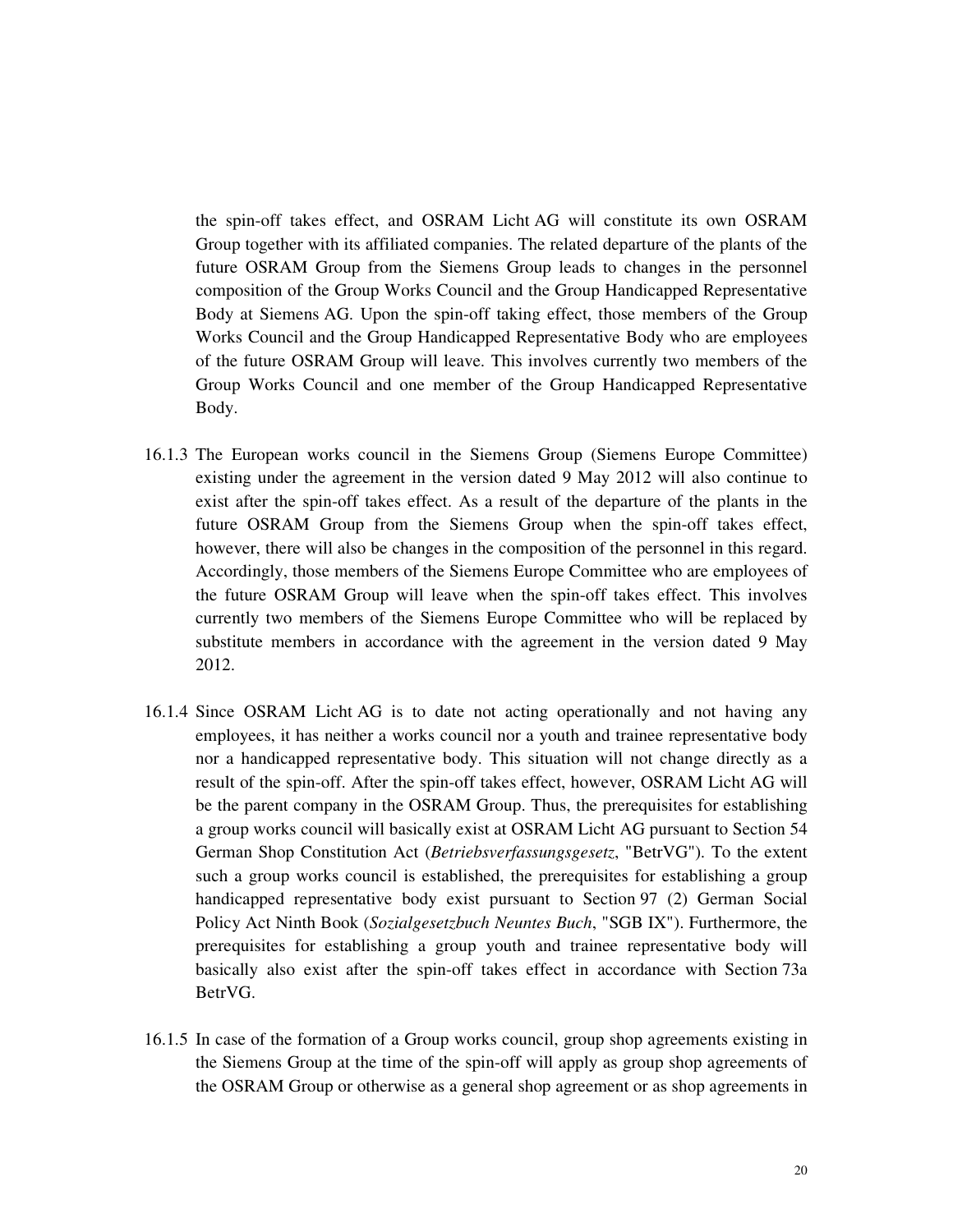the companies of the future OSRAM Group which are no longer part of the Siemens Group as a result of the spin-off.

- 16.1.6 In addition, the prerequisites for establishing a European works council will also basically exist in the OSRAM Group after the spin-off takes effect.
- 16.1.7 The current plants existing in the companies of the future OSRAM Group are not affected by the spin-off. The existence, composition and terms of office of the continuing works councils and group works councils, youth and trainee representative bodies and general youth and trainee representative bodies as well as the handicapped representative bodies and the general handicapped representative bodies remain unchanged.

# 16.2 **(General) Committee of Spokespersons of the Senior Executives (***Gesamt-, Konzernsprecherausschuss der leitenden Angestellten***)**

- 16.2.1 The existence, composition and terms of office of the committees of spokespersons and of the general committees of spokespersons of the senior executives at Siemens AG will not be affected by the spin-off.
- 16.2.2 The committees of spokespersons in the Siemens Group also continue to exist after the spin-off takes effect. However, OSRAM Licht AG and its subordinate enterprises leave the Siemens Group when the spin-off takes effect, and OSRAM Licht AG together with its affiliated enterprises will constitute its own OSRAM Group. The related departure of the plants of the future OSRAM Group from the Siemens Group leads to changes in the personnel composition of the committees of spokespersons at Siemens AG. Accordingly, those members of the committees of spokespersons who are employees of OSRAM Licht AG or one of its affiliated companies will leave when the spin-off takes effect. This involves currently one member of the committees of spokespersons.
- 16.2.3 Since OSRAM Licht AG currently has no business operations, there is no committee of spokespersons of senior executives. The spin-off will not directly change this situation. However, after the spin-off takes effect, the prerequisites for establishing committees of spokespersons in the OSRAM Group will basically exist pursuant to Section 21 of the German Act on the Committees of Spokespersons of Senior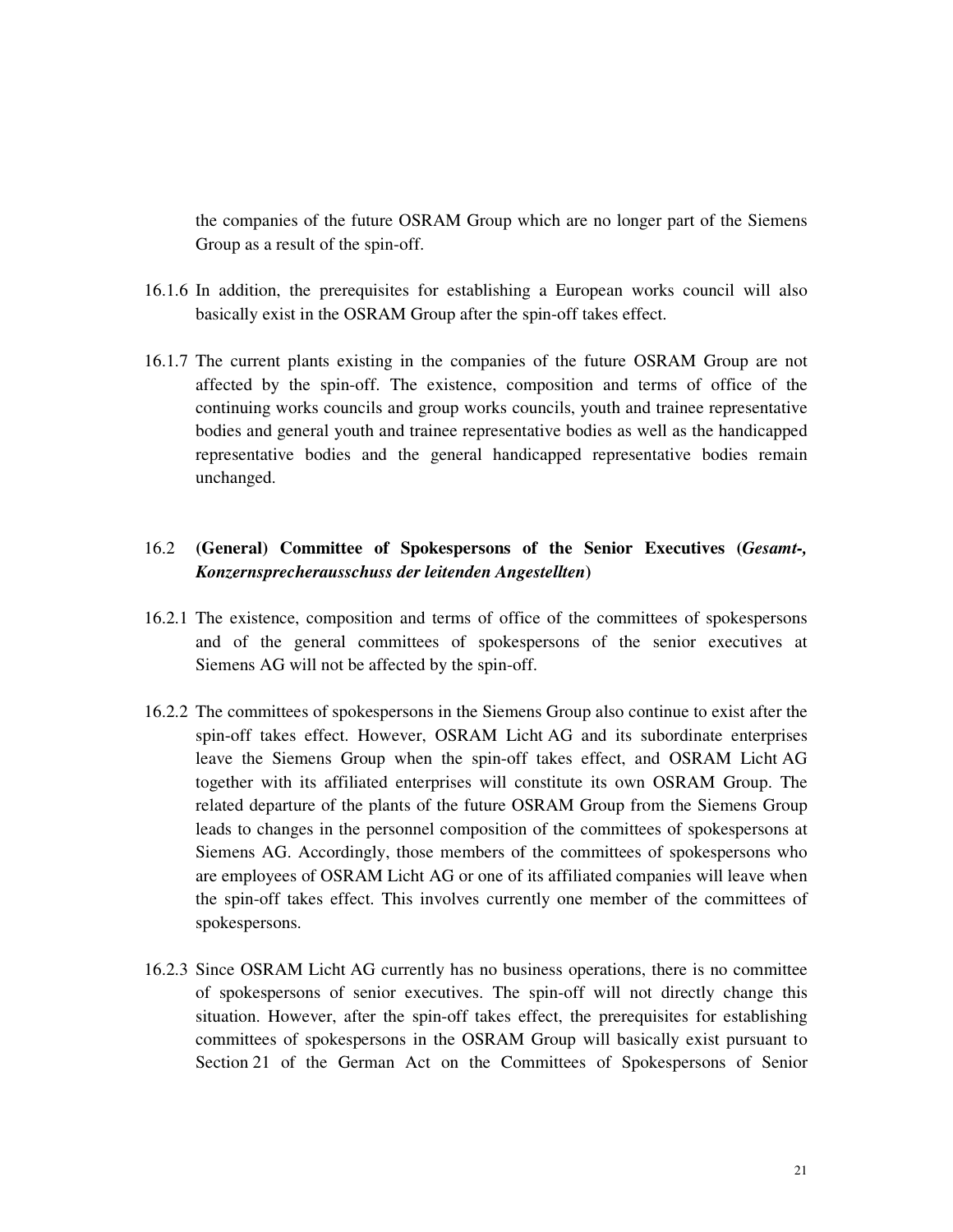Executives (*Gesetz über Sprecherausschüsse der leitenden Angestellten – Sprecherausschussgesetz*).

16.2.4 The committees of spokespersons currently existing in the enterprises of the future OSRAM Group are not affected by the spin-off in terms of their existence and composition.

#### 16.3 **Economics Committees**

- 16.3.1 The economics committees existing at Siemens AG and the other enterprises in the Siemens Group will also continue to exist without any change after the spin-off.
- 16.3.2 Since OSRAM Licht AG currently is not acting operationally and not having any employees, it has no economics committee. The spin-off will also not change the situation.
- 16.3.3 The current economics committees existing in the enterprises of the future OSRAM Group continue to exist unchanged after the spin-off.

#### **§ 17 Consequences of the Spin-off for Corporate Co-Determination/the Supervisory Board**

- 17.1 The spin-off has no effect on the existence and the size of the Supervisory Board of Siemens AG as well as the terms of office of its members. Siemens AG will continue to be a company with an equally co-determined supervisory board with twenty members in accordance with the provisions of the MitbestG (ten supervisory board members each from the shareholders and the employees).
- 17.2 The employee representatives in the Supervisory Board of Siemens AG are elected by the employees of all companies/plants in the Siemens Group located in Germany. OSRAM Licht AG and the further companies of the future OSRAM Group will no longer be group companies of Siemens AG after the spin-off takes effect so that employees of OSRAM Licht AG and the further domestic companies of the future OSRAM Group will no longer be entitled to vote for and be elected to the Supervisory Board of Siemens AG, and instead will be entitled to vote for and be elected to the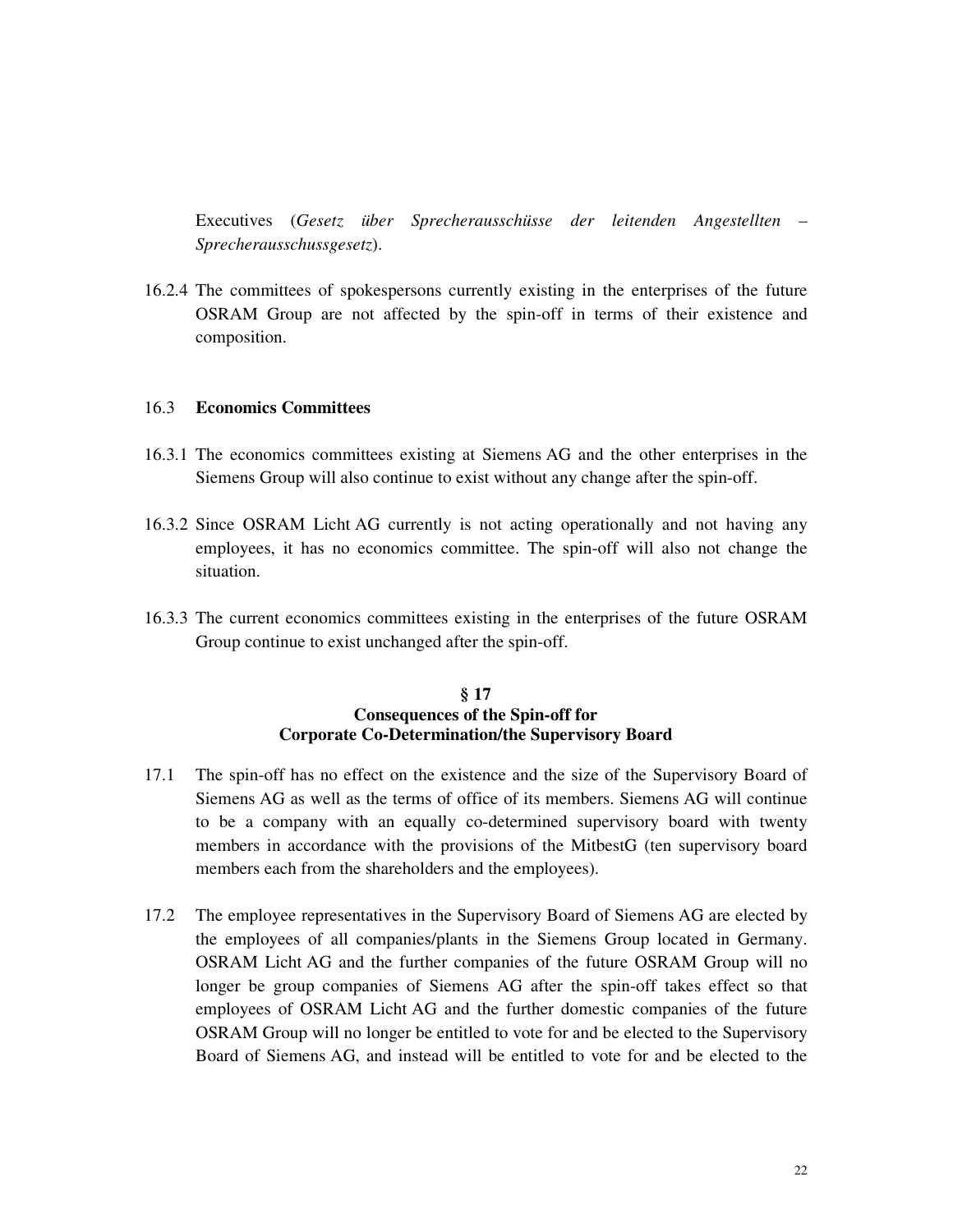Supervisory Board of OSRAM Licht AG. Currently, no employee of the future OSRAM Group is a member of the Supervisory Board of Siemens AG.

- 17.3 OSRAM Licht AG currently has a supervisory board with three members who were elected by the sole shareholder Siemens AG. Since OSRAM Licht AG does not have any employees to date, it currently has no supervisory board that is subject to statutory co-determination for the employees. After the spin-off takes effect, however, OSRAM Licht AG will establish an equally co-determined supervisory board under the provisions of the MitbestG because it will be the parent company of the OSRAM Group and accordingly have more than 2,000 employees in Germany under the provision on attributing employees pursuant to Section 5 (1) sentence 1 MitbestG. The Managing Board will conduct so-called status proceedings pursuant to Sections 97 et. seq. AktG after the spin-off takes effect. The Parties believe that normally not more than 10,000 employees will be deemed to be employees of OSRAM Licht AG under the provisions of the MitbestG after the spin-off takes effect and accordingly that the supervisory board will consist of twelve members pursuant to Section 7 (1) sentence 1 no. 1 MitbestG, of which six members will be chosen by the shareholders and six by the employees.
- 17.4 The six supervisory board members of the shareholders will be elected by the shareholders' meeting of OSRAM Licht AG by Siemens AG as the sole shareholder prior to the spin-off taking effect. The election of the members of the supervisory board for the shareholders takes place subject to the condition precedent of the status proceedings being conducted. The term of office of all six supervisory board members of the shareholders will be limited until the end of the first regular shareholders' meeting of OSRAM Licht AG after the spin-off takes effect in order to enable a new election of the supervisory board members for the shareholder to be chosen by the shareholders' meeting by the future shareholders of OSRAM Licht AG. The supervisory board members of the employees will initially be appointed by the court after the implementation of the status proceedings.
- 17.5 The spin-off has no effects on the existence and composition of the supervisory boards of OSRAM GmbH, Siteco Beleuchtungstechnik GmbH and OSRAM Opto Semiconductors GmbH as well as the terms of office of the respective members. OSRAM GmbH will continue to have an equally co-determined supervisory board of twelve members in accordance with the provisions of the MitbestG (six members for the shareholders and six members for the employees). It is intended that the previous representatives of the supervisory board for the shareholders will resign from office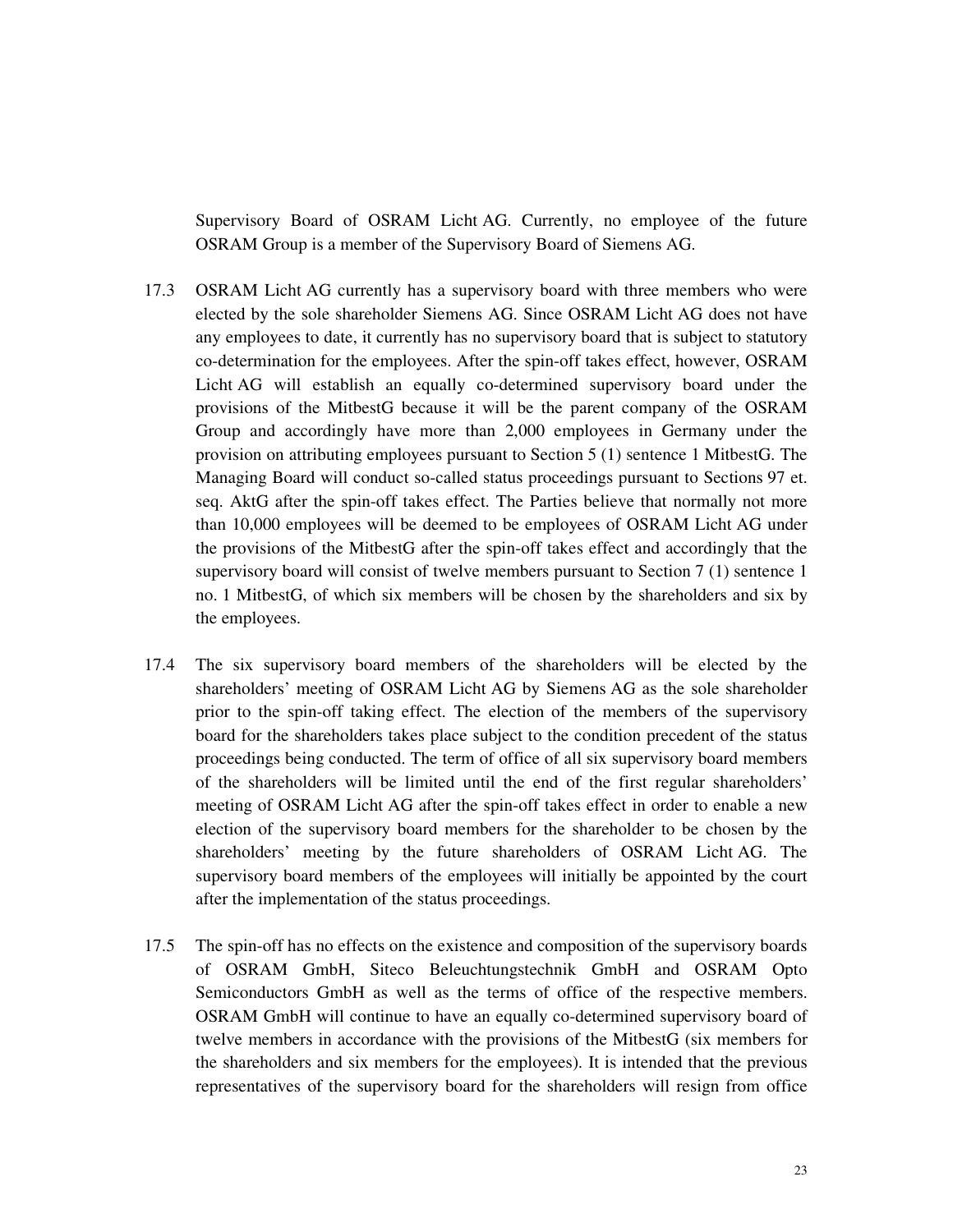and will be replaced by members who were appointed by the shareholders' meeting of OSRAM GmbH before with effect as of the spin-off becoming effective. Up to now it is not certain who will represent the supervisory board for the shareholders in the future supervisory board of OSRAM GmbH. Siteco Beleuchtungstechnik GmbH will continue to have a co-determined supervisory board with three members (two members of the supervisory board for the shareholders and one member of the supervisory board for the employees) in accordance with the German Act on One-third Participation of the Employees (*Drittelbeteiligungsgesetz*, "DrittelbetG"). OSRAM Opto Semiconductors GmbH which up to now had a co-determined supervisory board with 3 members (two members of the supervisory board for the shareholders and one member of the supervisory board for the employees) in accordance with the German Act on One-third Participation of the Employees will, independently from the spin-off as a consequence of reaching the relevant numbers of employees, have an equally codetermined supervisory board with 12 members in accordance with the provisions of the MitbestG (six members for the shareholders and six members for the employees).

# **VII. Other Provisions**

## **§ 18 Costs and Taxes**

- 18.1 To the extent not agreed otherwise in this Spin-off and Transfer Agreement, Siemens AG bears the costs arising in connection with the notarization of this Spin-off and Transfer Agreement and its implementation up to the Closing Date (including the costs for the respective shareholders' meeting and the costs for filing and registration with the register of companies, the joint spin-off report, the spin-off audit, with the audits concerning capital increase in kind and post-formation acquisition and the planned admission to the stock exchange as well as the respective costs for advisors and banks). Siemens AG bears the transaction taxes arising in connection with the notarization of this Spin-off and Transfer Agreement and its implementation, especially any real estate transfer taxes. Any other taxes that arise are borne by that Party which is the tax obligor under tax law.
- 18.2 Siemens AG declares in connection with the entry of the transferring assets in its fiscal Closing Statements of Financial Position with the book values (§ 3.3) that the fiscal statements of financial position of Siemens AG are simultaneously the fiscal Closing Statements of Financial Position for the spin-off assets in accordance with the German Transformation Act. The fiscal statements of financial position correspond in this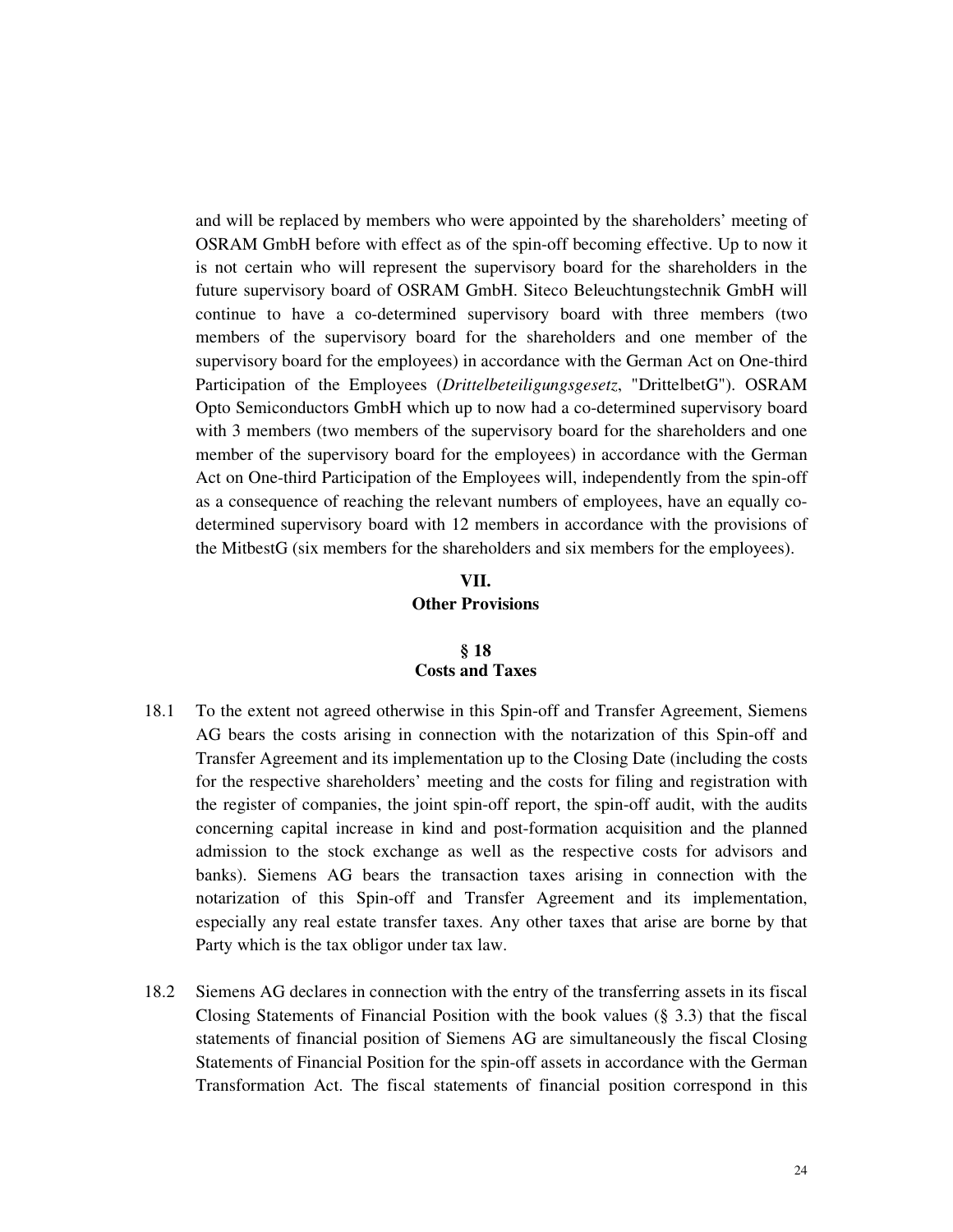regard to the fiscal Closing Statements of Financial Position. This also constitutes an implicit application that the book value be applied.

18.3 The Parties will also cooperate in good faith in all material tax matters in connection with the spin-off. To the extent necessary for the tax treatment of the spin-off, the Parties will provide to each other information and access to review the records relevant for tax purposes.

#### **§ 19 Final Provisions**

- 19.1 This Spin-off and Transfer Agreement first takes effect when the respective shareholders' meetings of the Parties have approved this Agreement and the spin-off has been registered with the register of companies of OSRAM Licht AG and the registers of companies of Siemens AG.
- 19.2 If the spin-off has not taken effect by 31 December 2013 pursuant to § 6.1, each Party can withdraw this Spin-off and Transfer Agreement by written declaration to the other Party.
- 19.3 All disputes resulting between the Parties under or in connection with this Spin-off and Transfer Agreement or with regard to its validity will be finally decided by an arbitral tribunal in accordance with the Rules of Arbitration of the German Institution for Arbitration e.V. (*Deutsche Institution für Schiedsgerichtsbarkeit e.V., "DIS"*) in the respectively valid version, and recourse to the jurisdiction of the state courts is excluded (except for measures involving summary relief). A decision of the arbitral tribunal regarding the validity of this arbitration clause is legally binding. The location of the arbitration proceedings is in Munich. The number of arbitrators is three. The chairman must have the qualification for judicial office in the Federal Republic of Germany. The language of the proceedings is German, but no Party is required to provide translations of documents submitted in English for purposes of evidence or for similar purposes. To the extent that the DIS Rules of Arbitration do not contain a provision for arbitration proceedings or the proceedings are placed in the free discretion of the arbitral tribunal, the provisions of the German Code of Civil Procedure (*Zivilprozessordnung*, "**ZPO**") must be applied accordingly.
- 19.4 The Annexes to this Spin-off and Transfer Agreement are part of this Agreement.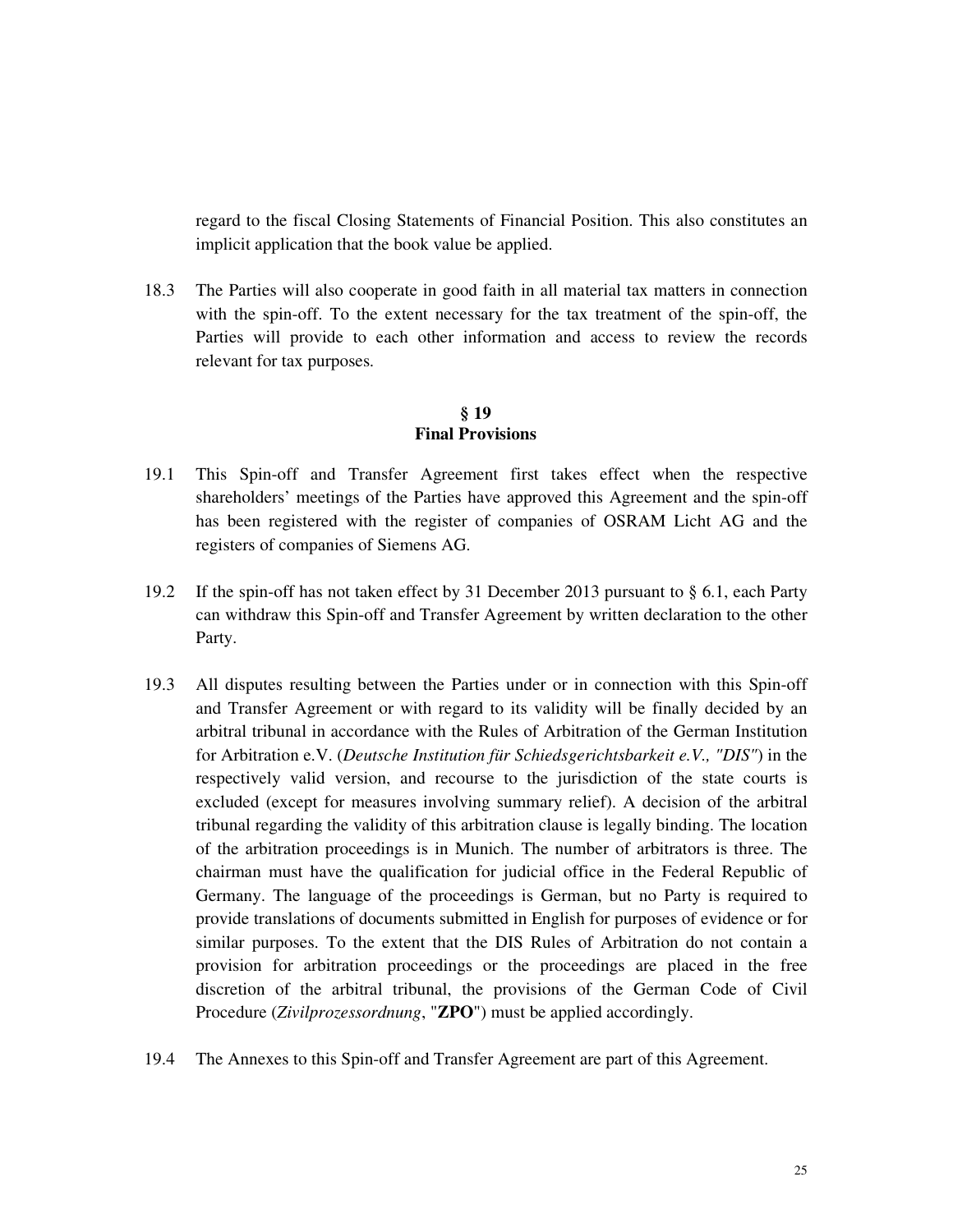- 19.5 Amendments and supplements to this Spin-off and Transfer Agreement, including an amendment to or contracting out of this provision, require written form unless stricter requirements of form must be complied with.
- 19.6 If one or more provisions in this Spin-off and Transfer Agreement is or becomes completely or partially void, invalid or unenforceable, the validity of this Spin-off and Transfer Agreement and its other provisions will not be affected. Instead of the void, invalid or unenforceable provision, that provision is supposed to apply which comes as close as possible in terms of form, content, sight, volume and territorial applicability to what was intended by the Parties according to the commercial intent and purpose of the void, invalid, or unenforceable provision. This applies accordingly for any gaps in this Spin-off and Transfer Agreement.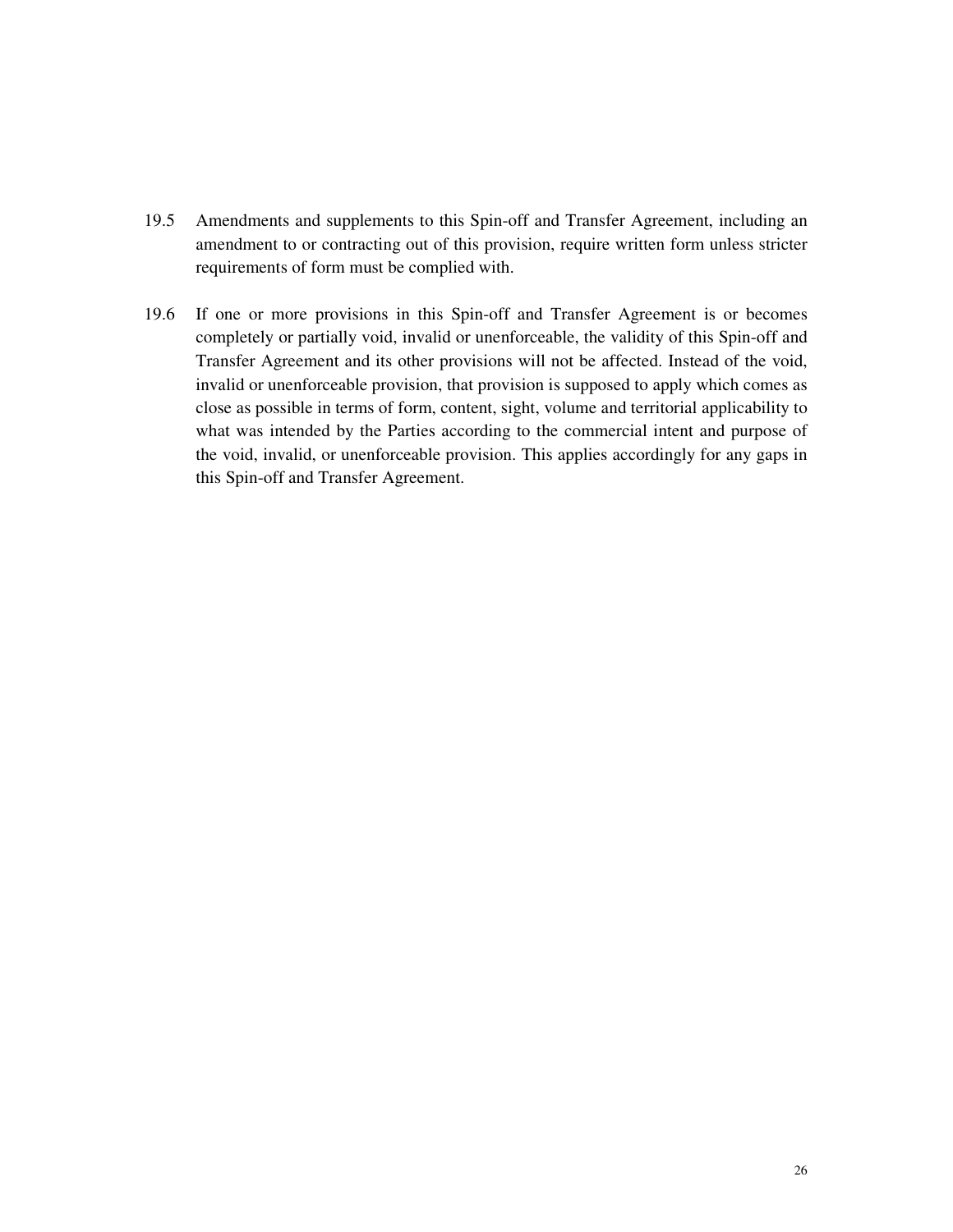# **List of Annexes**

| <b>Annex</b>     | <b>Designation</b>                                                                                                                                                                                                              |
|------------------|---------------------------------------------------------------------------------------------------------------------------------------------------------------------------------------------------------------------------------|
| 0.6 <sub>b</sub> | <b>Contribution Agreement</b>                                                                                                                                                                                                   |
| 3.1              | Spin-off Statements of Financial Position                                                                                                                                                                                       |
| 11.1             | <b>List of Stock Entitlements</b>                                                                                                                                                                                               |
| 11.2a)           | Adjustment of Stock Entitlements for Beneficiaries who are not covered by §<br>11.2 b)                                                                                                                                          |
| 11.2 b)          | Adjustment of the rights under Stock Entitlements to members of corporate<br>bodies and employees of the future OSRAM Group who leave the Siemens<br>Group as a direct consequence of the closing of the spin-off               |
| 11.3             | Treatment of the Warrants dated February 2012                                                                                                                                                                                   |
| 13.1             | Articles of Association of OSRAM Licht AG                                                                                                                                                                                       |
| 13.2             | Authorization for the Company to acquire and use treasury shares pursuant to<br>Section 71 (1) no. 8 German Stock Corporations Act (Aktiengesetz, "AktG")                                                                       |
| 13.3             | Authorization for the Managing Board to issue convertible bonds/bonds with<br>warrants, to exclude the subscription right as well as the authorization for the<br>Supervisory Board to amend § 4 of the Articles of Association |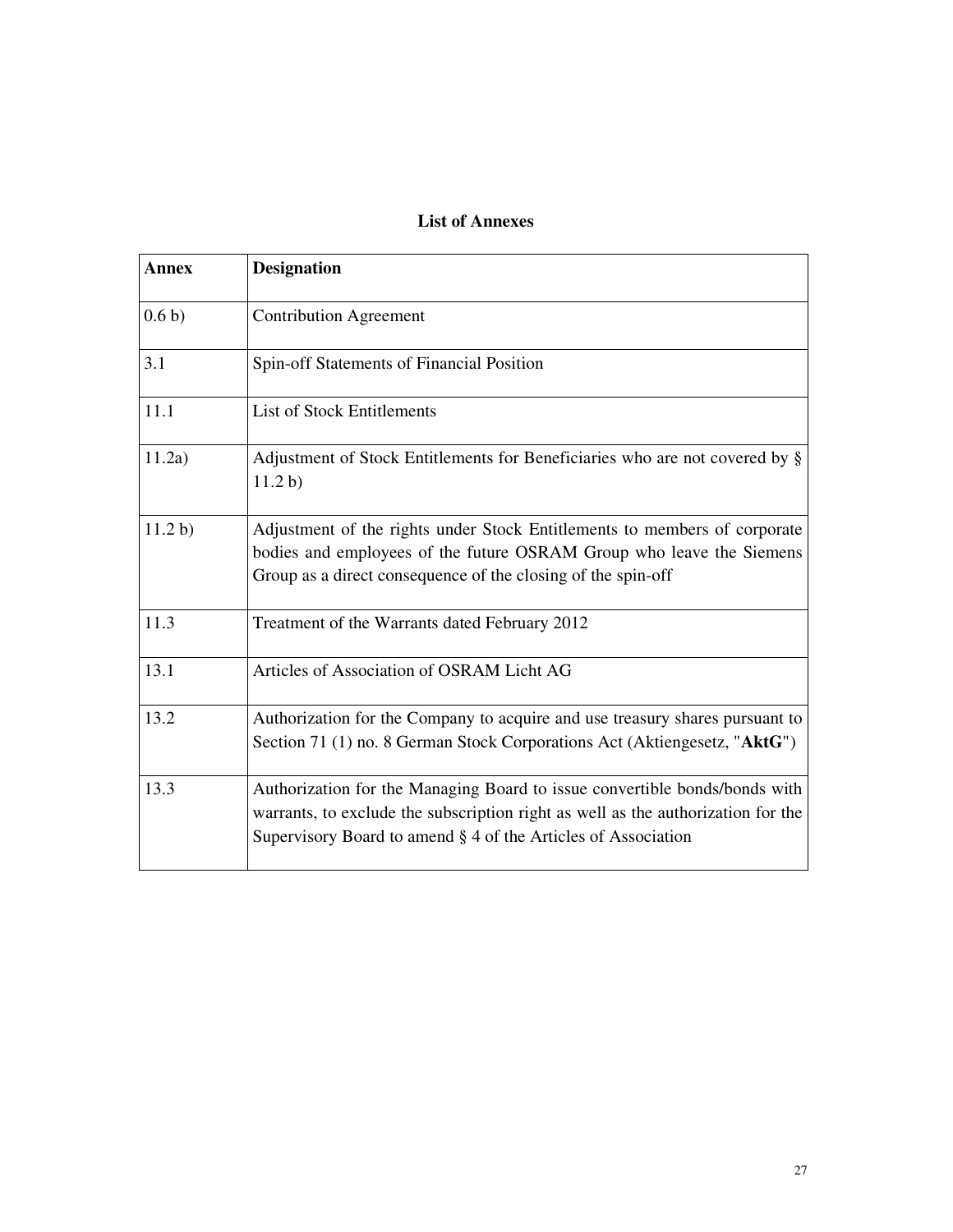Annex 0.6 to the Spin-off and Transfer Agreement

# **Contribution Agreement**

between

**Siemens Aktiengesellschaft,** Berlin and Munich,

– hereinafter also referred to as "**Siemens AG**" –

and

# **OSRAM Licht AG,** Munich,

– hereinafter referred to as "**OSRAM Licht AG**" –

– hereinafter also referred to together as the "**Parties**" or individually as a "**Party**" –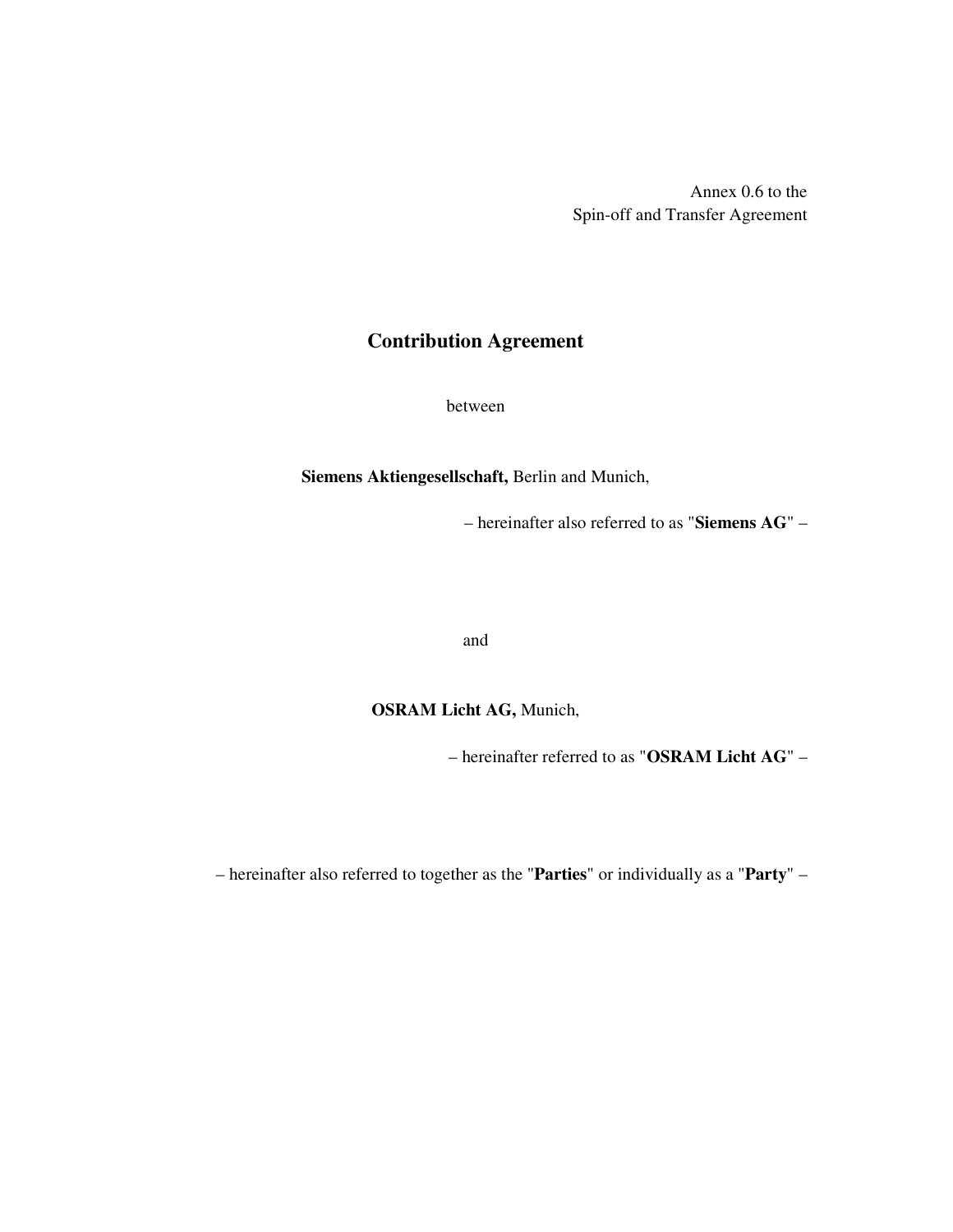#### **Introduction**

- 0.1 Siemens AG, with its registered offices in Berlin and Munich, is registered with the register of companies at the district court (*Amtsgericht*) of Charlottenburg under registration number HRB 12300 B and with the register of companies at the district court (*Amtsgericht*) of Munich under registration number HRB 6684.
- 0.2 OSRAM Licht AG has its registered office in Munich and is registered with the register of companies at the district court (*Amtsgericht*) of Munich under registration number HRB 199675. The capital stock of OSRAM Licht AG amounts to  $\epsilon$  50,000, divided into 50,000 shares of no par value (registered shares). The sole shareholder in OSRAM Licht AG is Siemens AG.
- 0.3 Siemens AG has decided to make its former OSRAM Division independent and list it on the stock exchange. The former OSRAM Division is combined legally and organizationally under the roof of OSRAM GmbH. OSRAM GmbH has its registered office in Munich and is registered with the register of companies at the district court of Munich under registration number HRB 201526. The subscribed capital of OSRAM GmbH at the time of conclusion of this Contribution Agreement amounts to  $\epsilon$  562,940,000, divided into 562,940,000 company shares each with a nominal value of  $\in$  1.0. 109,773,300 of these company shares corresponding to 19.5 % of the subscribed capital in OSRAM GmbH are held by Siemens AG. The remaining 453,166,700 company shares in OSRAM GmbH corresponding to 80.5 % of the subscribed capital are held by OSRAM Beteiligungen GmbH with its registered office in Munich, registered with the register of companies at the district court (*Amtsgericht*) of Munich under registration number HRB 199970, (hereinafter the "OSRAM Beteiligungen GmbH") whose sole shareholder is Siemens AG.
- 0.4 OSRAM Beteiligungen GmbH is supposed to be transferred from Siemens AG as the transferring entity to OSRAM Licht AG as the receiving entity by way of a spin-off by way of reception pursuant to the German Transformation Act (*Umwandlungesetz*, "UmwG"). The Siemens shareholders are supposed to be granted new shares in OSRAM Licht AG as consideration. Siemens AG intends not to completely separate itself from its former OSRAM division in connection with the Spin-off but instead would like to remain participated as a shareholder in OSRAM Licht AG which will be listed on the stock exchange in the future. In order to enable such participation, Siemens AG, as the sole shareholder, proposes resolving in the shareholders' meeting of OSRAM Licht AG to increase the capital stock of OSRAM Licht AG from  $\epsilon$  50,000 by  $\epsilon$  20,364,433 to  $\epsilon$  20,414,433. The increase in the capital stock shall occur in exchange for a contribution in kind with mixed consideration; i.e. OSRAM Licht AG shall grant 20,364,433 new shares and as further consideration pay Siemens AG an amount of  $\epsilon$  50,000 (so-called mixed contribution in kind). In an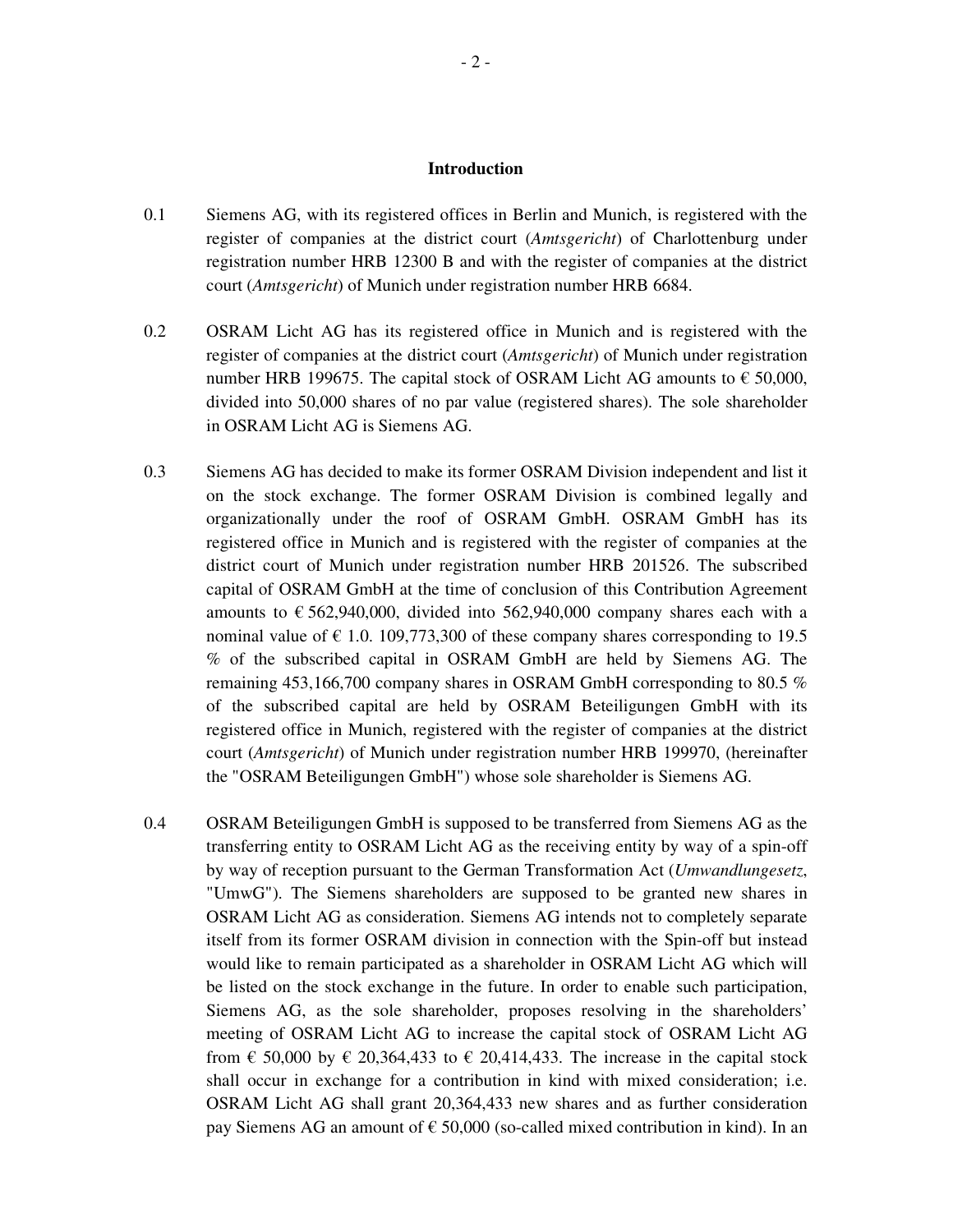economic view, OSRAM Licht AG has as its sole asset, in addition to the participation in OSRAM GmbH being transferred under this Contribution Agreement, a bank balance in the amount of  $\epsilon$  50,000. Siemens AG shall be admitted to subscribe to the new shares. The contribution in kind shall be rendered by transferring 109,773,300 company shares in OSRAM GmbH corresponding to 19.5 % of the subscribed capital in OSRAM GmbH. Siemens AG will render the contribution in kind in accordance with this Contribution Agreement.

Now, therefore, the Parties agree as follows:

## **§ 1 Subject of the Contribution, Transfer**

- 1.1 Siemens AG contributes 109,773,300 company shares in OSRAM GmbH listed with numbers 1 through 109,773,300 in the shareholders list of OSRAM GmbH (the "**Contributed Company Shares**") to OSRAM Licht AG as a contribution in kind.
- 1.2 The contribution of the Contributed Company Shares occurs with economic effect as of 1 October 2012, 0:00 hours (the "**Contribution Effective Date**").
- 1.3 The contribution includes all related rights and duties, including the right to a distribution of the profit for the time commencing with the Contribution Effective Date.
- 1.4 Siemens AG hereby assigns the Contributed Company Shares to OSRAM Licht AG, which accepts the assignment, with *in rem* effect (*dinglich*) as of the point in time this Contribution Agreement taking effect in accordance with § 4.

# **§ 2 Accounting**

- 2.1 OSRAM Licht AG assumes the book values of the Contributed Company Shares from Siemens AG for its commercial accounting.
- 2.2 OSRAM Licht AG will value the Contributed Company Shares at the fair market value in the tax accounting of OSRAM Licht AG..

## **§ 3 Consideration; Capital Increase**

3.1 OSRAM Licht AG is granting to Siemens AG 20,364,433 shares of no par value (registered shares) in OSRAM Licht AG each representing a proportionate amount in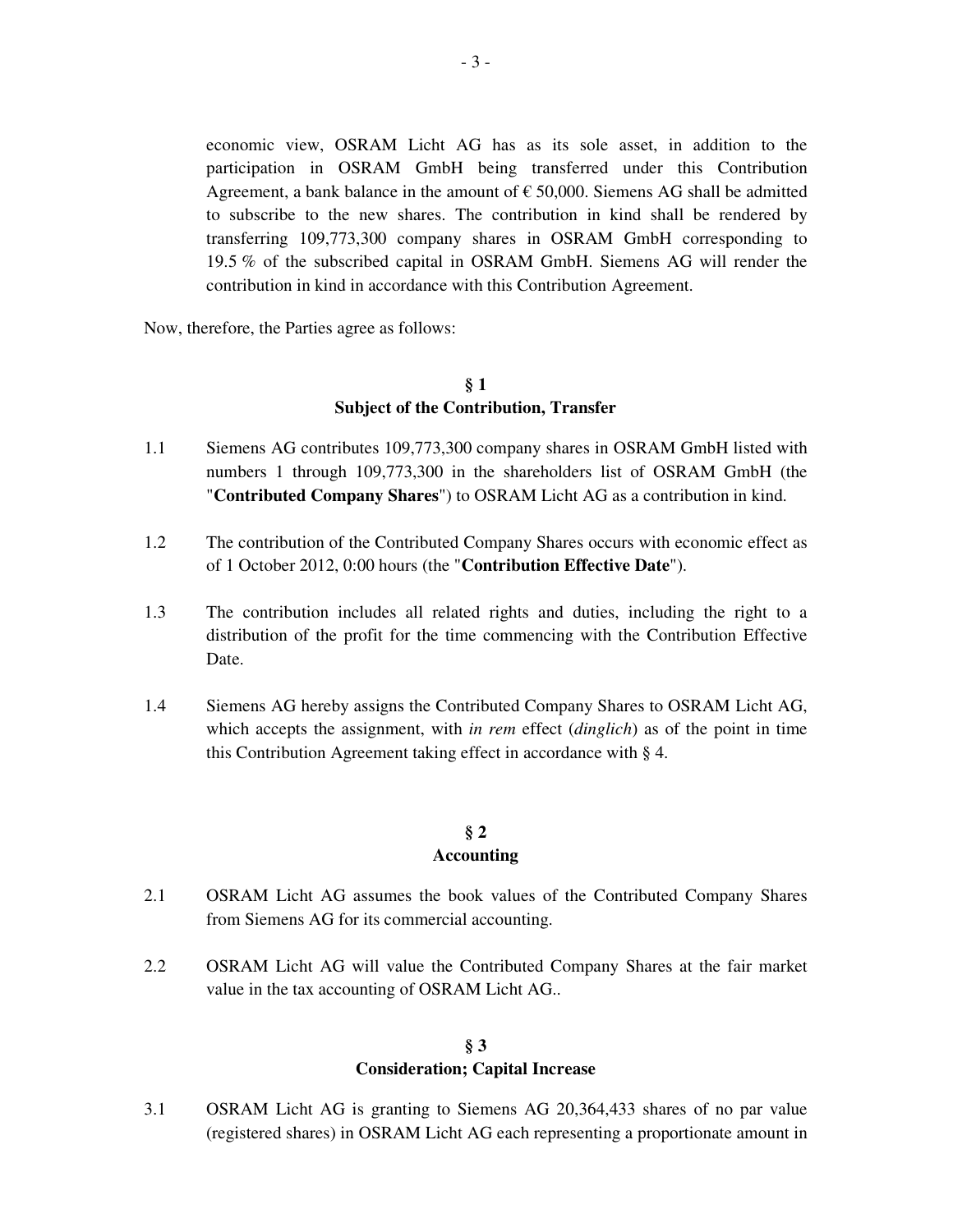the capital stock of  $\epsilon$  1 (the "**Granted Shares**") as consideration for the contribution of the Contributed Company Shares. In addition, OSRAM Licht AG will pay to Siemens AG an amount of  $\epsilon$  50,000 as further consideration for the Contributed Company Shares (the "**Cash Payment**"), which is due upon registration of the implementation of the capital increase with the register of companies for OSRAM Licht AG and must be transferred to an account to be designated by Siemens AG.

- 3.2 In order to implement the contribution, OSRAM Licht AG will increase its capital stock from  $\in$  50,000 by  $\in$  20,364,433 to  $\in$  20,414,433 by issuing 20,364,433 shares of no par value (registered shares) in OSRAM Licht AG. A portion of  $\epsilon$  1 in the amount of the increase in the capital stock is attributed to each new share.
- 3.3 The Granted Shares are entitled to participate in profits for fiscal years commencing on 1 October 2012.
- 3.4 To the extent that the book value at which the contribution in kind rendered by Siemens AG is assumed by OSRAM Licht AG exceeds the amount of the capital stock increase plus the cash payment set forth in § 3.2, this amount will be booked to the capital reserve of OSRAM Licht AG pursuant to Section 272 (2) no. 1 German Commercial Code (Handelsgesetzbuch, "HGB").

# **§ 4 Effectiveness**

This Contribution Agreements takes effect upon

- (1) the shareholders' meeting of OSRAM Licht AG approving this Contribution Agreement as a post-formation agreement, and
- (2) this Contribution Agreement as a post-formation agreement being registered with the register of companies.

## **§ 5 Warranty**

5.1 Siemens AG warrants as of the point in time this Contribution Agreement taking effect in accordance with § 4 that it is the holder of the Contributed Capital Shares and that Siemens AG can freely dispose of the Contributed Company Shares and that they are not encumbered with rights of third parties. Any further quality of the Contributed Shares, especially certain characteristics or a recoverability of the enterprise OSRAM GmbH, is not agreed.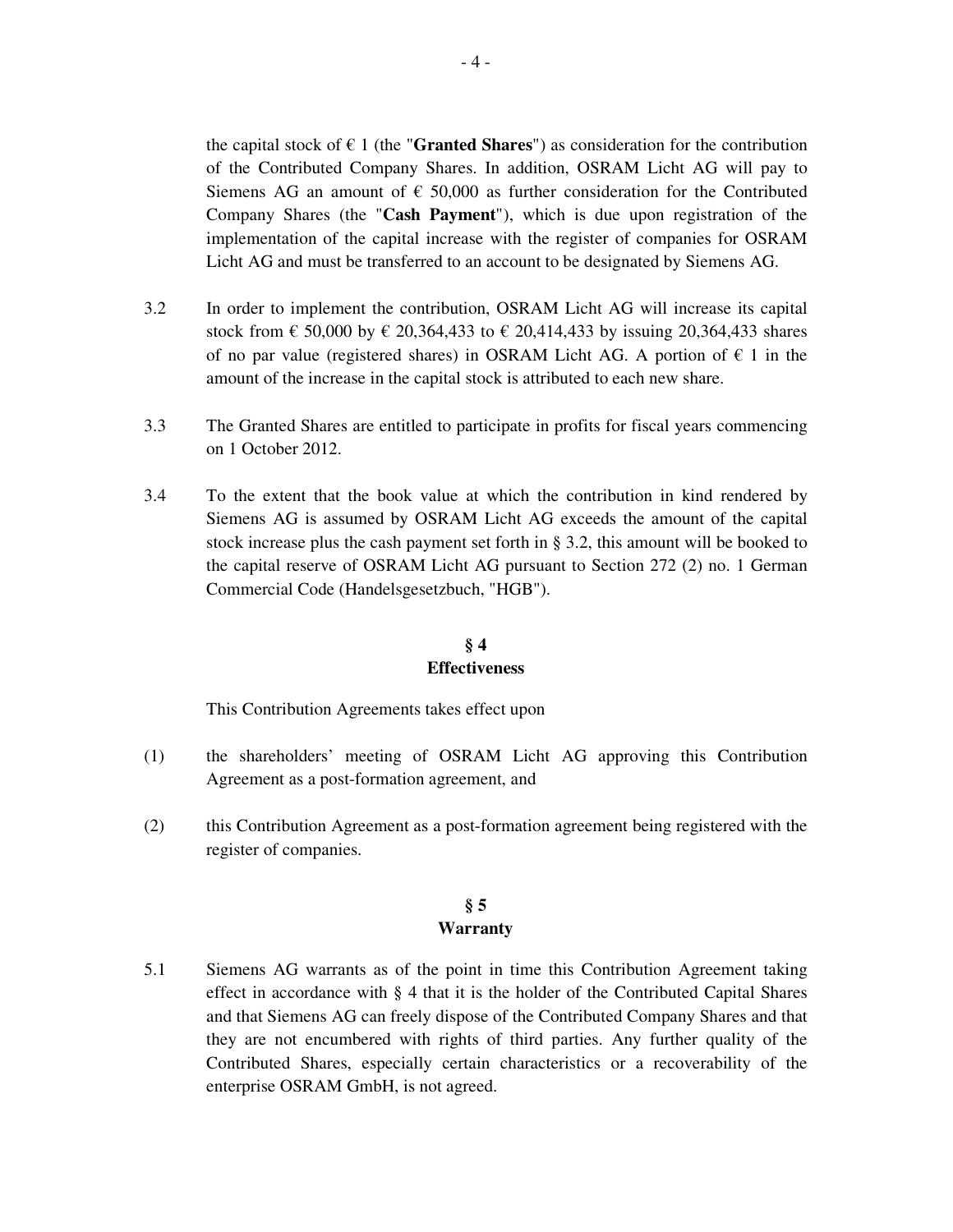5.2 To the extent legally permissible, all rights and warranties which could exist under the statutory provisions or otherwise in addition to those in para. 1 are excluded. The provision in this paragraph applies for all rights and warranties, regardless of the legal nature (contractual, pre-contractual, under tort or other rights and warranties) and especially also for those rights which could result in the cancellation or unwinding of this Contribution Agreement or a similar legal effect.

## **§ 6 Costs**

 Siemens AG bears the costs arising for the notarization of this Contribution Agreement and its implementation up to the time of registration with the register of companies (including the costs for the audit of the contribution in kind and the postformation audit as well as the corresponding costs for advisors, the costs for the shareholders' meeting of OSRAM Licht AG and the costs for filing and registration with the register of companies).

## **§ 7 Final Provisions**

- 7.1 The Parties will initiate and cooperate in all necessary or appropriate measures and legal acts in order to transfer the Contributed Company Shares.
- 7.2 All disputes resulting between the Parties under or in connection with this Contribution Agreement or with regard to its validity will be finally decided by an arbitral tribunal in accordance with the Rules of Arbitration of the German Institution for Arbitration e.V. (Deutsche Institution für Schiedsgerichtsbarkeit e.V., "DIS") in the respectively valid version, and recourse to the jurisdiction of the state courts is excluded (except for measures involving summary relief). The location of the arbitration proceedings is in Munich. The number of arbitrators is three. The chairman must have the qualification for judicial office in the Federal Republic of Germany. The language of the proceedings is German, but no Party is required to provide translations of documents submitted in English for purposes of evidence or for similar purposes. To the extent that the DIS Rules of Arbitration do not contain a provision for arbitration proceedings or the proceedings are placed in the free discretion of the arbitral tribunal, the provisions of the German Code of Civil Procedure (Zivilprozessordnung, "ZPO") must be applied accordingly.
- 7.3 Amendments and supplements to this Spin-off and Transfer Agreement, including an amendment to or contracting out of this provision, require written form unless stricter requirements of form must be complied with.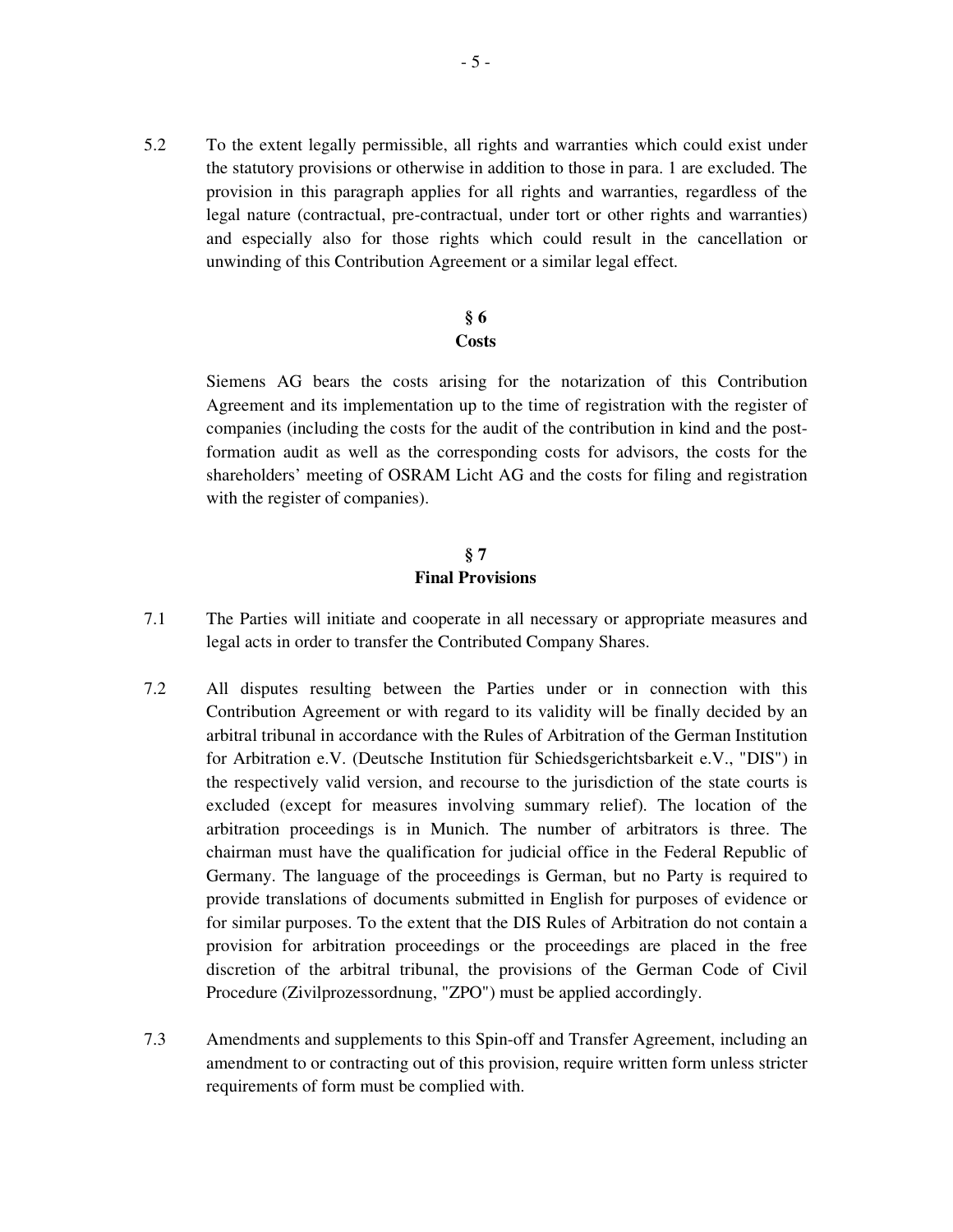7.4 If one or more provisions in this Contribution Agreement is or becomes completely or partially void, invalid or unenforceable, the validity of this Contribution Agreement and its other provisions will not be affected. Instead of the void, invalid or unenforceable provision, that provision is supposed to apply which comes as close as possible in terms of form, content, sight, volume and territorial applicability to what was intended by the Parties according to the commercial intent and purpose of the void, invalid, or unenforceable provision. This applies accordingly for any gaps in this Contribution Agreement.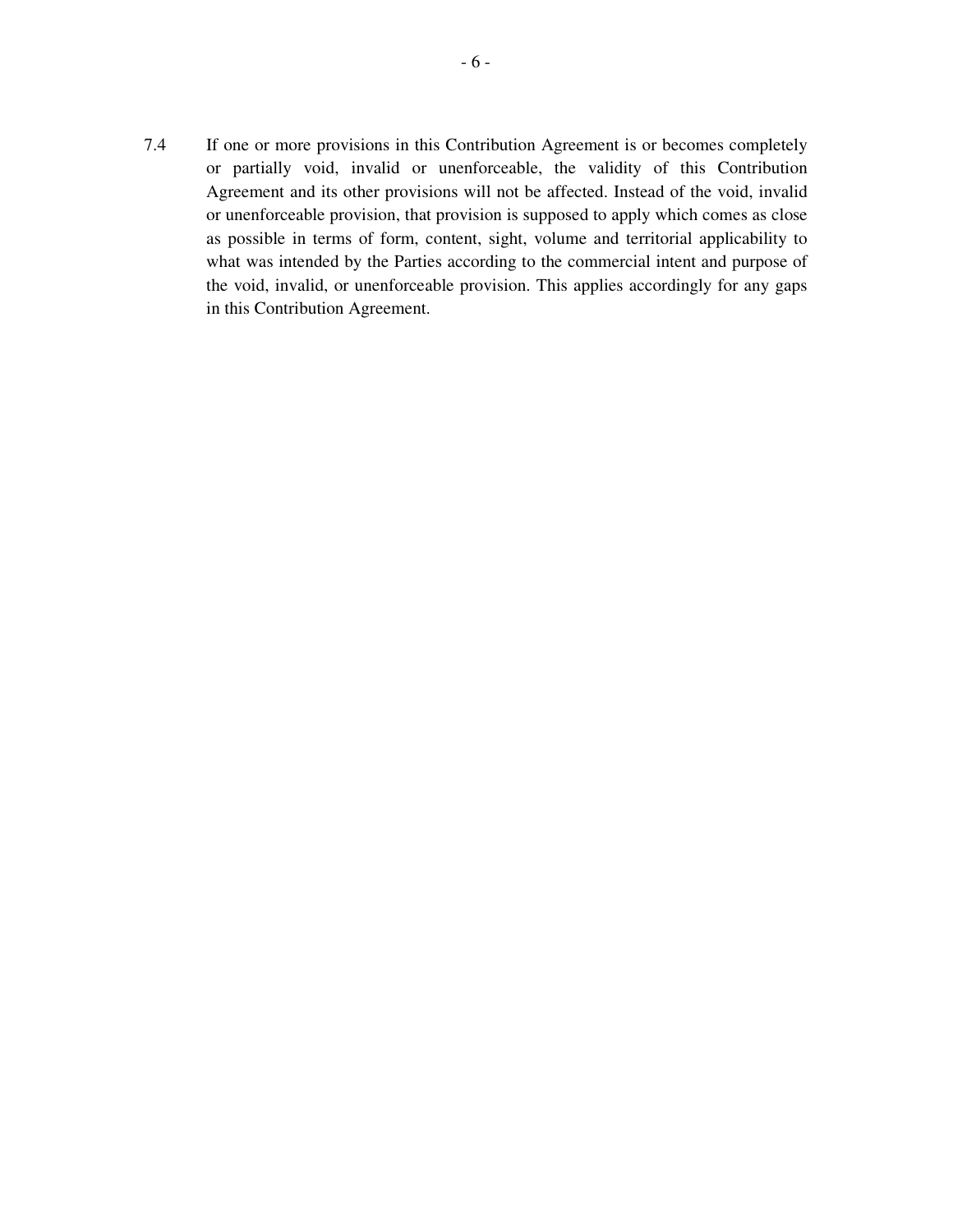Annex 3.1 to the Spin-off and Transfer Agreement

# **ASSETS Spin-off Statements of Financial Position**

# **LIABILITIES AND EQUITY**

|                           | Euro             |               | Euro             |
|---------------------------|------------------|---------------|------------------|
| <b>NON-CURRENT ASSETS</b> |                  | <b>EQUITY</b> | 1,667,617,819.32 |
|                           |                  |               |                  |
| <b>Financial assets</b>   |                  |               |                  |
| Holdings in subsidiaries  | 1,667,617,819.32 |               |                  |
|                           |                  |               |                  |
|                           |                  |               |                  |
|                           |                  |               |                  |
|                           | 1,667,617,819.32 |               | 1,667,617,819.32 |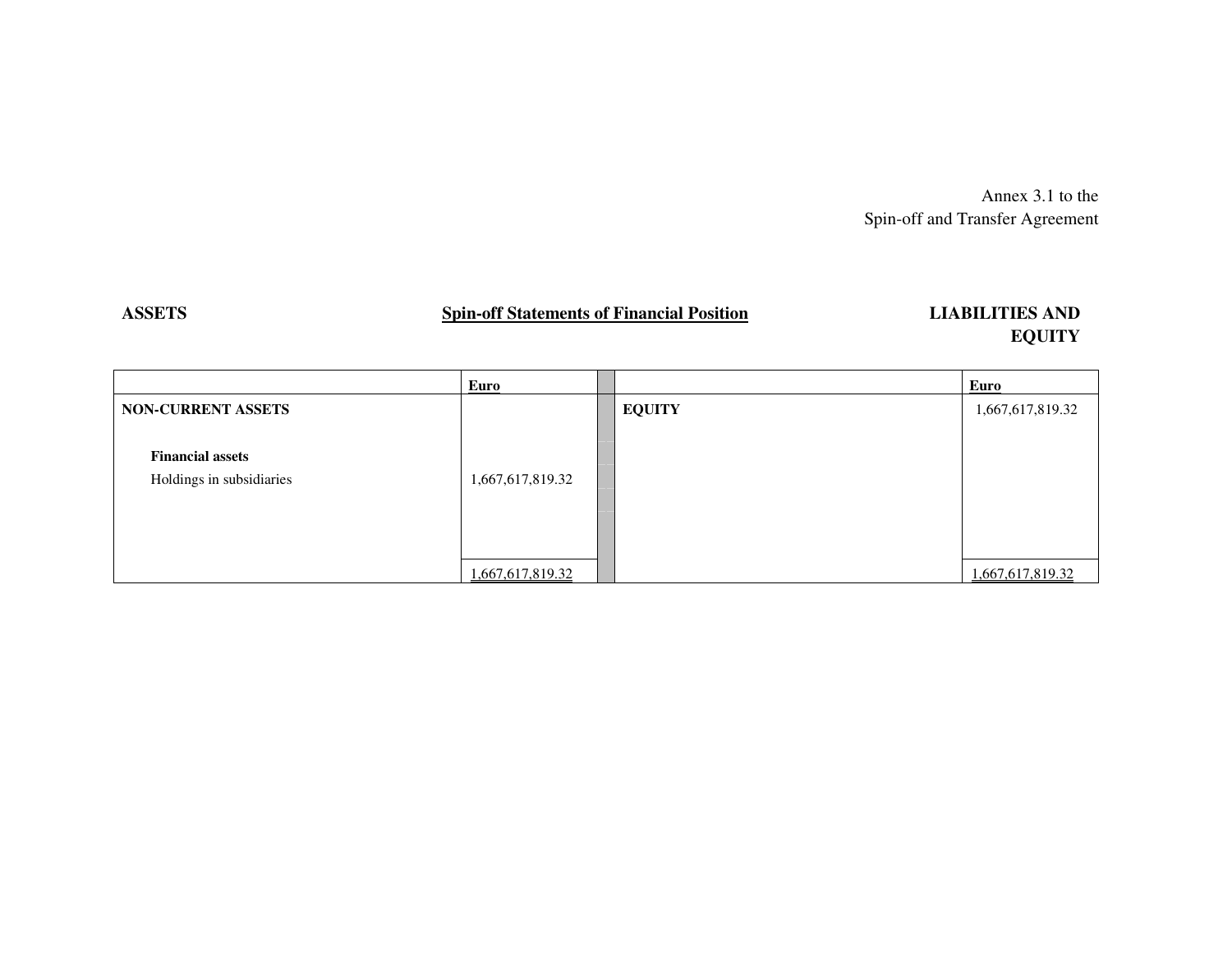Annex 11.1 to the Spin-off and Transfer Agreement

#### **List of Stock Entitlements**

(This list does not include those Stock Entitlements which will already have been fulfilled at the expected point of time when the Spin-off takes effect in April 2013. This list does further not contain a statement about which specific Stock Entitlements have been granted to which individual Beneficiaries.)

- 1. Stock Entitlements to members of the Managing Board of Siemens AG
- 1.1 Siemens Stock Awards 2010, for which the provisions in the management guideline dated November 2010 apply ("VS-Stock Awards-2010").
- 1.2 Siemens Stock Awards 2011, for which the provisions in the management guideline dated December 2010 apply ("VS-Stock Awards-2011").
- 1.3 Siemens Stock Awards 2012, for which the provisions in the management guideline dated November 2011 apply ("VS-Stock Awards-2012").
- 1.4 Bonus Awards 2011, for which the provisions in the management guideline dated December 2010 apply ("VS-Bonus-2011").
- 1.5 Bonus Awards 2012, for which the provisions in the management guideline dated November 2011 apply ("VS-Bonus-2012").
- 1.6 Siemens Stock Awards 2010, for which the provisions in the management guideline dated November 2010 apply ("MA-Stock Awards-2010").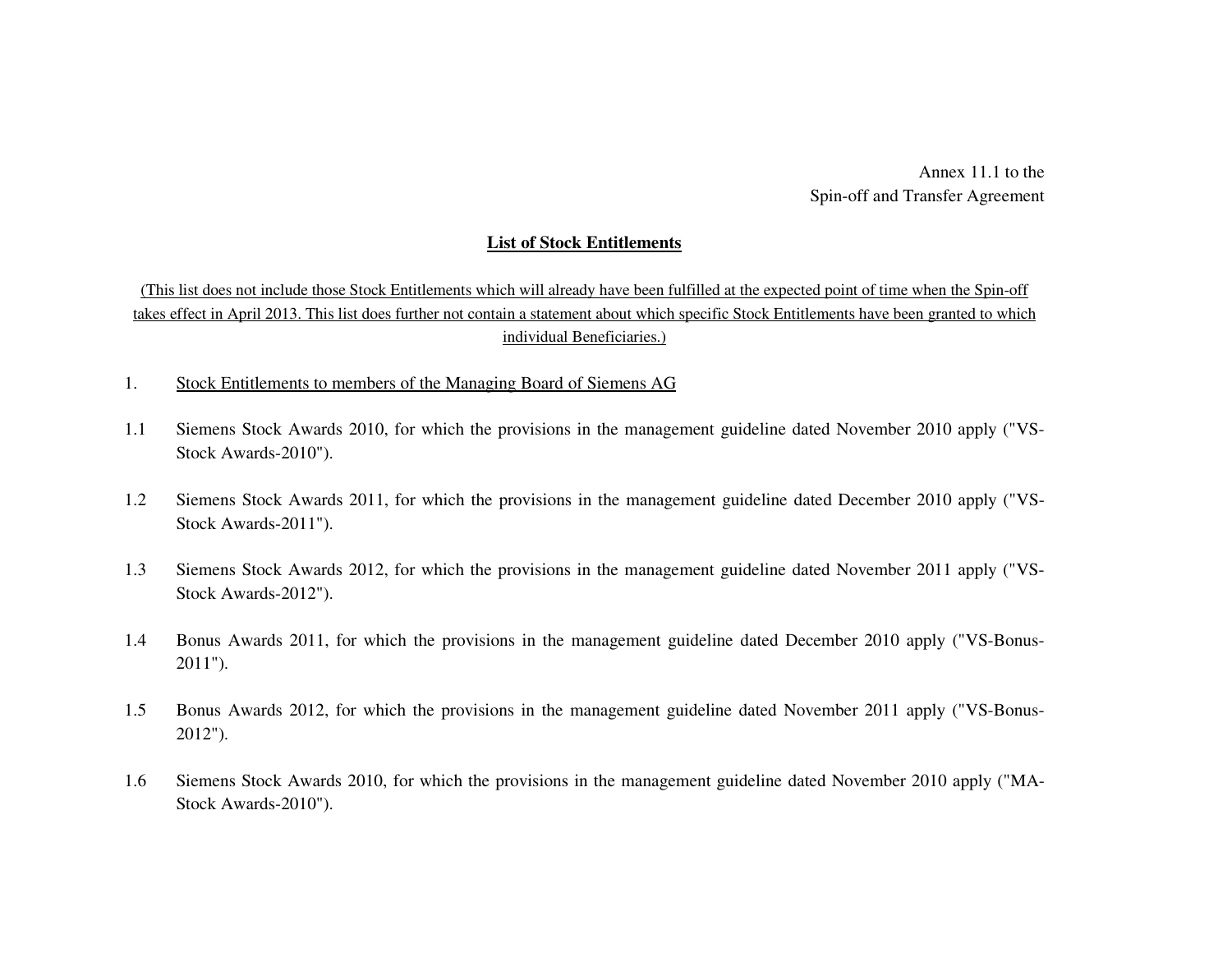- 1.7 Siemens Stock Awards 2011, for which the provisions in the management guideline dated November 2011 apply ("MA-Stock Awards-2011").
- 1.8 Siemens Group Share Matching Plan Tranche 2011, for which the provisions in the Share Matching Plan Guideline in the version dated November 2010 apply ("SMP-2011").
- 1.9 Base Share Program Tranche 2011, for which the provisions in the terms and conditions of the program in the version dated November 2010 apply ("BAP-2011").

#### 2. Stock Entitlements to other Beneficiaries

- 2.1 Siemens Stock Awards 2010, for which the provisions in the management guideline dated November 2010 apply ("VS-Stock Awards-2010").
- 2.2 Siemens Stock Awards 2011, for which the provisions in the management guideline dated December 2010 apply ("VS-Stock Awards-2011").
- 2.3 Siemens Stock Awards 2012 (quarterly special allocation), for which the provisions in the management guideline dated November 2011 apply ("VS-Stock Awards-2012").
- 2.4 Bonus Awards 2011, for which the provisions in the management guideline dated December 2010 apply ("VS-Bonus-2011").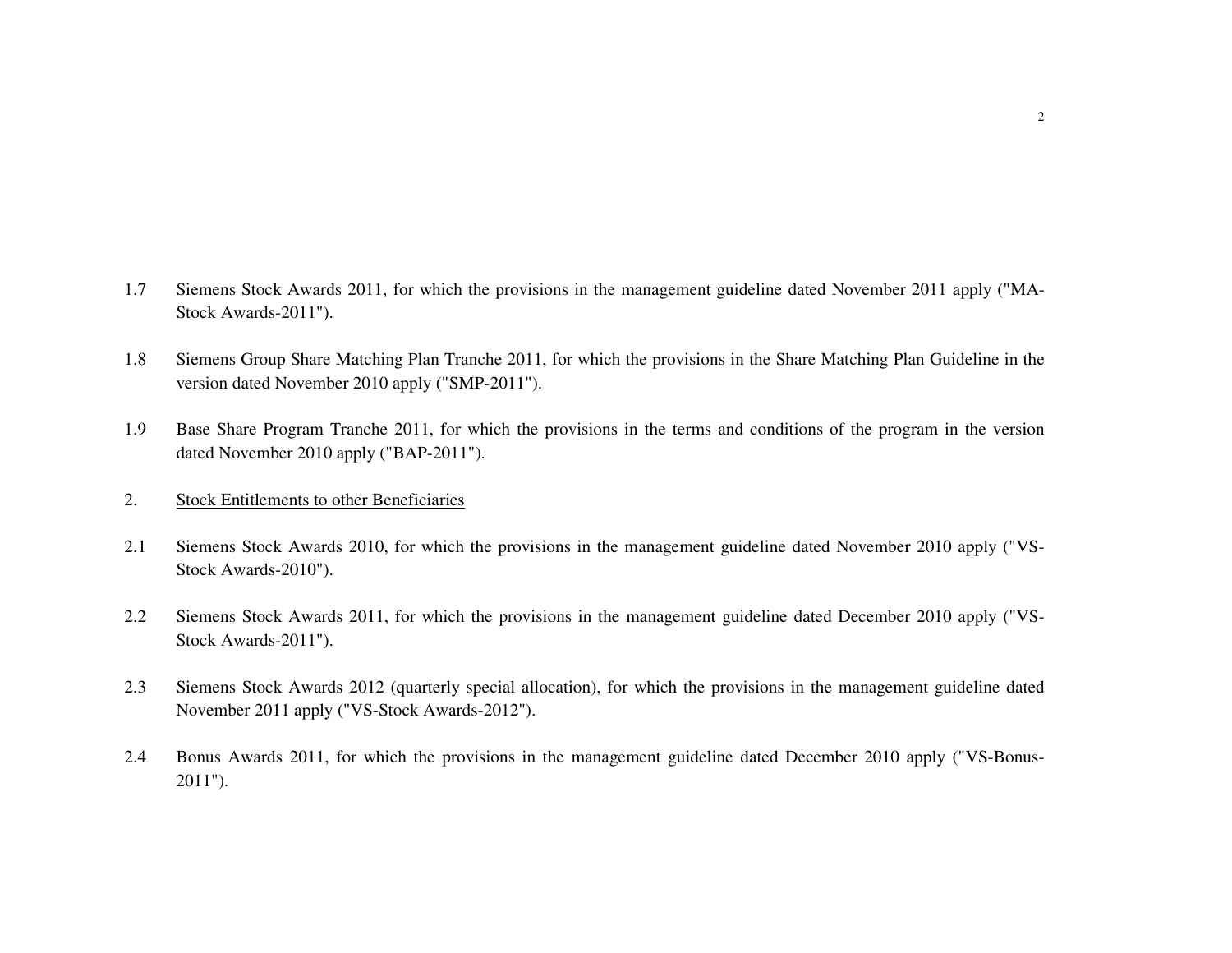- 2.5 Siemens Stock Awards 2010 for which the provisions in the guideline dated November 2010 apply ("MA-Stock Awards-2010").
- 2.6 Siemens Stock Awards 2011 for which the provisions in the guideline dated November 2011 apply ("MA-Stock Awards-2011").
- 2.7 Siemens Stock Awards 2012 for which the provisions in the guideline dated November 2012 apply ("MA-Stock Awards-2012").
- 2.8 Siemens Stock Awards 2011 (quarterly special allocation) for which the provisions in the guideline dated November 2010 apply ("MA-Stock Awards-SZ-2011").
- 2.9 Siemens Stock Awards 2012 (quarterly special allocation) for which the provisions in the guideline dated November 2012 apply ("MA-Stock Awards-SZ-2012").
- 2.10 Siemens Group Share Matching Plan Tranche 2011, for which the provisions in the Share Matching Plan Guideline in the version dated November 2010 apply ("SMP-2011").
- 2.11 Siemens Group Share Matching Plan Tranche 2012, for which the provisions in the Share Matching Plan Guideline in the version dated November 2011 apply ("SMP-2012").
- 2.12 Siemens Group Share Matching Plan Tranche 2013 for which the offer period ends in December 2012 and for which the provisions in the Share Matching Plan Guideline in the version dated November 2011 apply ("SMP-2013").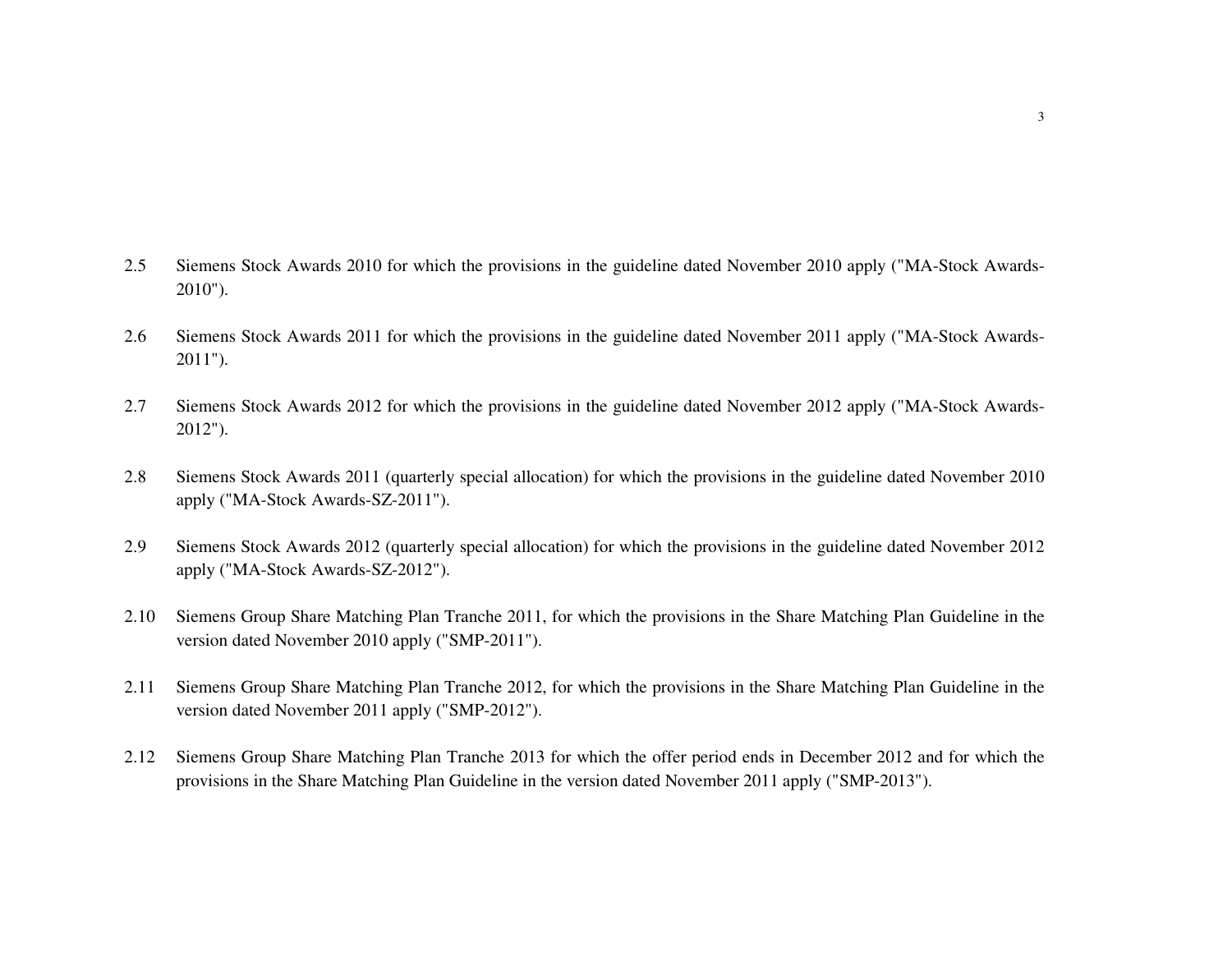- 2.13 Base Share Program Tranche 2011 for which the provisions in the terms and conditions of the program in the version dated November 2010 apply ("BAP-2011").
- 2.14 Base Share Program Tranche 2012, for which the offer period ends in December 2012 and for which the provisions in the terms and conditions of the program in the version dated November 2010 apply ("BAP-2012").
- 2.15 Base Share Program Tranche 2013, for which the offer period ends in December 2012 and for which the provisions in the terms and conditions of the program in the version dated November 2010 apply ("BAP-2013").
- 2.16 Awards for jubilee shares in accordance with the general shop agreement of Siemens AG (CHR Circular no. 004/2009) dated 8 October 2008 and corresponding shop agreements of other companies in the Siemens Group.
- 2.17 Awards of jubilee shares for senior executives in accordance with the Agreement of Siemens AG (CD E-Circular no. 07/2010) dated 21 December 2009 and corresponding provisions for other companies in the Siemens Group.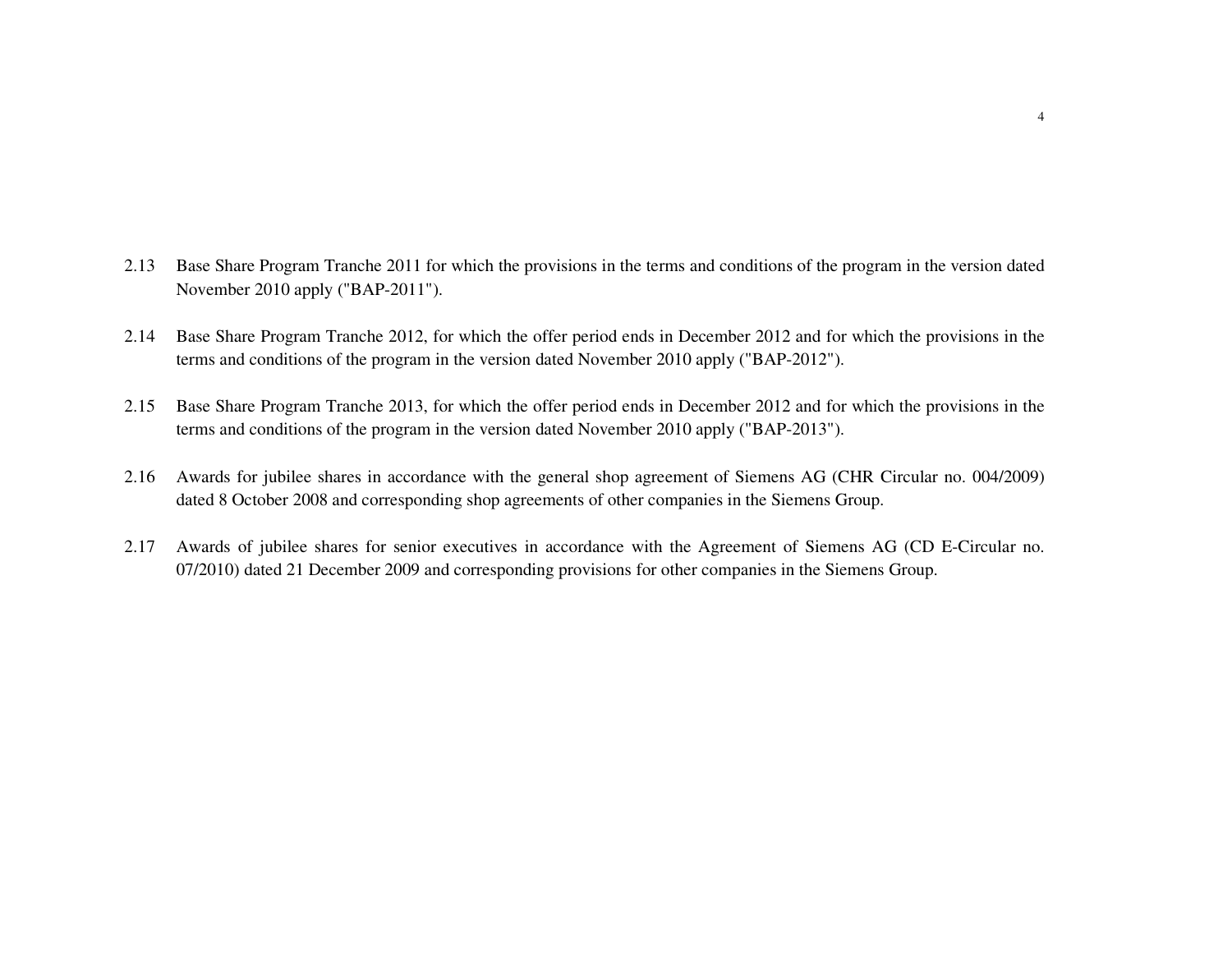#### **Adjustment of Stock Entitlements for Beneficiaries who are not covered by § 11.2 b)**

The Stock Entitlements listed in Annex 11.1 to the Spin-off and Transfer Agreement to Beneficiaries who are not covered by § 11.2 b) will be adjusted as follows pursuant to Sections 23, 125, 133 German Transformation Act (*Umwandlungsgesetz*, "**UmwG**") in conjunction with any provisions in the respective Stock Entitlements which are applicable in the case of the spinoff:

- a) In the case of the Stock Entitlements becoming due (regularly or early), the Beneficiary will receive, in addition to the number of shares of no par value (registered shares) in Siemens AG for which a claim exists when it becomes due (even if this claim is compensated in cash after a discretionary decision or this is normally the case) (the "Due Siemens Shares"), in each case a cash compensation for the mathematical number of shares in OSRAM Licht AG which result from the ratio established in § 10.1 of the Spinoff and Transfer Agreement based on the number of Due Siemens Shares. The amount of the cash compensation will be determined according to the underlying provisions of the respective Stock Entitlement which would apply for a cash compensation respectively a cash offset for shares in Siemens AG, provided that the relevant price for the stock of OSRAM Licht AG replaces the relevant price for the stock in Siemens AG. The preceding rule applies accordingly in the situation that an additional mathematical amount of Siemens shares will be recompensed by cash compensation according to the provisions of the underlying Stock Entitlement when a specific grade of target achievement is exceeded; in this case, when the Stock Entitlements are due the mathematical Siemens shares are deemed to be Due Siemens Shares for the purpose of this lit. a).
- b) The provision in lit. a) also applies in the event that upon application of the provision on adjustment in lit. a), a claim for cash compensation for a (mathematical) fractional share in OSRAM Licht AG results. The amount of the cash compensation corresponds to the (commercially rounded) portion of the amount of the cash compensation which results under lit. a) for an entire share in OSRAM Licht AG corresponding to the portion of the (commercially rounded) fractional share in OSRAM Licht AG.
- c) To the extent that the underlying provisions in the respective Stock Entitlements, for example for the SMP-2011, the SMP-2012 and the SMP-2013, require an investment in shares of Siemens AG, no adjustment with respect to these investments will occur.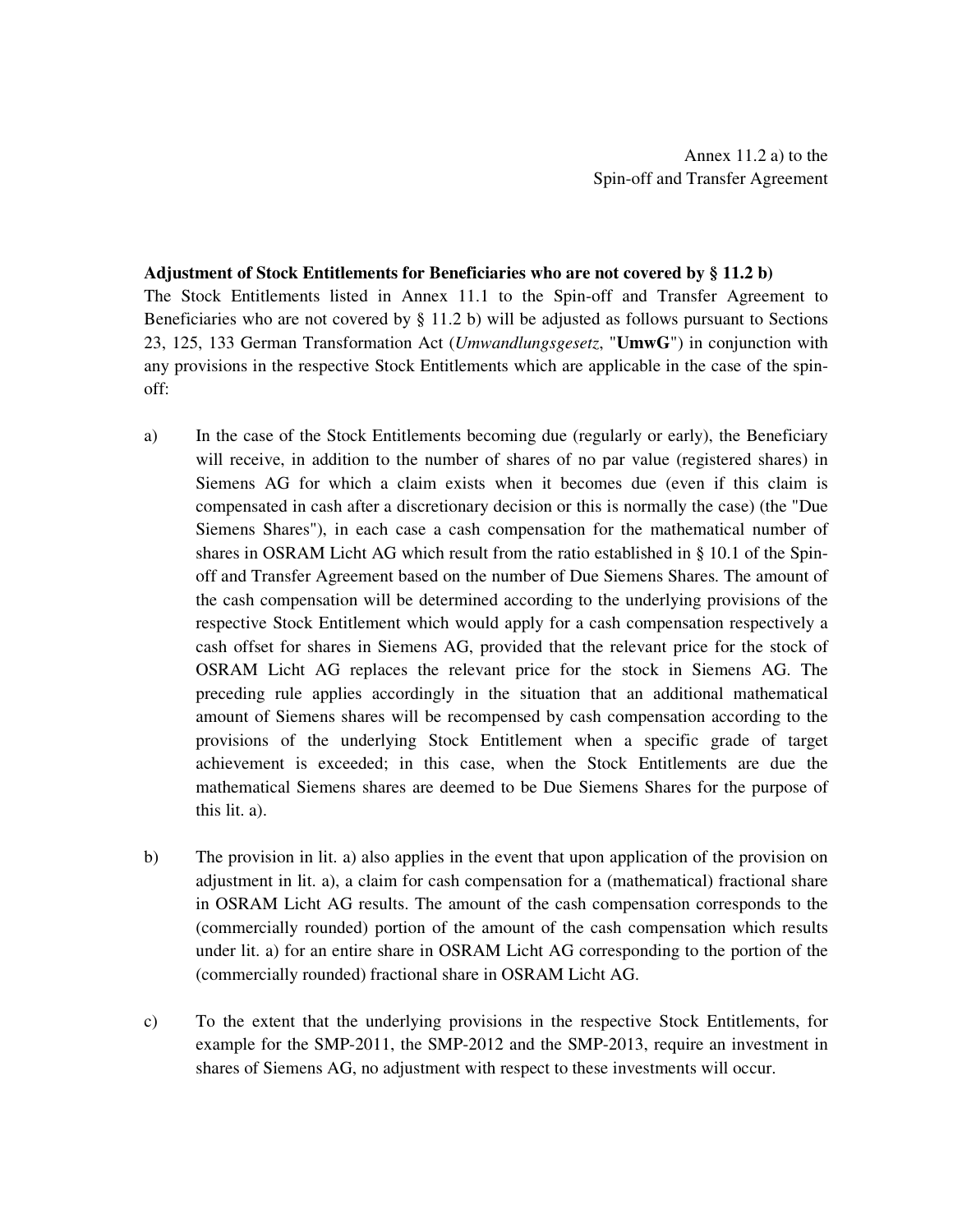- d) If the number of shares to be granted respectively the specific claim based on the underlying provisions of the Stock Entitlements, for example the MA-Stock Awards-2011, depends on achieving certain targets and this achieving of targets is influenced, among other aspects, by how the stock exchange price of the Siemens share develops during the vesting period of the Stock Entitlements compared to the stock exchange prices of certain other companies, the respectively responsible corporate body can deviate from the requirements of the underlying provisions when determining the stock prices after the closing of the spin-off if the corresponding prerequisites for this under the respectively applicable underlying provisions of the Stock Entitlements have occurred as a consequence of the spin-off.
- e) The above provisions do not apply to Stock Entitlements for jubilee shares so that no adjustment will be made for these Stock Entitlements.
- f) Aside from this, the other underlying provisions of the Stock Entitlements are not affected by the closing of the spin-off. This also applies for any reservations in the provisions of the Stock Entitlements about offsetting or compensating claims for shares in Siemens AG with cash.
- g) An adjustment under the above provisions does not take place due to the spin-off to the extent that an adjustment is precluded or there is an agreement otherwise in an individual case or if this does not occur in jurisdictions outside of Germany in light of regulatory requirements.

The adjustment as described before will take place in each case by the company in the Siemens Group respectively the future OSRAM Group which is under the obligation pursuant to the Stock Entitlements at the closing of the spin-off and will be carried out there by the relevant corporate body. Agreements between companies in the Siemens Group (including the future OSRAM Group) about the technical handling of the payment of the adjustment or the internal allocation of the burden are not affected by this.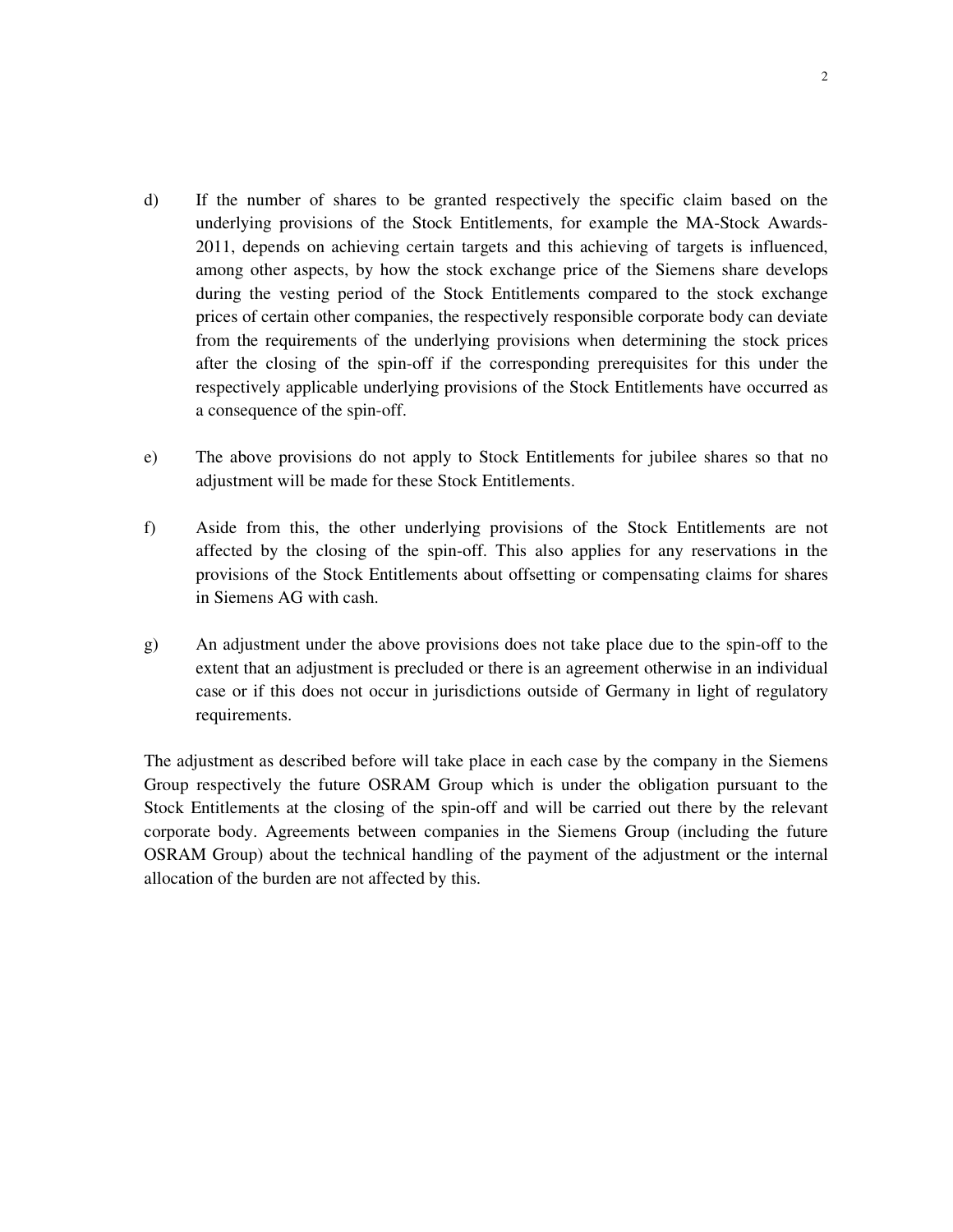# **Adjustment of the rights under Stock Entitlements to members of corporate bodies and employees of the future OSRAM Group who leave the Siemens Group as a direct consequence of the closing of the spin-off**

The Stock Entitlements to Beneficiaries in the OSRAM Group who leave the Siemens Group as a direct consequence of the closing of the spin-off as listed in Annex 11.1 to the Spin-off and Transfer Agreement will be compensated as follows in accordance with Sections 23, 125 German Transformation Act (*Umwandlungsgesetz*, "UmwG") in conjunction with any provisions of the respective Stock Entitlements that are applicable in the case of the spin-off respectively the departure from the Siemens Group:

- a) The claims of the Beneficiaries under the Stock Entitlements cease to exist upon the closing of the spin-off and will be compensated respectively offset in cash without undue delay after the closing of the spin-off in accordance with the following lit. b) through  $lit. d$ ).
- b) MA-Stock Awards-2010, VS-Stock Awards-2010, VS-Stock Awards-2011 and VS-Bonus Awards-2011 as well as VS-Stock Awards-2012. In order to determine the cash amount, clause 9 (3) of the provisions in the MA-Stock Awards-2010 respectively clause 8 (3) of the provisions in the VS-Stock Awards-2010, the VS-Stock Awards-2011 (also in conjunction with clause 3 of the VS-Bonus Awards-2011) as well as the VS-Stock Awards-2012 provides as follows with regard to a group company leaving the Siemens Group: The cash settlement will be determined in accordance with the accounting and valuation regulations of Siemens AG in effect at the time of the Beneficiary's departure, as the difference between the market price of the Siemens share and the net present value of the dividends expected until the end of the vesting period. In this case, the market price is the closing price of the Siemens share in the XETRA trading system (or comparable successor system) on the date of departure.

 This results accordingly in a cash amount for each share in the MA-Stock Award-2010, VS-Stock Award-2010, VS-Stock Award-2011 and VS-Bonus Award-2011 as well as VS-Stock Award-2012 in the amount of the closing price of the Siemens share in XETRA trading (or a comparable successor system) on the date of the closing of the spinoff minus the present value of the dividends expected as of the end of the vesting period. The vesting period for the MA-Stock Awards-2010 and VS-Stock Awards-2010 ends on the second day after the publication of the figures for fiscal year in the calendar year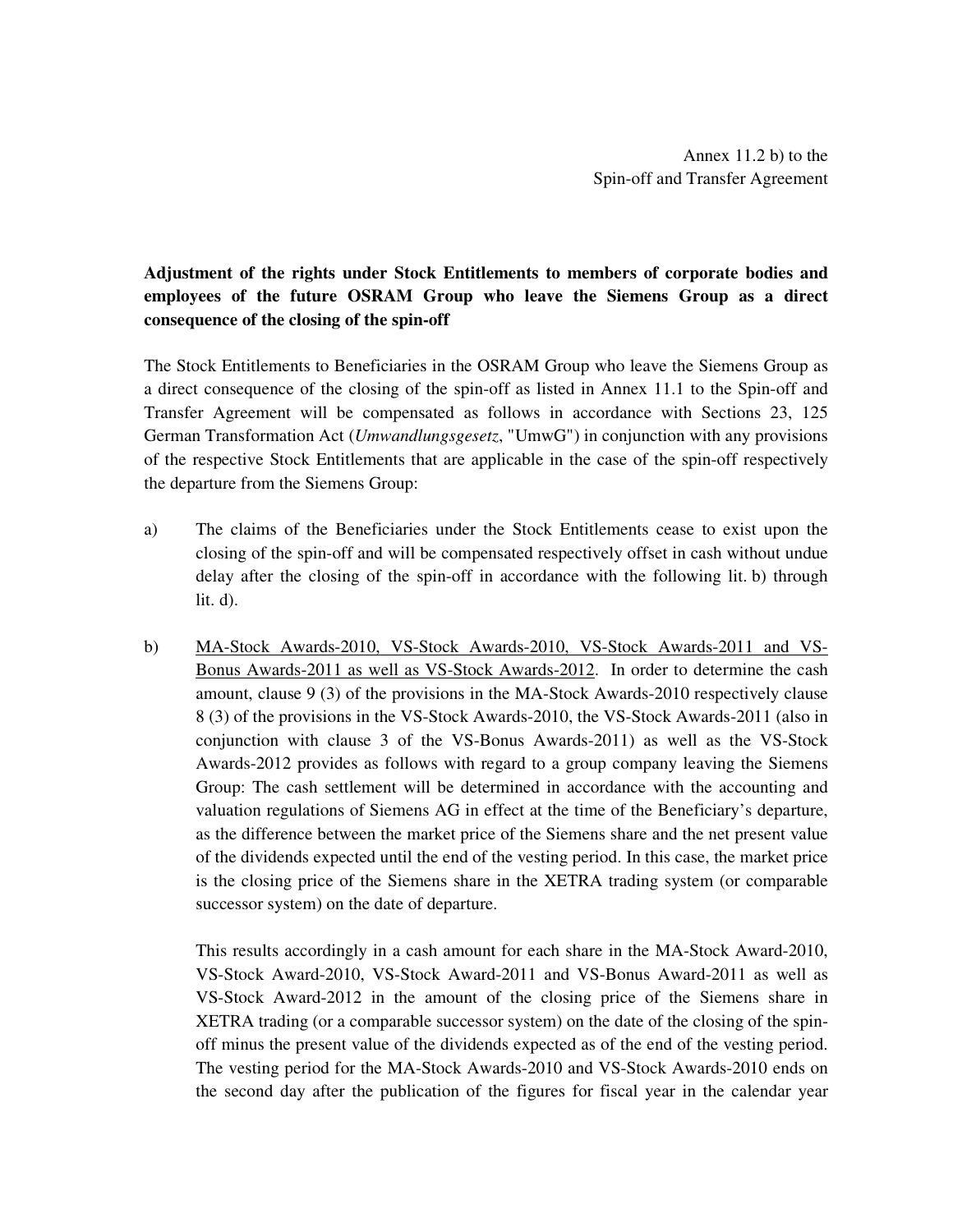2013, for the VS-Stock Awards-2011 and the VS-Bonus Awards-2011 on the second day after the publication of the figures for fiscal year in the calendar year 2015 and the vesting period for the VS-Stock Awards-2012 on the second day after the publication of the figures for fiscal year in the calendar year 2016.

c) MA-Stock Awards-2011, MA-Stock Awards-SZ-2011, MA-Stock Awards-2012 and MA-Stock Awards-SZ-2012. In order to determine the present value, clauses 6 (1) and 6 (4) of the provisions of the MA-Stock Awards-2011 as well as the MA-Stock Awards-2012 as well as Clause 5 (1) and 5 (4) of the MA-Stock Awards-SZ-2011 as well as the MA-Stock Awards-SZ-2012 concerning the departure of a group company from the Siemens Group provide as follows: The amount of the cash payment per Siemens Stock Award in this case will be equivalent to the closing share price of the Siemens share in the XETRA trading (or a comparable successor system), less the present value of the dividends expected by the end of the Vesting Period. The applicable date for the calculation of the cash payment will be the closing date of the corporate transaction. If no XETRA trading takes place on the closing date, the pertinent date will be the next possible XETRA trading day after the closing date.

 This results accordingly in a cash amount for each stock award allocated under the above mentioned provisions in the amount of the closing price of the Siemens stock in XETRA trading (or a comparable successor system) on the date of the closing of the spin-off minus the present value of the dividends of Siemens AG expected up to the end of the vesting period. The respective vesting period ends on the second day after the publication of the profit for the fiscal year in the calendar year 2015 (for MA-Stock Awards-2011) respectively in the calendar year 2016 (for MA-Stock Awards-2012) respectively on the second day after the publication of the profit for the quarter preceding the fourth anniversary of the respective allocation (for MA-Stock Awards-SZ-2011 and MA-Stock Awards-SZ-2012).

d) SMP-2011, BAP-2011, SMP-2012, BAP-2012, SMP-2013 and BAP-2013. In order to determine the cash amount, Clause 6.2 (iv) of the terms and conditions of the SMP-2011 respectively Clause 1 of the program terms and conditions of the BAP-2011 in conjunction with Clause 6.2 (iv) of the terms and conditions of the SMP-2011 provide as follows: In the event of a divestiture of the employing Company or Group Company, if the Participant does not continue to be employed by [such] company […] after the effective date of such divestiture (due to the termination of employment of that Participant or due to a change in control in the employing Group Company), he/she is only entitled to a cash compensation in lieu of Matching Shares to be calculated in accordance with [..] provision 6.2 (ii) […] as of the effective date.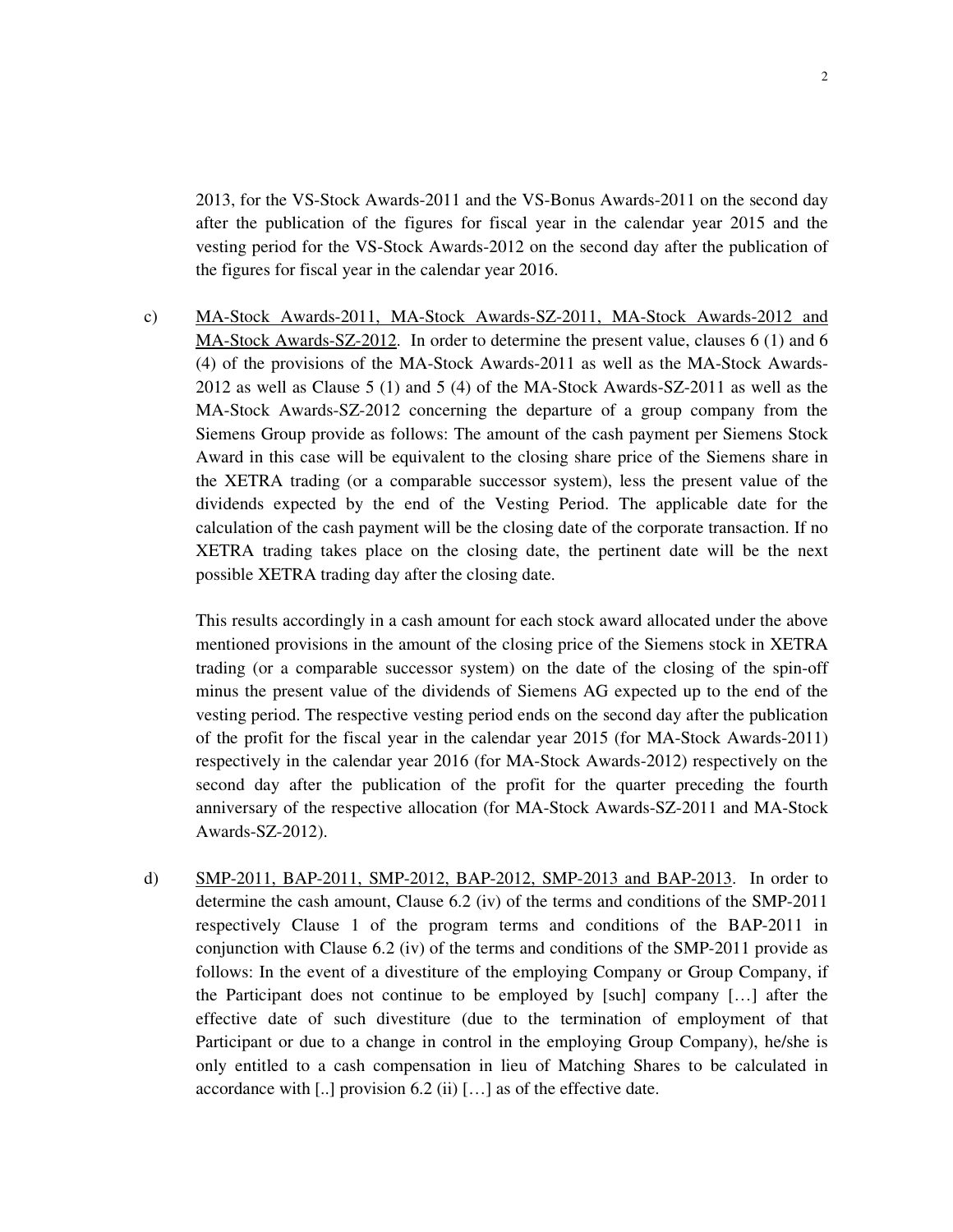In order to determine the cash amount, Clause 6.2 (iv) of the terms and conditions of the SMP-2012 and the SMP-2013 respectively Clause 1 of the terms and conditions of the program for the BAP-2012 and the BAP-2013 in conjunction with Clause 6.2 (iv) of the terms and conditions of the SMP-2012 respectively Clause 6.2 (iv) of the terms and conditions of the SMP-2013 provide as follows: In the event of a corporate transaction (a merger, demerger, asset sale, sale of shares, business transfer or any measure which leads to a change of control) related to the employing company or Group Company, if as an automatic consequence of such corporate transaction, the Participant does not continue to be employed by the company qualifying as a Group Company immediately after the effective date of such corporate transaction, such Participant will only be entitled to a cash compensation in lieu of Matching Shares to be calculated in accordance with […] provision [6.2 (ii)] […] as of the effective date of the corporate transaction.

 Clause 6.2 (ii) of the terms and conditions of the SMP-2011, the SMP-2012 and the SMP-2013 and Clause 1 of the terms and conditions of the program for the BAP-2011, the BAP-2012 as well as the BAP-2013 in conjunction with Clause 6.2 (ii) of the terms and conditions of the SMP-2011, the SMP-2012 respectively SMP-2013 provide, among other points, as follows: This cash compensation is calculated on a pro-rata-temporis basis for the portion of the Vesting Period that has passed based on the closing share price of the Siemens share in the XETRA trading on the last XETRA trading day of the month in which the employment of the Participant ended or the Participant retired or died.

 This results in a cash amount for each matching share awarded under the SMP-2011, the BAP-2011, the SMP-2012, the BAP-2012, the SMP-2013 as well as the BAP-2013 in the amount of that portion of the closing price of the Siemens share in XETRA trading on the date of the closing of the spin-off which corresponds to the amount of time in the holding period up to the date of the closing of the spin-off compared to the entire duration of the holding period. The holding period begins in each case on the tenth XETRA trading day of the month of February of the calendar year corresponding to the designation of the year for the relevant program and ends at the expiration of 31 January of the third calendar year after that calendar year.

Stock Entitlements for Siemens jubilee shares for the period after the closing of the spin-off do not exist for the group of persons dealt with here.

A payment of compensation or as an offset under the above provisions does not take place to the extent that such a payment is precluded or there is an agreement otherwise in the individual case.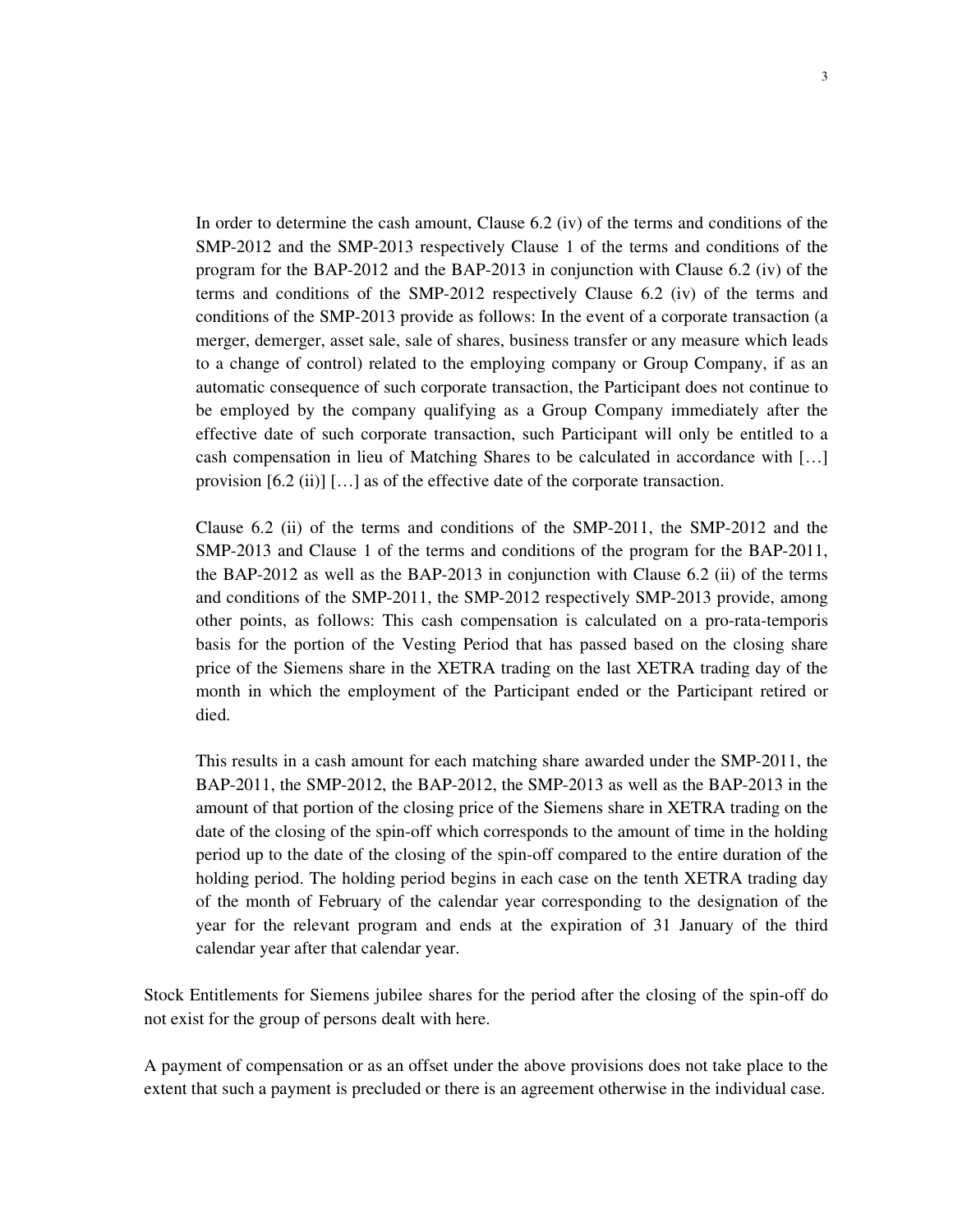Taxes and public levies on the cash offset respectively the cash compensation must be borne by the Beneficiary under the respective provisions of the Stock Entitlements.

The payment of the offset or the compensation will take place in each case by the company in the Siemens Group respectively the future OSRAM Group which is under the obligation pursuant to the Stock Entitlements at the closing of the spin-off and will be carried out there by the relevant corporate body. Agreements between companies in the Siemens Group (including the future OSRAM Group) about the technical handling of the payment of the offset or the compensation or the internal allocation of the burden are not affected by this.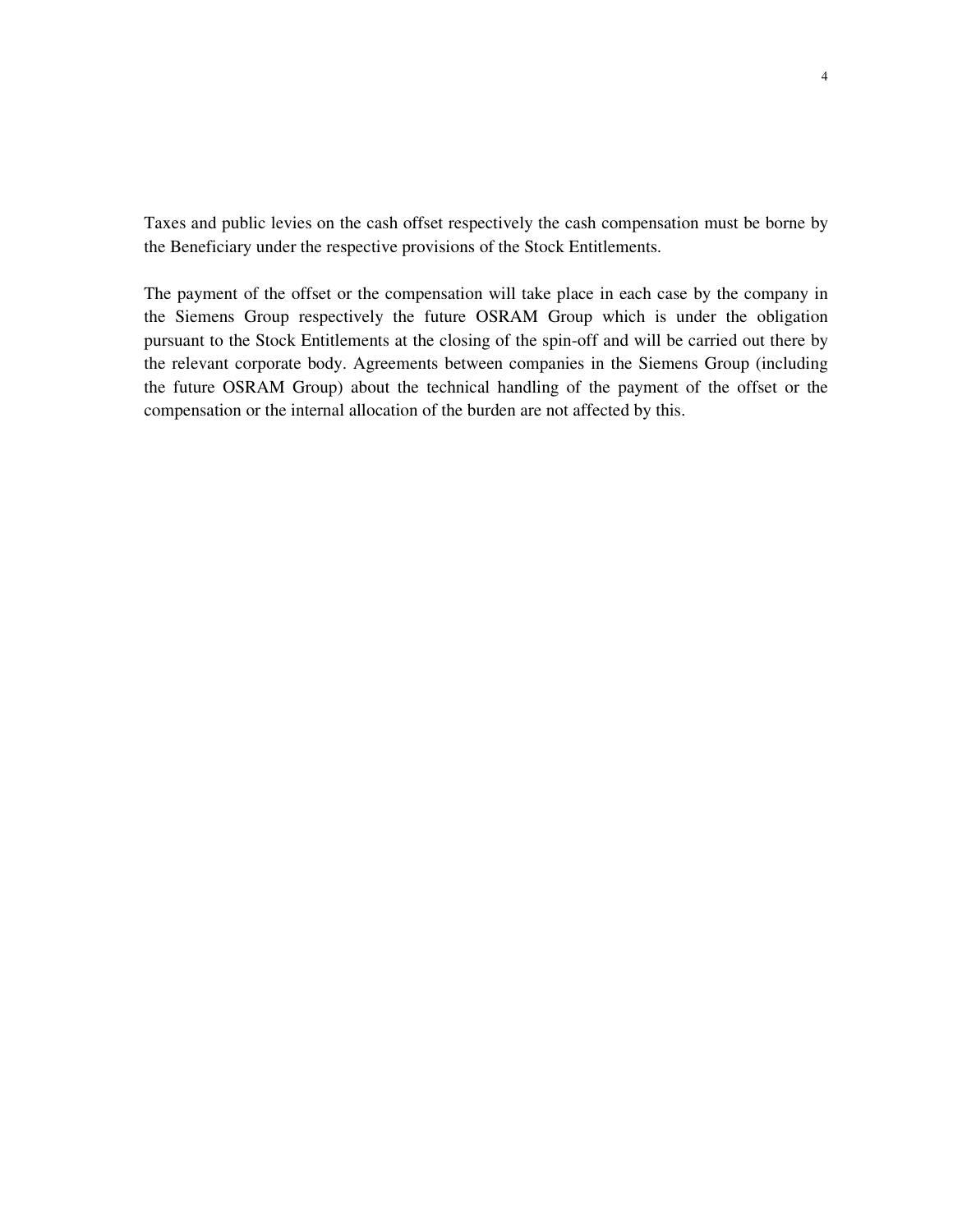#### **Treatment of the Warrants dated February 2012**

# ISIN DE000A1G0WE3 | WKN A1G0WE as well as ISIN DE000A1G0WF0 | WKN A1G0WF

Pursuant to Section 23 German Transformation Act (*Umwandlungsgesetz*, "**UmwG**"), it is not necessary to grant rights that are comparable for the above designated warrants issued by Siemens AG in February 2012 in connection with bonds of Siemens Financieringsmaatschappij N.V. because specific contractual arrangements exist which do not require any additional provision. § 6 (6) of the Terms and Conditions of the Warrants provides as follows:

#### (6) **Other Reorganization**

 In the event of a split up of the Issuer (§ 123(1) of the German Transformation Act; *Aufspaltung*) or a spin off (§ 123(2) of the German Transformation Act; *Abspaltung*) on or prior to the last day on which Shares are delivered pursuant to  $\S$  4(1), a Warrantholder, upon exercise of the Option Right, shall (in the case of a spin off with respect to assets of the Issuer, in addition to the right to receive Shares upon exercise of the Option Right) be entitled to one or more share(s) per Warrant in the acquiring entity or entities, as the case may be (the "*Acquiring Entity Shares*") at such Strike Price with respect to the Acquiring Entity Shares as is calculated pursuant to the following formula, and thereafter the provisions of these Terms and Conditions of the Warrants (in the case of a spin-off with respect to assets of the Issuer in addition to the right to receive Shares upon exercise of the Option Right) shall apply to the Acquiring Entity Shares as if they were Shares:

$$
E'=E\,x\,\frac{1}{AS}
$$

whereby:

| E'  | $=$ | the Strike price with respect to the Acquiring Entity Shares,        |
|-----|-----|----------------------------------------------------------------------|
| Е.  | $=$ | the Strike price on the Record Date (as defined in $\S 6(12)$ ), and |
| AS. | $=$ | the number of Acquiring Entity Shares to which a shareholder of the  |
|     |     | Issuer is entitled with respect to one Share.                        |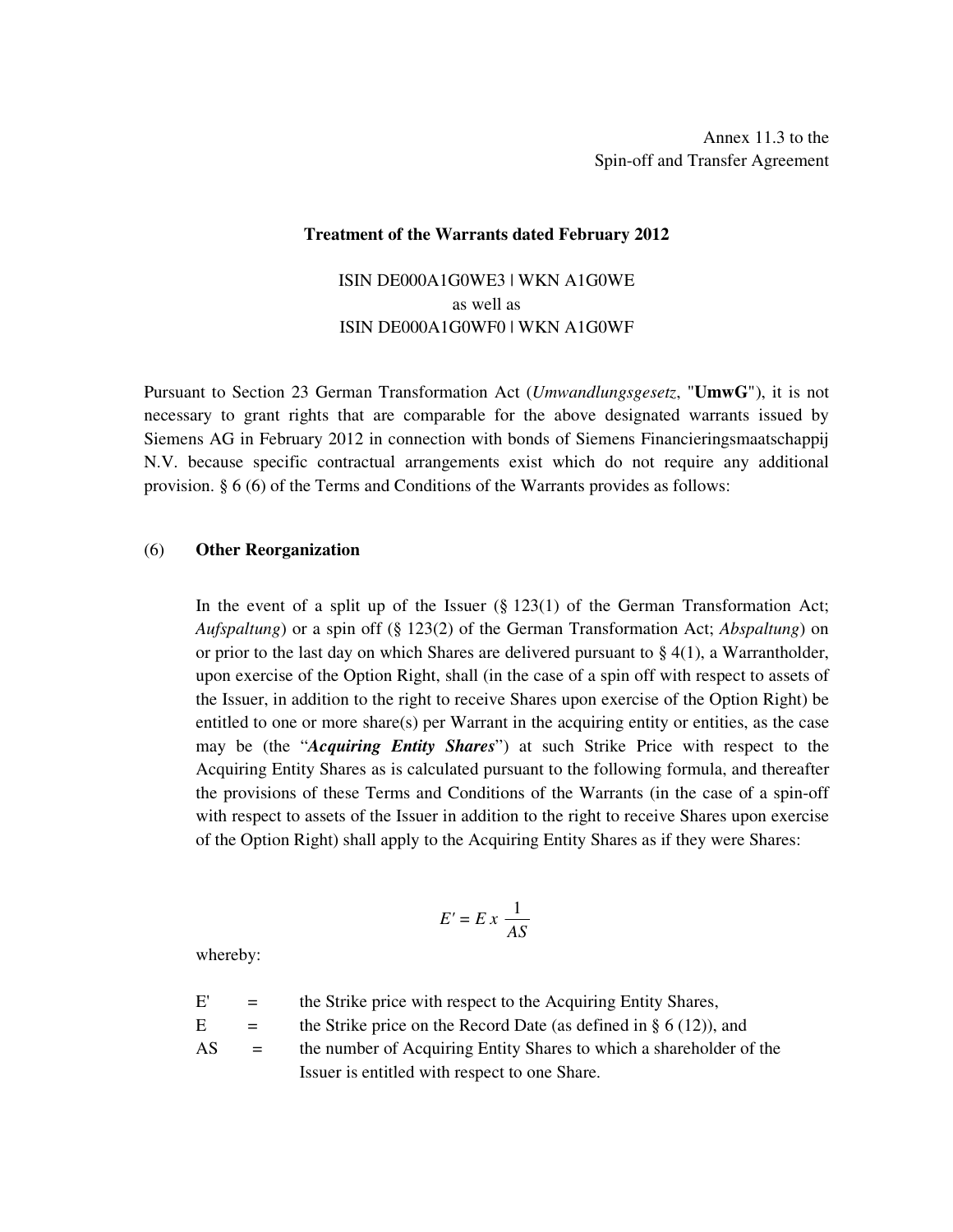This provision leads to the following treatment of warrantholders when the spin-off takes effect: A warrantholder is, in the event of an exercise of the option, entitled to OSRAM Licht AG shares at a calculated Strike Price per share of  $\epsilon$  1,040.0180, namely: E' = 104.0018 x (1 :0.1) subject to adjustments in the Strike Price related to the Siemens AG shares under the Terms and Conditions of Warrants in the period until the spin-off takes effect (in addition to the right to receive Siemens shares upon exercise of the option right). The number of additional OSRAM Licht AG shares to be delivered per warrant is calculated as follows:  $\epsilon$  187,842.81 (nominal amount of the corresponding bond converted into Euro pursuant to  $\S 2$  para. 1 of the terms and conditions of warrants) divided by the calculated Strike Price of  $\epsilon$  1,040.0180 = 180.6150 OSRAM Licht AG shares per warrant in addition to the right to receive Siemens shares upon exercise of the option right. This adjustment does not occur with regard to warrants which have already been exercised prior to the spin-off taking effect or which have been acquired back by Siemens AG before or after this point in time or which have been exchanged for other securities and canceled.

 The number of the OSRAM Licht AG shares to be delivered per warrant during the remaining term of the warrants is subject in turn to adjustments as contemplated in the Terms and Conditions of Warrants.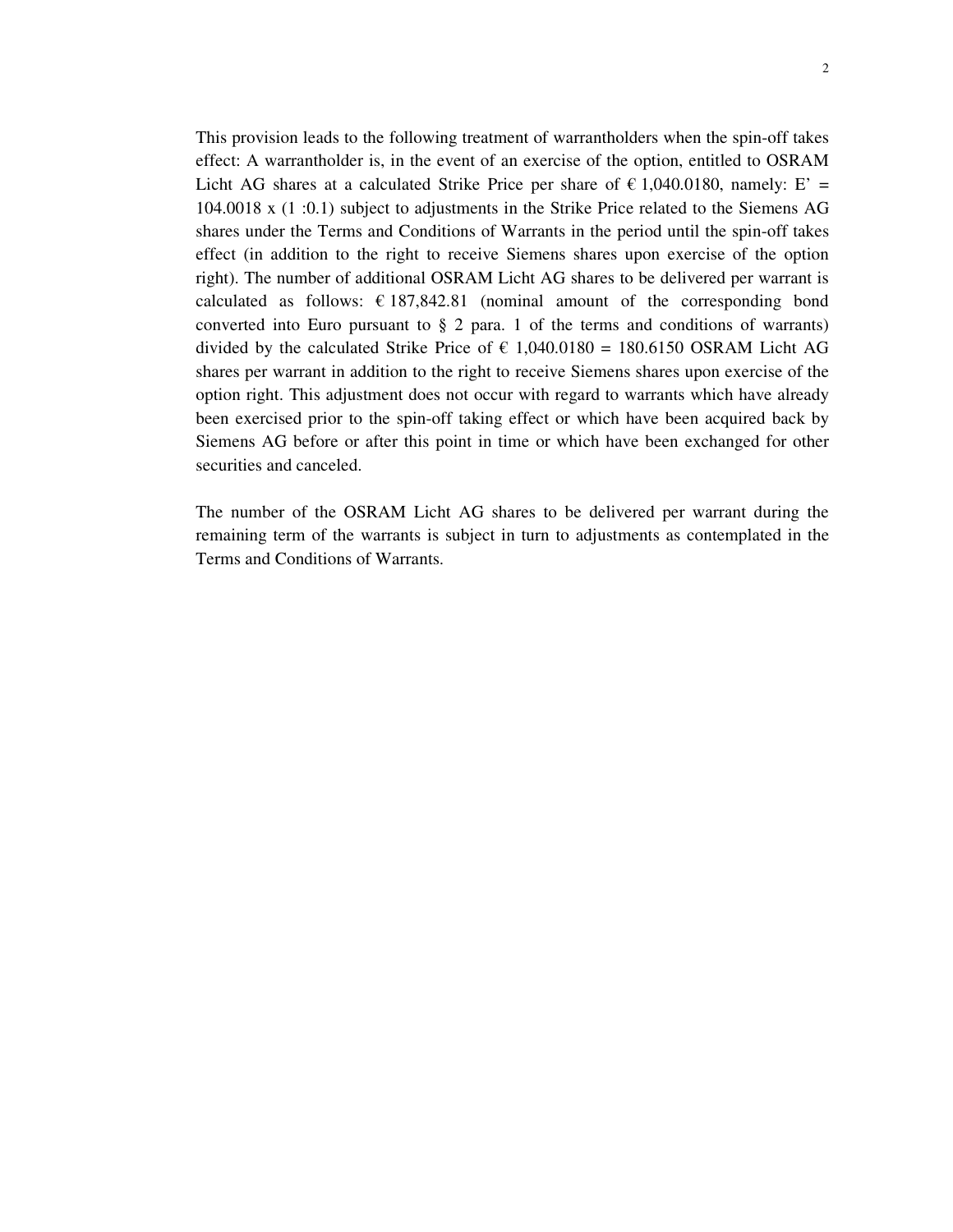Annex 13.1 to the Spin-off and Listing Agreement

#### **ARTICLES OF ASSOCIATION**

#### **of**

#### **OSRAM Licht AG**

#### **I. GENERAL PROVISIONS**

## **§ 1 Name and Registered Office**

- (1) The company name of the Company is OSRAM Licht AG.
- (2) The Company has its registered office in Munich.

## **§ 2 Corporate Purpose**

- (1) The corporate purpose of the Company is heading a group of enterprises which are active in the following areas:
	- (a) the development, design, manufacture and distribution of lighting, lighting fixtures and photonic, especially light converting products, systems and solutions, including light bulbs, lights, operating and manufacturing equipment and machinery, control systems, upstream products, parts and accessories for such products, systems and solutions;
	- (b) the provision of consulting, servicing and other services in the areas set forth in lit. (a).
- (2) The Company can be active on its own in the areas designated in paragraph 1. It is authorized to engage in all actions and take all measures and can operate all businesses which relate to the corporate purpose or which are directly or indirectly suitable for serving the corporate purpose. The Company can also establish, acquire and participate in other enterprises in Germany and foreign countries as well as control such enterprises or limit itself to the administration of the participation. The Company can completely or partially have its operations, including the participations it holds, conducted by affiliated companies or transfer or outsource its operations to such affiliated companies and conclude corporate group agreements. The Company can also establish branches and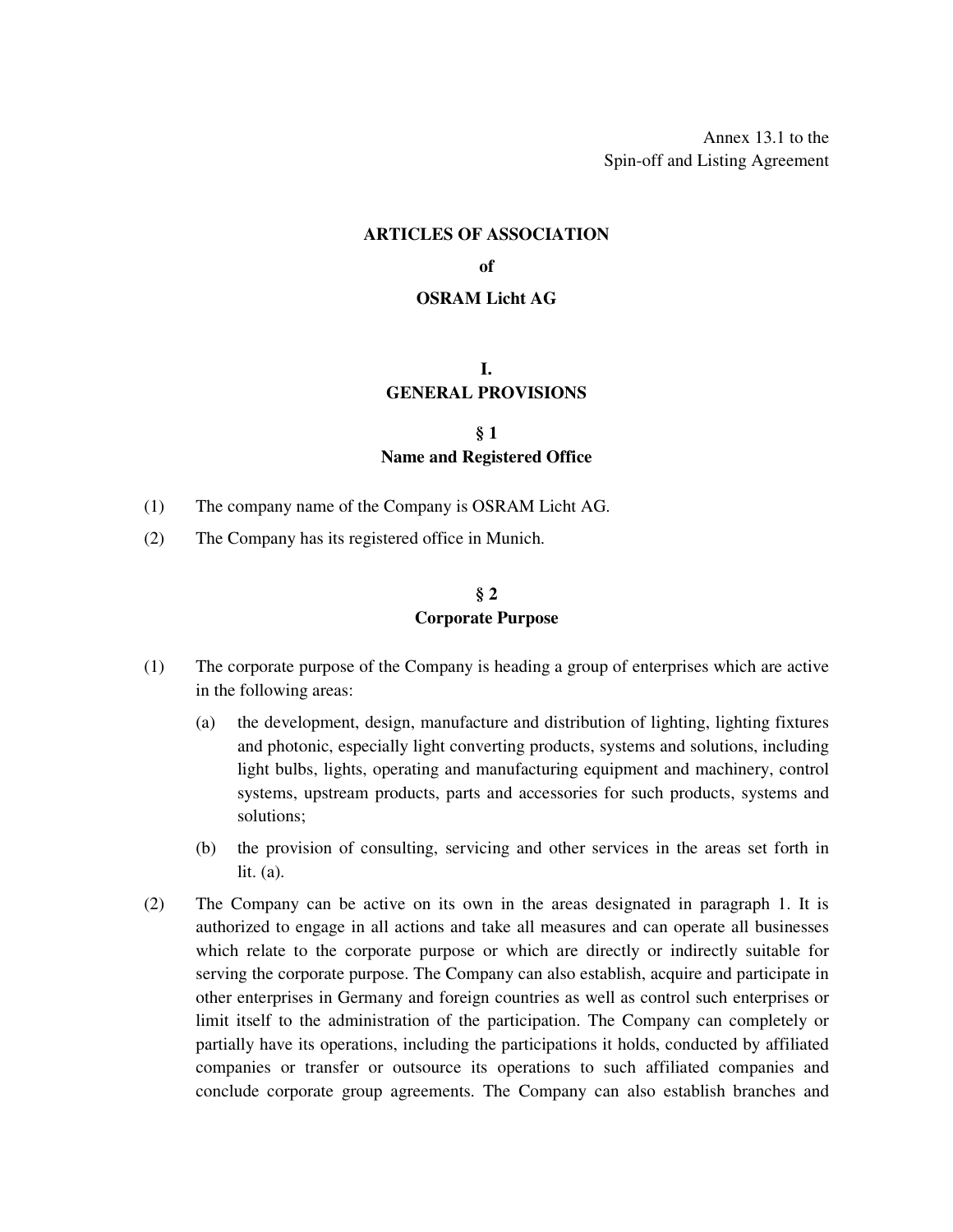permanent establishments in Germany and in foreign countries. The Company can limit its activity to a part of the areas designated in paragraph 1.

## **§ 3 Announcements and Transmission of Information**

- (1) The announcements of the Company are made in the Federal Gazette (*Bundesanzeiger*). If another form of making announcements is mandated by law, that form of making announcements takes the place of the Federal Gazette.
- (2) Information to the shareholders of the Company can also be transmitted by way of data transmission to the extent this is legally permissible.

## **II. Capital Stock and Shares**

# **§ 4 Capital Stock and Shares**

- (1) The capital stock of the Company amounts to  $\epsilon$  104,689,400 (in words: onehundredfour million sixhundredeightynine thousand fourhundred Euro).
- (2) The capital stock is divided into 104,689,400 shares of no par value (registered shares). The shareholders of the Company must provide the information required by law to the Company for registration in the share register; electronic mailing addresses and any changes in them should be stated in each case in order to facilitate communications.
- (3) Any claim of shareholders to certification of their shares is excluded to the extent this is legally permissible and certification is not required according to the rules applicable at an exchange on which the shares are admitted to trading. The Company is entitled to issue share documents which embody the individual shares (individual share) or multiple shares (global certificates). Any claim of the shareholders for the issuance of dividend certificates and renewal certificates is excluded.
- (4) The form and content of share certificates, any dividend certificates and renewal certificates will be determined by the Managing Board. This also applies for bonds and interest coupons.
- (5) The Managing Board is authorized to increase the capital stock of the Company in the period up to 28 February 2018 once or multiple times with the consent of the Supervisory Board by a total of up to  $\epsilon$  52,344,700 by issuing up to 52,344,700 new shares of no par value (registered shares) in exchange for cash contributions and/or contributions in kind (**Authorized Capital 2013**).

The new shares must be offered to the shareholders for subscription as a general rule; they can also be assumed by credit institutions or enterprises within the meaning of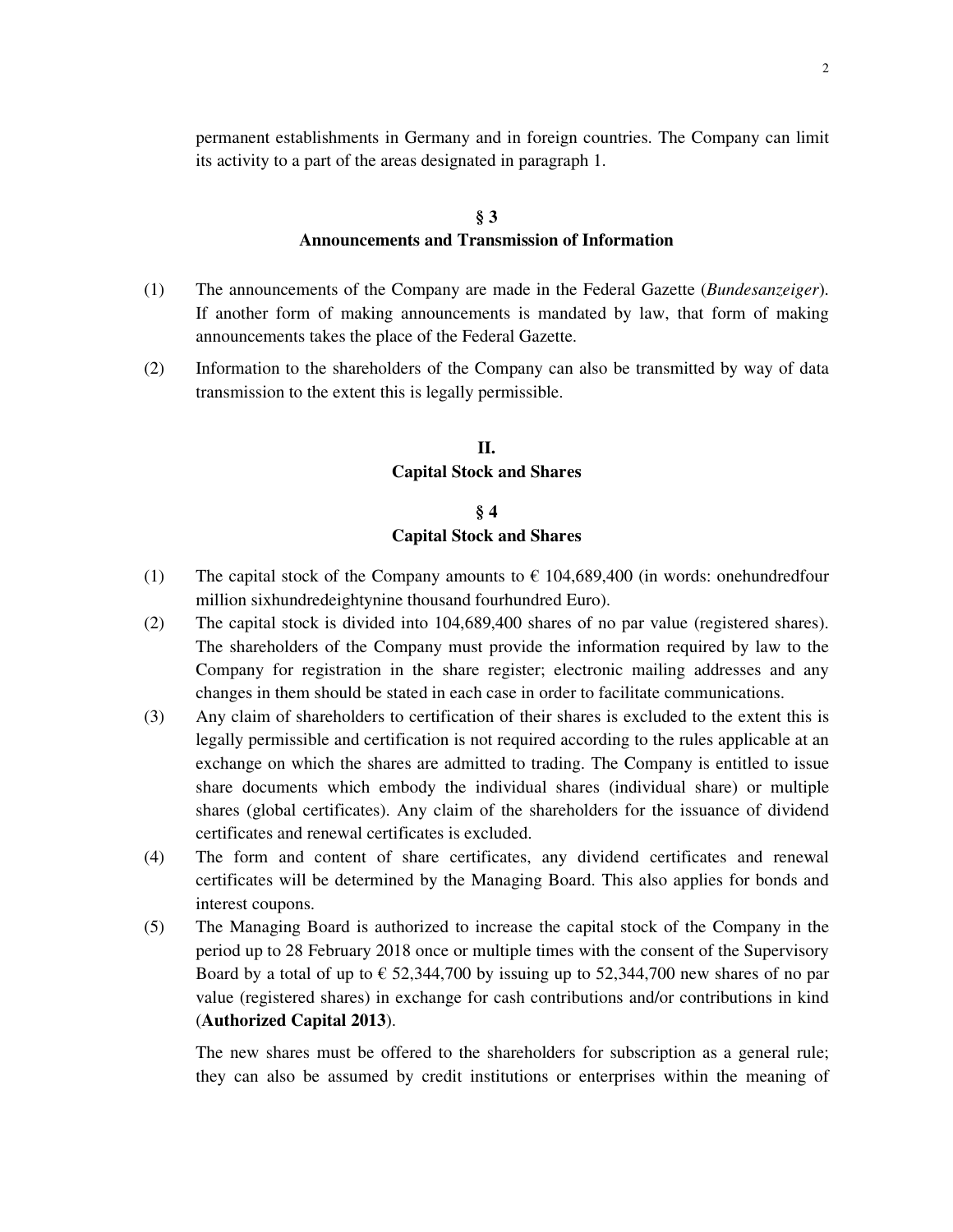Section 186 (5) sentence 1 German Stock Corporations Act (*Aktiengesetz*, "**AktG**") with the obligation to offer them for purchase to the shareholders.

However, the Managing Board is authorized to completely or partially exclude the subscription right of the shareholders with the consent of the Supervisory Board,

- (i) in order to realize remainder amounts by excluding the subscription right;
- (ii) in the case of capital increases in exchange for contributions in kind, especially in the context of corporate mergers or for the purpose of (also indirectly) acquiring enterprises, portions of enterprises, participations in other enterprises or other assets or claims for the acquisition of assets;
- (iii) if the new shares are issued in exchange for cash contributions and the issuing price of the new shares does not materially fall below the exchange price of the already listed shares of the Company at the time of the final fixing of the issuing price, which is supposed to occur as close as possible to the placement of the shares, and the portion of the capital stock attributed mathematically to the new shares in total does not exceed the threshold of 10% of the capital stock of the Company either at the time when this authorization takes effect or at the time of the exercise of the authorization. Those shares must be taken into account with regard to this limit which have been issued or sold subject to exclusion of the subscription right of the shareholders during the time when this authorization is in effect up to the time of exercise of the respective authorization in direct or corresponding application of Section 186 (3) sentence 4 AktG. Those shares must also be taken into account which have been issued or can still be issued by the Company on the basis of convertible bonds/bonds with warrants issued as of the point in time of the respective exercise of the authorization if the convertible bonds/bonds with warrants were issued by the Company or group companies subject to exclusion of the subscription right of the shareholders in direct or corresponding application of Section 186 (3) sentence 4 AktG after this authorization takes effect;
- (iv) for issuance of shares to employees of the company and employees and board members of subordinated affiliated companies, and, in addition, with regard to employees in accordance with the requirements of Section 204 (3) AktG;
- (v) as well as (a) to the extent in which the exclusion of the subscription right is necessary to service duties to acquire or rights to acquire OSRAM Licht shares under or in connection with convertible bonds/bonds with warrants issued by the Company or group companies, as well as (b) to the extent that the exclusion of the subscription right is required to protect against dilution in order to grant subscription rights to shares of the Company to the holders or creditors of the convertible bonds or warrants under bonds with warrants (or a combination of these instruments) issued by the Company or group companies to the extent that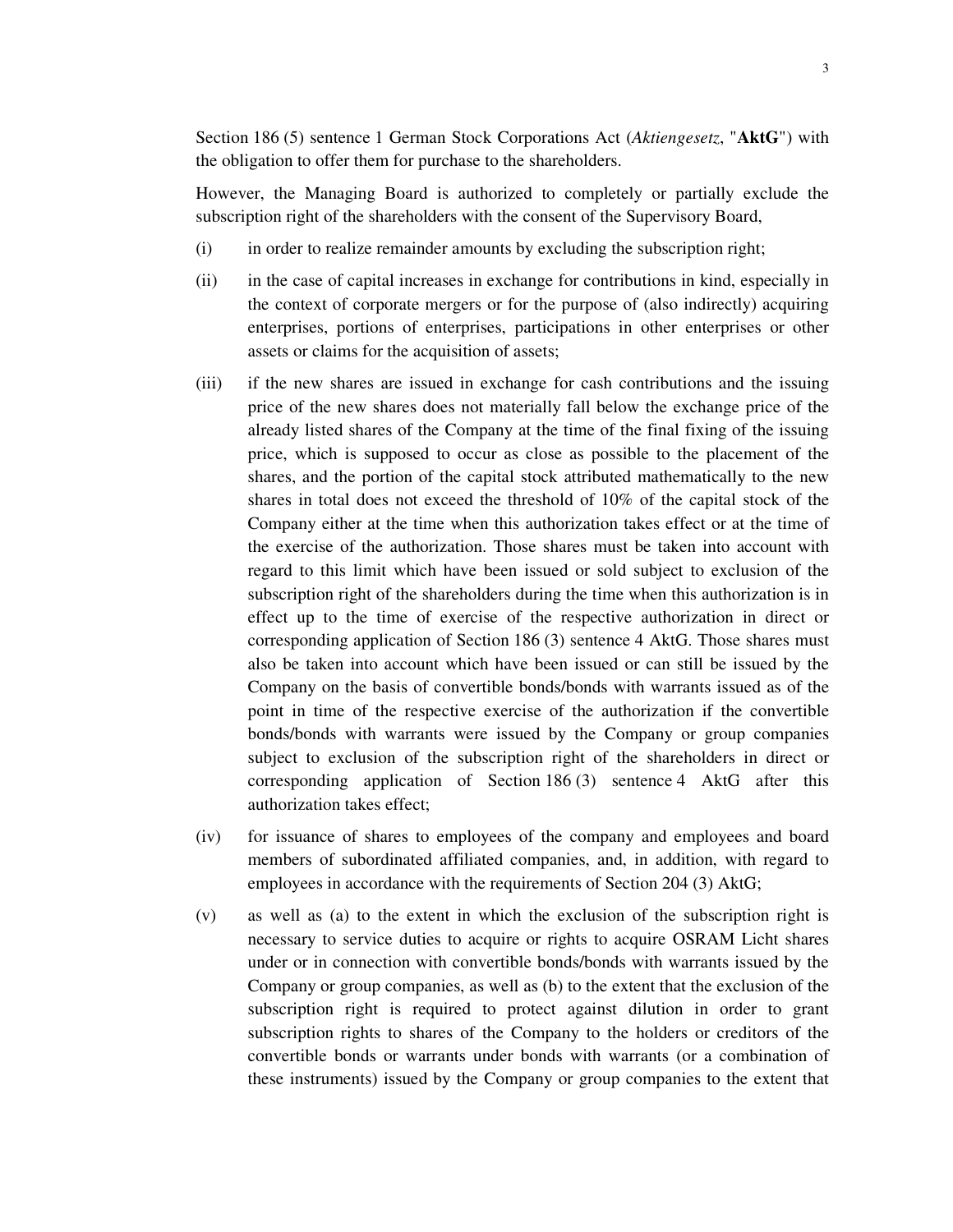these holders would have these rights if the respective warrants or conversion rights had already been exercised or the respective duties to convert or duties to exercise warrants had already been fulfilled or shares had already been put for purchase.

The Managing Board is authorized, with the consent of the Supervisory Board, to determine the further details of the capital increases under the Authorized Capital 2013 and its implementation, especially the further content of the rights linked to the shares and the terms and conditions of issuing the shares.

(6) The capital stock is conditionally increased by up to  $\epsilon$  10,207,216. The conditional capital increase will be implemented by issuing up to 10,207,216 registered shares with an authorization to participate in the dividends commencing with the beginning of the fiscal years in which they are issued only to the extent that holders or creditors of convertible bonds or warrants under bonds with warrants issued on the basis of the authorization of the Managing Board by the shareholders' meeting of [*date of the shareholders' meeting that resolves authorization in accordance with § 13.3 of the Spin-off and Transfer Agreement*] make use of their conversion rights or rights under warrants or satisfy their duties to convert or duties under warrants or shares have already been put for purchase and to the extent that other forms of performance are not used to service these obligations (**Conditional Capital 2013**). The issuance of the new shares will be in accordance with the above designated authorizing resolution in each case at conversion prices/prices under warrants to be determined. The Managing Board is authorized to determine the further details for implementing the conditional capital increase

# **III. Managing Board**

## **§ 5 Composition and Rules of Procedure**

- (1) The Managing Board consists of more than one member. The Supervisory Board will determine the number of the members of the Managing Board.
- (2) The Supervisory Board can appoint a chief executive officer as well as a vice-chief executive officer.
- (3) The appointment of members of the Managing Board, the conclusion of the service agreements and the revocation of the appointment as well as the amendment and termination of the service agreements will take place through the Supervisory Board. The Supervisory Board determines the allocation of responsibilities for the members of the Managing Board and can issue Rules of Procedure for the Managing Board.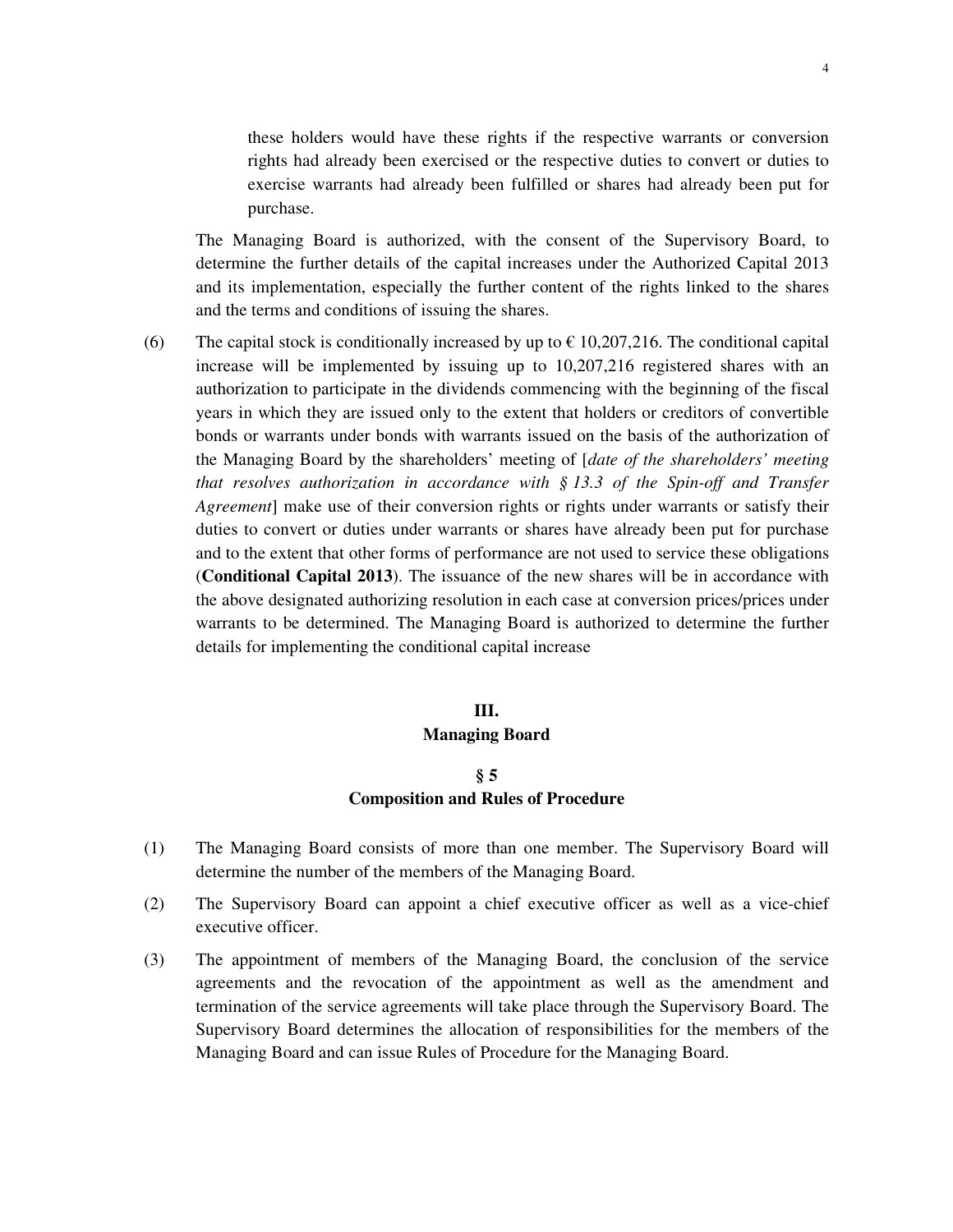## **§ 6 Management and Representation of the Company**

- (1) The Managing Board leads the Company on its own responsibility. The members of the Managing Board are required with regard to the Company to comply with the restrictions which the shareholders' meeting, the Articles of Association, the Supervisory Board or the Rules of Procedure have made for the managing authority within the parameters under statutory provisions.
- (2) The Company is legally represented by two members of the Managing Board or by one member of the Managing Board acting jointly with a holder of registered signing authority (*Prokurist*). The Supervisory Board can generally or in specific cases release all or individual members of the Managing Board from the prohibition on representing multiple parties pursuant to Section 181 2<sup>nd</sup> alternative German Civil Code (*Bürgerliches Gesetzbuch*, "BGB"); Section 112 AktG is not affected. Aside from this, the Company is represented by holders of registered signing authority or other authorized signatories as determined in more detail by the Managing Board.

# **IV. SUPERVISORY BOARD**

## **§ 7 Composition, Election, Term of Office**

- (1) The Supervisory Board consists of twelve members, six of whom are elected by the shareholders' meeting and six of whom are elected in accordance with the German Act on Co-Determination (*Mitbestimmungsgesetz*).
- (2) The members of the Supervisory Board are appointed until the end of the shareholders' meeting which resolves on the ratification of actions (*Entlastung*) for the fourth fiscal year after the beginning of the term of office, subject to any determination of the term of office otherwise at the time of the election. The fiscal year in which the term of office begins is not taken into account. A replacement election for a member leaving prior to expiration of his/her term of office will take place for the remainder of the term of office of the departing member. This applies accordingly if a replacement election becomes necessary due to an election being challenged.
- (3) The shareholders' meeting can appoint substitute members simultaneously for the members of the Supervisory Board to be elected by the shareholders' meeting who take the place of members of the Supervisory Board representing the shareholders who leave early or who leave as the result of the election being challenged in a sequence to be determined at the election. If a substitute member takes the place of the departing member, the office of the substitute member ends at the end of the shareholders' meeting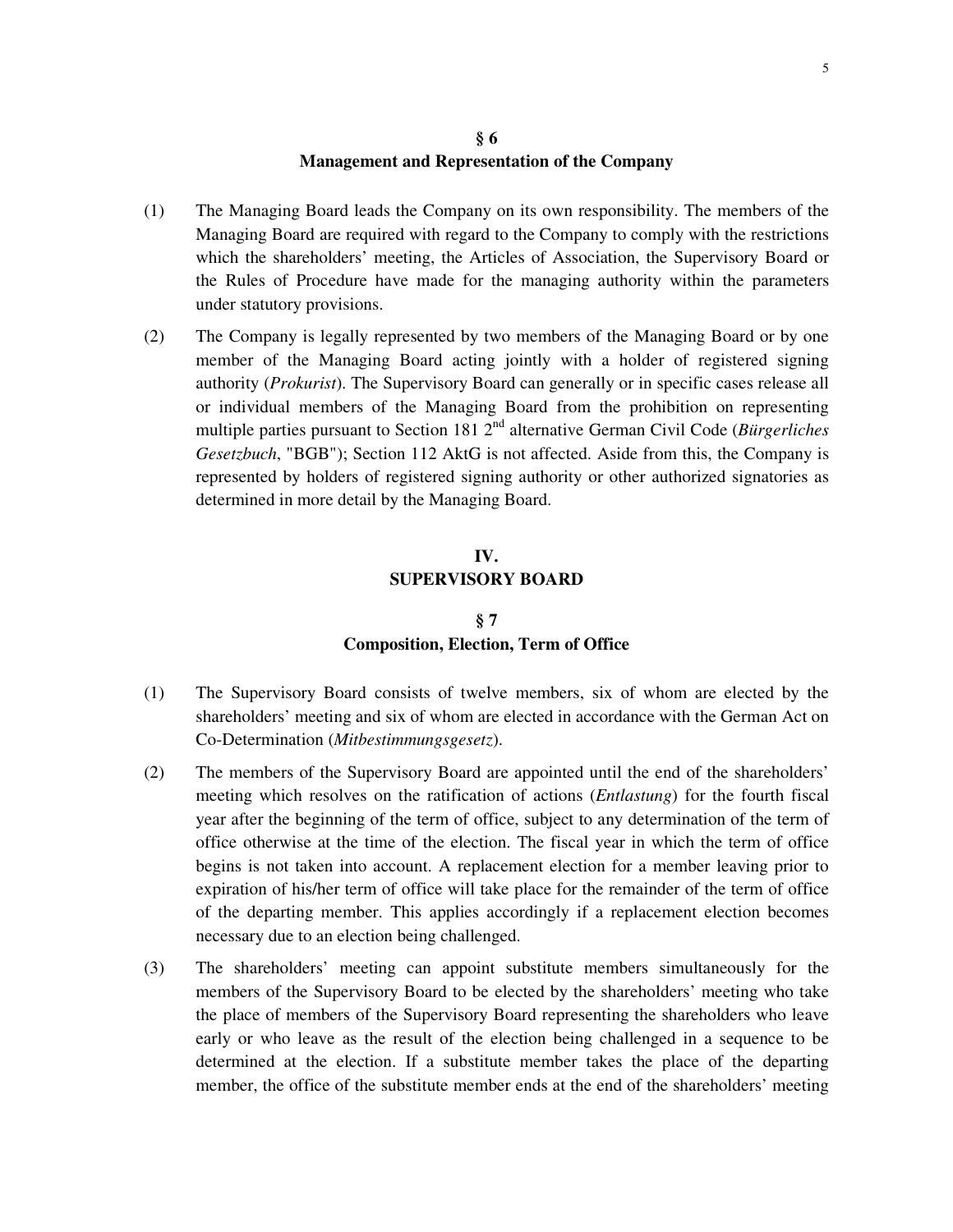in which a replacement election takes place pursuant to the above  $\S 7$  para. 2, but at the latest upon expiration of the term of office of the departing member of the Supervisory Board. If the substitute member leaving as a consequence of a replacement election has been appointed for several members of the Supervisory Board, that substitute member's position as a substitute member again exists. The election of substitute members for the members of the Supervisory Board representing the employees is governed under the German Act on Co-Determination.

(4) Each member of the Supervisory Board and substitute member can resign from office even without just cause (*wichtiger Grund*) by written declaration issued to the chairman of the Supervisory Board or, in the case of a resignation from office by the chairman, to the vice-chairman in accordance with § 8 para. 1 sentence 1, with four weeks' notice. The chairman of the Supervisory Board or, in the case of resignation by the chairman of the Supervisory Board, the vice-chairman under § 8 para. 1 sentence 1 can shorten the notice period or waive compliance with the notice period.

# **§ 8 Chairman and Vice-Chairman**

- (1) The Supervisory Board will elect from among its members a chairman and a vicechairman in accordance with the German Act on Co-determination. The Supervisors Board can elect one or more additional vice-chairman for the election of whom Section 27 of the German Act on Co-determination does not apply. The election should take place following the shareholders' meeting in which the members of the Supervisory Board to be elected by the shareholders' meeting have been newly elected; no special invitation is required for this meeting.
- (2) The term of office of the chairman and his/her vice-chairmen corresponds to their terms of office as members of the Supervisory Board unless a shorter term of office is determined at the election.
- (3) If the chairman or his/her vice-chairman under § 8 para. 1 sentence 1 leaves office early, a new election for that office must be conducted without undue delay. A revocation of the election of the chairman or his/her vice-chairman under § 8 para. 1 sentence 1 is only permissible for just cause. Just cause is deemed also to exist if the chairman or his/her vice-chairman under § 8 para. 1 sentence 1 is permanently prevented from performing his/her office. The revocation of the election of the chairman and the vice-chairman under § 8 para. 1 sentence 1 is governed accordingly by the provisions of the German Act on Co-determination on their election.
- (4) A vice-chairman has the same rights as the chairman in all situations in which the vicechairman acts as the representative of the chairman in the case of his/her hindrance, except for the second vote belonging to the chairman under the German Act on Codetermination or these Articles of Association.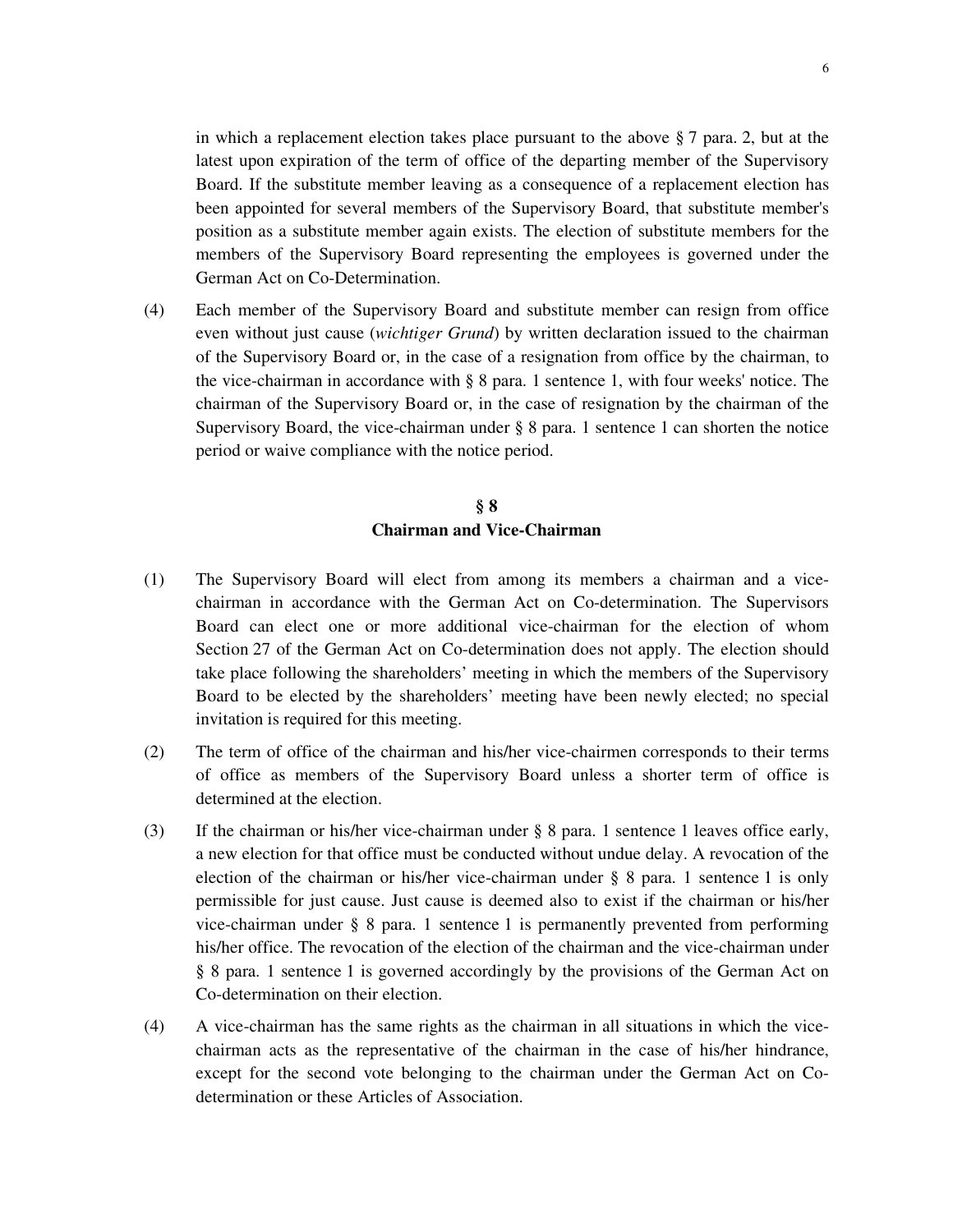(5) Declarations of intent by the Supervisory Board will be issued in the name of the Supervisory Board by the chairman or his/her vice-chairman under § 8 para. 1 sentence 1 in the case of hindrance of the chairman. The chairman, and in the case of hindrance of the chairman, the vice-chairman under § 8 para. 1 sentence 1, are authorized to receive declarations on behalf of the Supervisory Board.

## **§ 9 Rights and Duties of the Supervisory Board**

- (1) The Supervisory Board has all responsibilities and rights assigned to the Supervisory Board by law and these Articles of Association.
- (2) The Supervisory Board must determine in the Rules of Procedure for the Managing Board or the Supervisory Board or by resolution that certain transactions or types of transactions can only be made with the consent of the Supervisory Board.
- (3) The Supervisory Board can grant in advance, subject to revocation, the consent to a certain class of transactions in general or in the event that the specific transaction satisfies certain requirements.
- (4) The Supervisory Board is authorized to resolve amendments to the Articles of Association which only relate to the wording.

## **§ 10 Rules of Procedure, Delegation, Committees**

- (1) The Supervisory Board will establish for itself Rules of Procedure within the parameters set by the legal provisions and the provisions in these Articles of Association.
- (2) The Supervisory Board can establish committees in accordance with the statutory provisions. To the extent that the law or the Articles of Association permit, the Supervisory Board can delegate its responsibilities, authority to make decisions and rights to its chairman, one of its members or to committees established from among its members. The composition, authorities and procedures for the committees will be determined by the Supervisory Board.
- (3) In any event, immediately after the election of the chairman of the Supervisory Board and his/her vice-chairman under § 8 para. 1 sentence 1, the Supervisory Board will establish the committee required to be established pursuant to Section 27 (3) German Act on Codetermination, in which the chairman of the Supervisory Board, his/her vice-chairman under § 8 para. 1 sentence 1 as well as one member each from the members of the Supervisory Board representing the employees and one member of the Supervisory Board representing the shareholders chosen by a majority of the votes cast will belong. This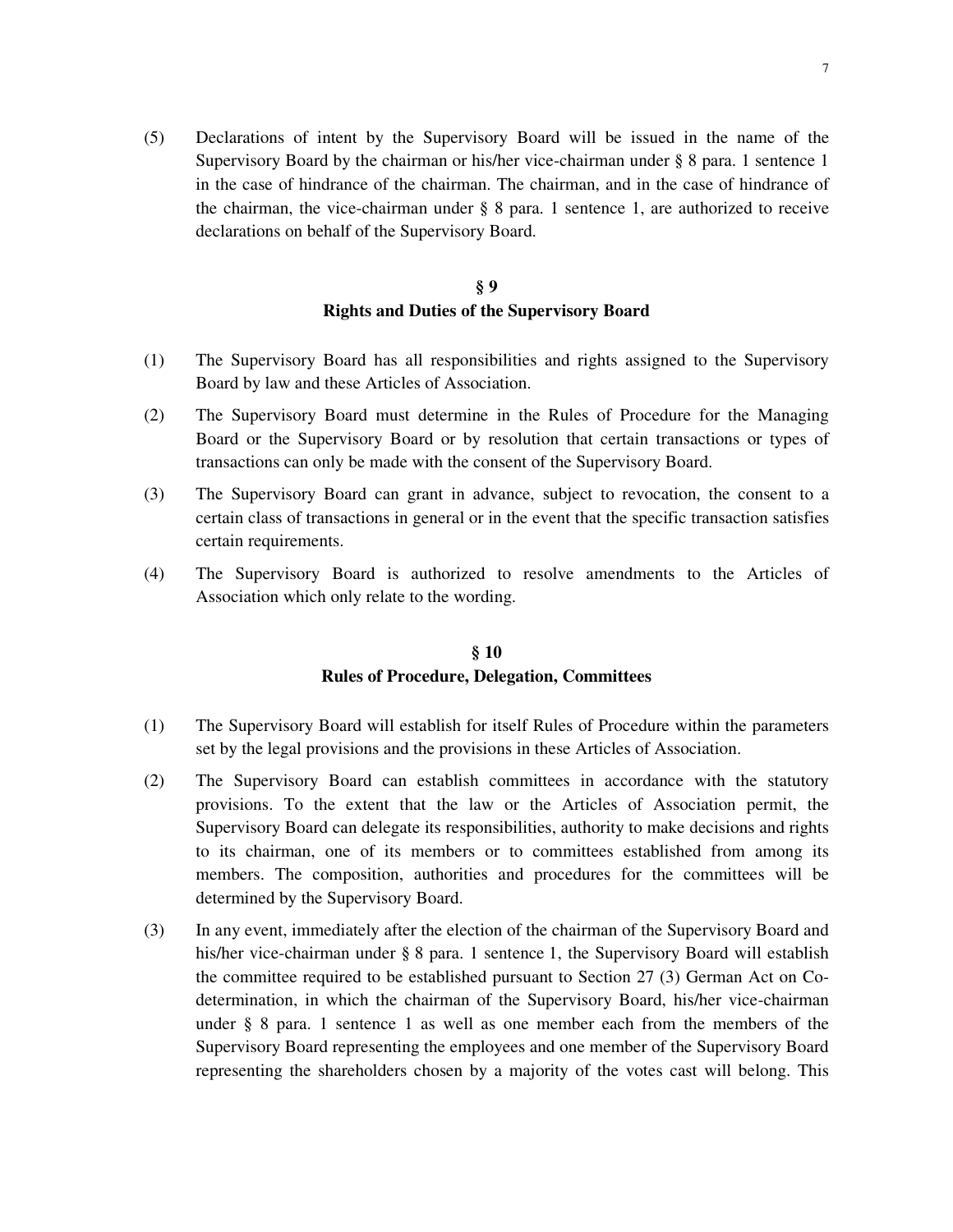Committee will have the responsibility set forth in Section 31 (3) sentence 1 of the German Act on Co-determination.

## **§ 11 Meetings and Resolutions of the Supervisory Board**

- (1) The meetings of the Supervisory Board will be called by the chairman or, if the chairman is hindered, by a vice-chairman with a notice period of at least fourteen days, whereby the date of dispatching the invitation and the date of the meeting are not included in the calculation. This notice period can be shortened in urgent situations. The meeting can be called in writing, orally, by telephone, by telefax, by email or by way of other common means of communication. Aside from this, the statutory provisions as well as the provisions in the Rules of Procedure for the Supervisory Board apply with regard to calling a meeting of the Supervisory Board.
- (2) The meetings of the Supervisory Board are chaired by the chairman or, if the chairman is hindered, by a vice-chairman.
- (3) As ordered by the chairman or, if the chairman is hindered, a vice-chairman, or with consent of all members of the Supervisory Board, meetings can also be conducted in the form of a telephone conference or by way of electronic means of communication (especially video conference), and individual members of the Supervisory Board can participate in meetings by telephone or by way of electronic means of communication (especially video transmission). The Supervisory Board can regulate the further details in its Rules of Procedure.
- (4) Resolutions of the Supervisory Board are normally adopted in meetings. Absent members of the Supervisory Board can also participate in adopting resolutions of the Supervisory Board by having their written votes handed over by another member of the Supervisory Board. Adopting resolutions about items on the agenda which were not included in the invitation and were also not notified by the third day prior to the meeting is only permissible if no member of the Supervisory Board objects. In such situation, absent members must be given the opportunity to object to the adoption of the resolution or cast their votes in writing, orally, by telephone, by telefax, by email or by way of other common means of communication within a reasonable deadline to be determined by the chairman of the Supervisory Board or, if the chairman is hindered by a vice-chairman. The resolution only takes effect if no absent member of the Supervisory Board has objected within the deadline. Members of the Supervisory Board who participate by telephone or by way of means of electronic communication are considered to be present.
- (5) Adoption of resolutions can also take place outside of meetings in writing, orally, by telephone, by telefax, by email or by way of other common means of communication or in a combination of the above mentioned forms or in a combination of a meeting and adopting the resolution outside of a meeting if the chairman of the Supervisory Board or,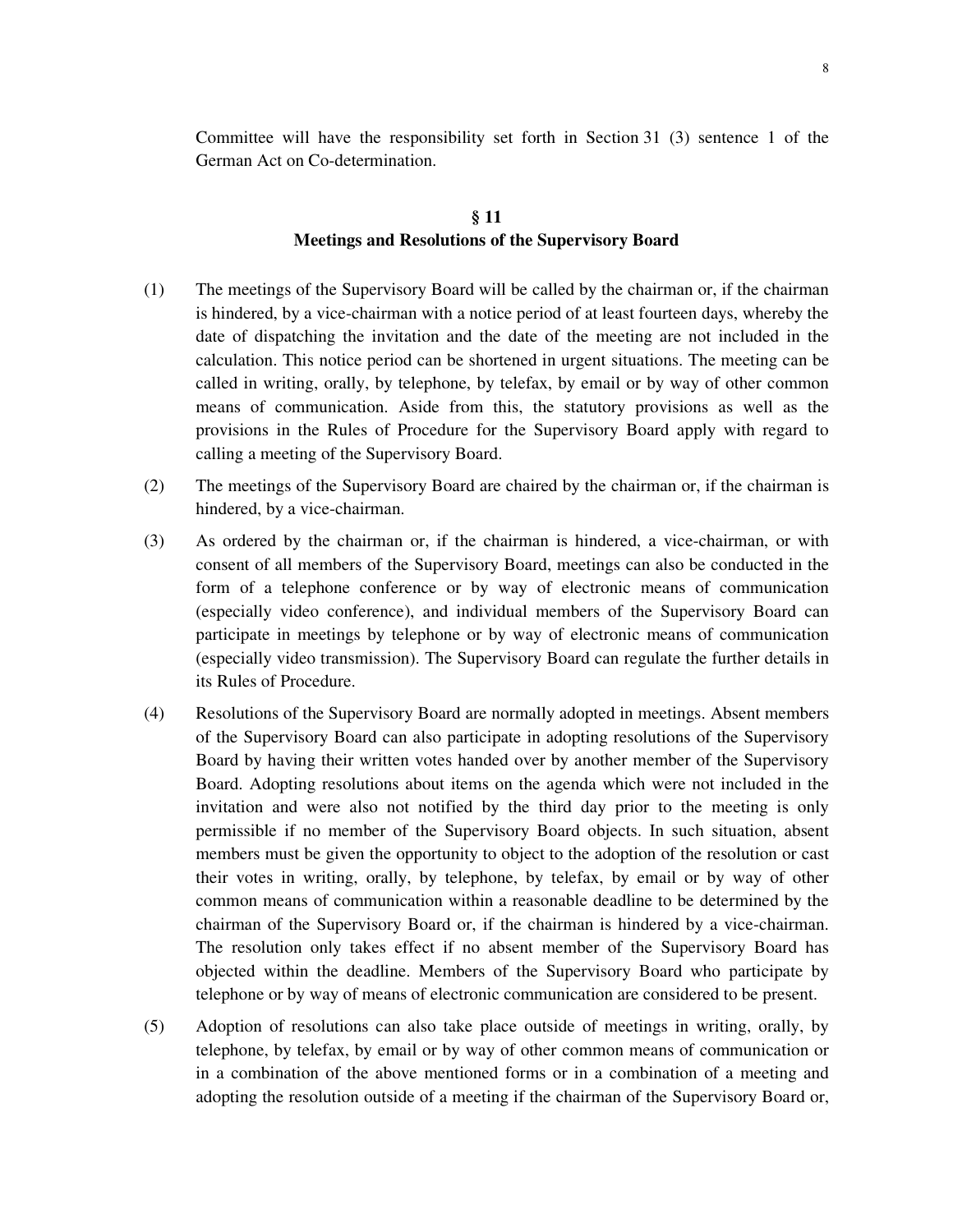if the chairman is hindered, a vice-chairman orders this in accordance with a reasonable notice period or if all members of the Supervisory Board participate in adopting the resolution. In this regard, members who abstain from adopting a resolution take part in adopting such resolution.

- (6) The Supervisory Board has a quorum if at least one half of the members of which it is supposed to consist participate in adopting a resolution. Absent members of the Supervisory Board or members who do not participate by telephone or by means of electronic communication (especially video conference) who cast their vote pursuant to § 11 para. 4 or para. 5 or members who abstain from voting in the adoption of a resolution are deemed to participate for purposes of the adoption of the resolution.
- (7) To the extent not mandated otherwise by law, resolutions of the Supervisory Board are adopted with a simple majority of the votes cast. Abstentions are deemed not to be cast votes. If a vote in the Supervisory Board results in a tie, the chairman of the Supervisory Board has two votes in the case of a renewed vote about the same item if this also results in a tie of vote. Section 108 (3) AktG must also be applied to the casting of the second vote.
- (8) Minutes must be prepared about the resolutions and meetings of the Supervisory Board which must be signed by the chair of the respective meeting or, in the case of § 11 para. 5, by the chairman of the Supervisory Board or, if the chairman is hindered, by a vicechairman. The further details are determined in the Rules of Procedure for the Supervisory Board.

## **§ 12 Compensation**

- (1) The members of the Supervisory Board receive a base compensation of  $\epsilon$  40,000 for the respective fiscal year of the Company; the chairman of the Supervisory Board receives a case compensation of  $\epsilon$  80,000 for the respective fiscal year of the Company, and every vice-chairman receives  $\epsilon$  60,000. In addition, the following compensation is paid for activity in committees of the Supervisory Board:
	- (a) the chairman of the audit committee,  $\epsilon$  40,000, every other member of the audit committee,  $\in$  20,000;
	- (b) the chairman of the presidium,  $\epsilon$  25,000, every other member of the presidium, € 15,000;
	- (c) the chairman of the compliance committee,  $\epsilon$  20,000, every other member of the compliance committee,  $\epsilon$  10,000; the compensation under lit. (c) will not be granted to the extent that the relevant member of the Supervisory Board is entitled to compensation under lit. (a) for activity in the audit committee.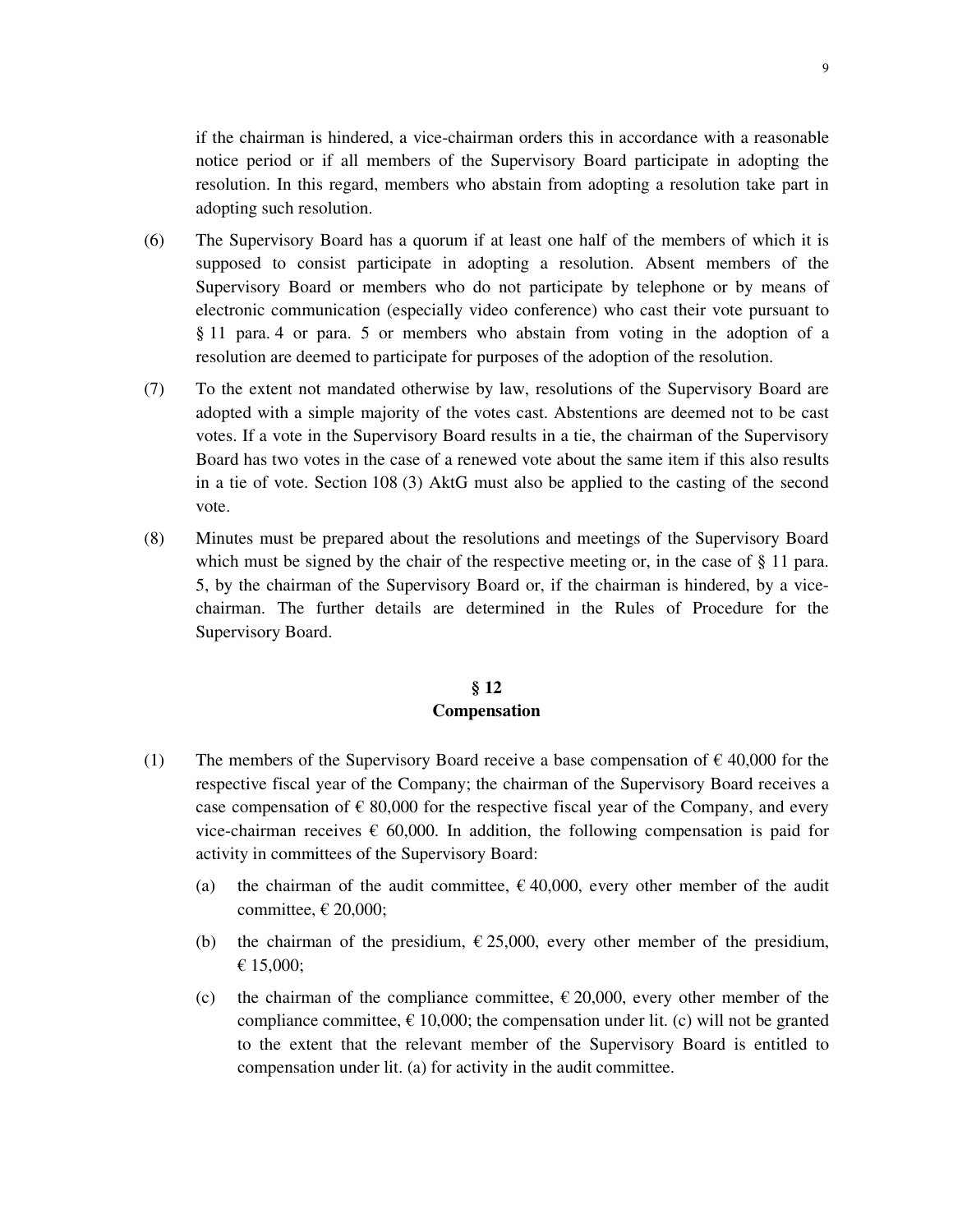10

- (2) Members of the Supervisory Board who have not belonged to the Supervisory Board or a committee or not had the chair during a full fiscal year receive the compensation proportionately according to time with rounding up to full months. If a member of the Supervisory Board does not participate in a meeting of the Supervisory Board, one third of the total compensation to which the member is entitled under paragraph 1 is reduced on a percentage basis according to the ratio of the meetings of the Supervisory Board taking place in the fiscal year compared to the meetings of the Supervisory Board in which the member of the Supervisory Board did not participate.
- (3) The compensation is payable at the expiration of the shareholders' meeting in which the annual financial statements for the previous fiscal year are received or approved.
- (4) In addition, the members of the Supervisory Board receive a fee in the amount of  $\epsilon$  1,000 for each meeting of the Supervisory Board and its committees in which they participate.
- (5) The members of the Supervisory Board will be covered by a liability insurance covering financial losses concluded for the members of corporate bodies and certain employees of the OSRAM Group in a reasonable amount which is concluded in the interest of the Company, to the extent that such an insurance policy exists. The Company will pay the premiums for the insurance. Furthermore, the Company will reimburse to each member of the Supervisory Board his/her disbursements as well as any value added tax applicable to the compensation.

# **V. Shareholders meeting**

# **§ 13 Regular Shareholders meeting, Calling**

- (1) A regular shareholders' meeting will take place within the first eight months of each fiscal year.
- (2) The shareholders' meeting will be called by the Managing Board, subject to the statutory rights of the Supervisory Board and of a minority of the shareholders to call meetings. The shareholders' meeting takes place, at the election of the body calling the meeting, at the registered office of the Company, at the registered office of a German stock exchange or in a German city with more than 100,000 residents.
- (3) The shareholders' meeting must be called at least with the minimum notice period required by law.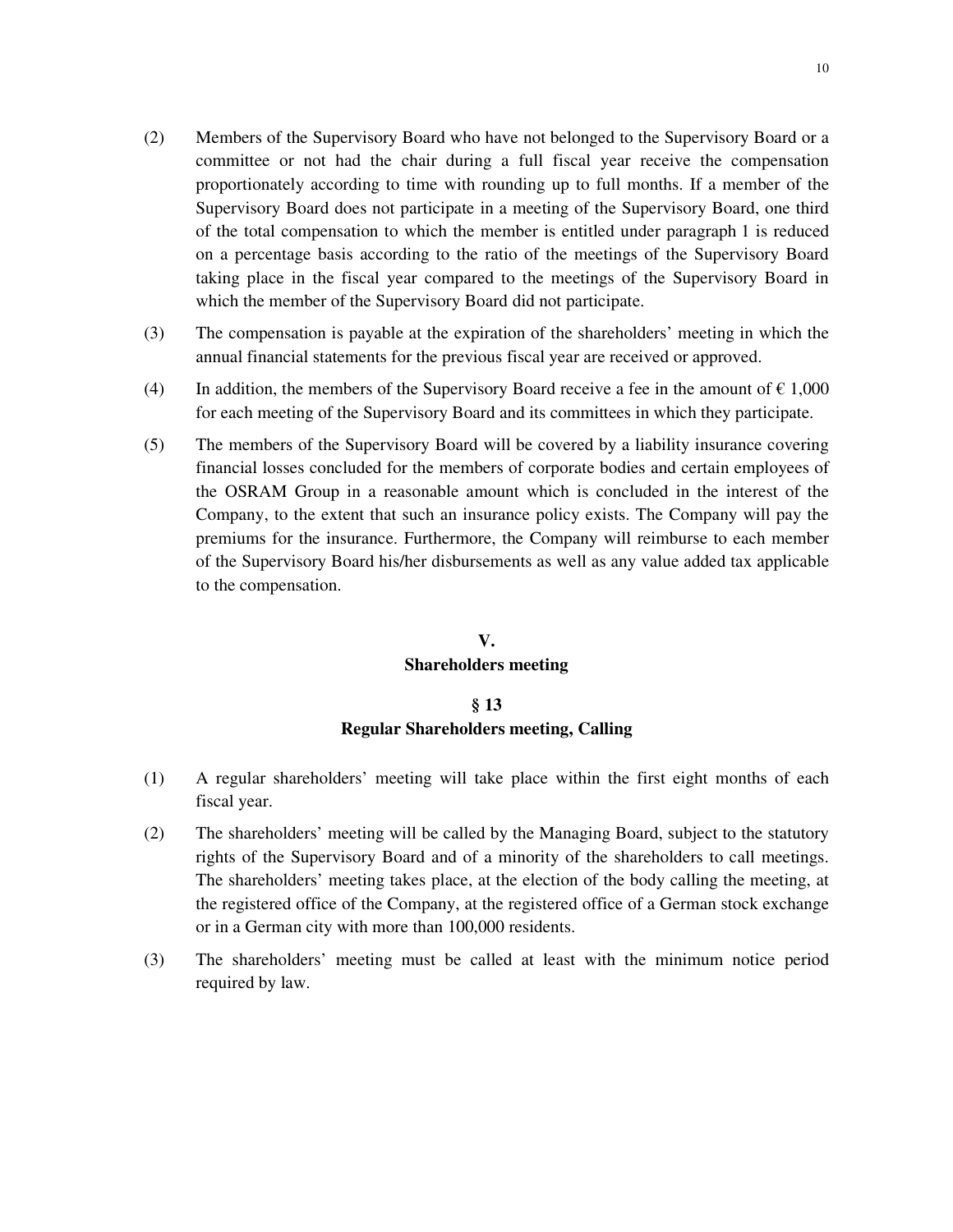## **§ 14 Participation and Exercise of Voting Rights**

- (1) Shareholders participating in the shareholders' meeting or wanting to exercise their right to vote must be registered in the share register.
- (2) Shareholders wanting to participate in the shareholders' meeting or cast their vote must also register for the shareholders' meeting. The registration must be received by the Company at the address notified for this purpose in the notice calling the meeting at least six days prior to the shareholders' meeting. In the notice calling the meeting, a shorter period of notice set in days can be contemplated. The date for the shareholders' meeting and the date of receipt are not included in the calculation.
- (3) The registration must be in German or English in text form (Section 126 b BGB) or in another electronic manner to be determined in more detail by the Company.
- (4) The right to vote can be exercised by proxies. The grant of proxy, its revocation and proof of proxy for the Company require text form (Section 126 b BGB) to the extent that this is not facilitated otherwise in the notice calling the meeting. The details for issuing proxies, their revocation and proof to the Company will be announced when the shareholders' meeting is called. Section 135 AktG is not affected.
- (5) The Managing Board is authorized to provide that shareholders can also participate in the shareholders' meeting without being present at its location and without a proxy and that they can completely or partially exercise all or individual rights by means of electronic communications (electronic participation). The Managing Board is also authorized to make determinations about the scope and procedure for participating and exercising rights under sentence 1.
- (6) The Managing Board is authorized to provide that shareholders can cast their votes by way of electronic communications (absentee ballot) without participating in the shareholders' meeting. The Managing Board is also authorized to make determinations about the scope and procedure for exercising the right under sentence 1.

#### **§ 15**

#### **Chair of the Shareholders' meeting**

- (1) The chairman of the Supervisory Board chairs the shareholders' meeting or, if the chairman is hindered, another member of the Supervisory Board determined by the chairman. If neither the chairman nor another member of the Supervisory Board determined by the chairman is present, the chair will be elected by the shareholders from among the present members of the Supervisory Board.
- (2) The chair will lead the discussion and will regulate the course of the shareholders' meeting. The chair can especially exercise the right to control presence (*Hausrecht*) and obtain support by using the services of assistance. The chair will determine the sequence of the persons speaking and the handling of the agenda items as well as the form, the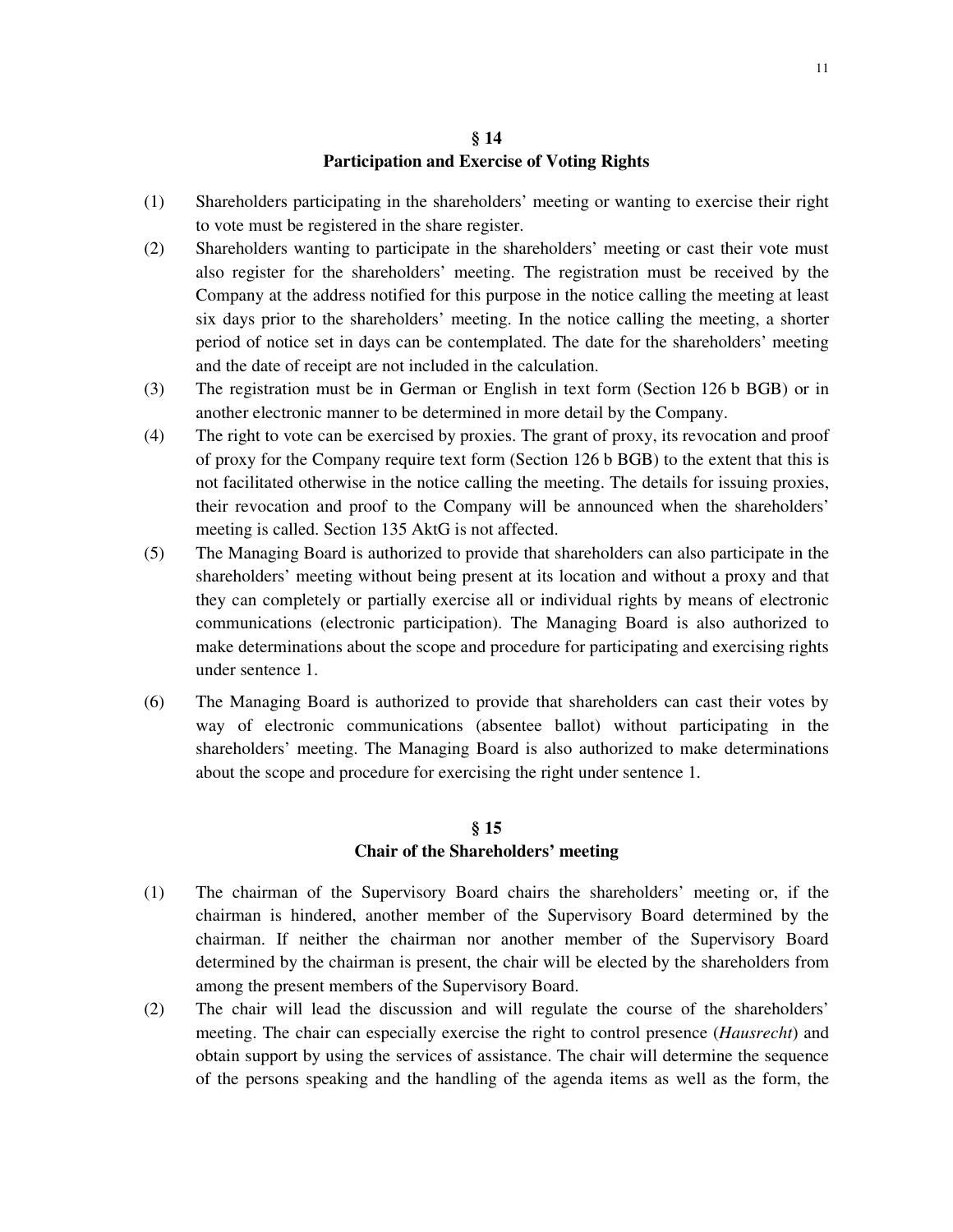procedure and the further details of voting, and will, to the extent legally permissible, decide about combining items for resolutions that belong together in a single vote.

(3) The chairman is authorized to reasonably restrict the right to speak and pose questions with regard to time. The chairman can especially reasonably set restrictions on the time for speaking, the time for posing questions and the total time for speaking and posing questions as well as reasonable time frames for the entire course of the shareholders' meeting, for individual items on the agenda and for individual speakers at the beginning or during the course of the shareholders' meeting; this especially also includes the possibility to close the list of speakers early if necessary and order that the debate be closed.

#### **§ 16**

## **Transmission of the Shareholders' meeting**

 The Managing Board is authorized to permit the transmission of images and sound from the shareholders' meeting. The Managing Board will regulate the further details.

## **§ 17 Adopting Resolutions**

- (1) Each share grants one vote in the shareholders' meeting.
- (2) The resolutions of the shareholders meeting are adopted by a simple majority of the votes cast and, to the extent that a majority of capital is required, with a majority of the capital stock represented when the resolution is adopted, unless mandatory statutory provisions or these Articles of Association require a larger majority.

# **VI. ANNUAL FINANCIAL STATEMENTS AND USE OF PROFIT**

#### **§ 18 Fiscal Year**

The fiscal year runs from 1 October until 30 September of the next year.

# **§ 19 Annual Financial Statements and Consolidated Financial Statements**

The Managing Board must prepare the annual financial statements and the management report as well as, to the extent required by law, the consolidated financial statements and the group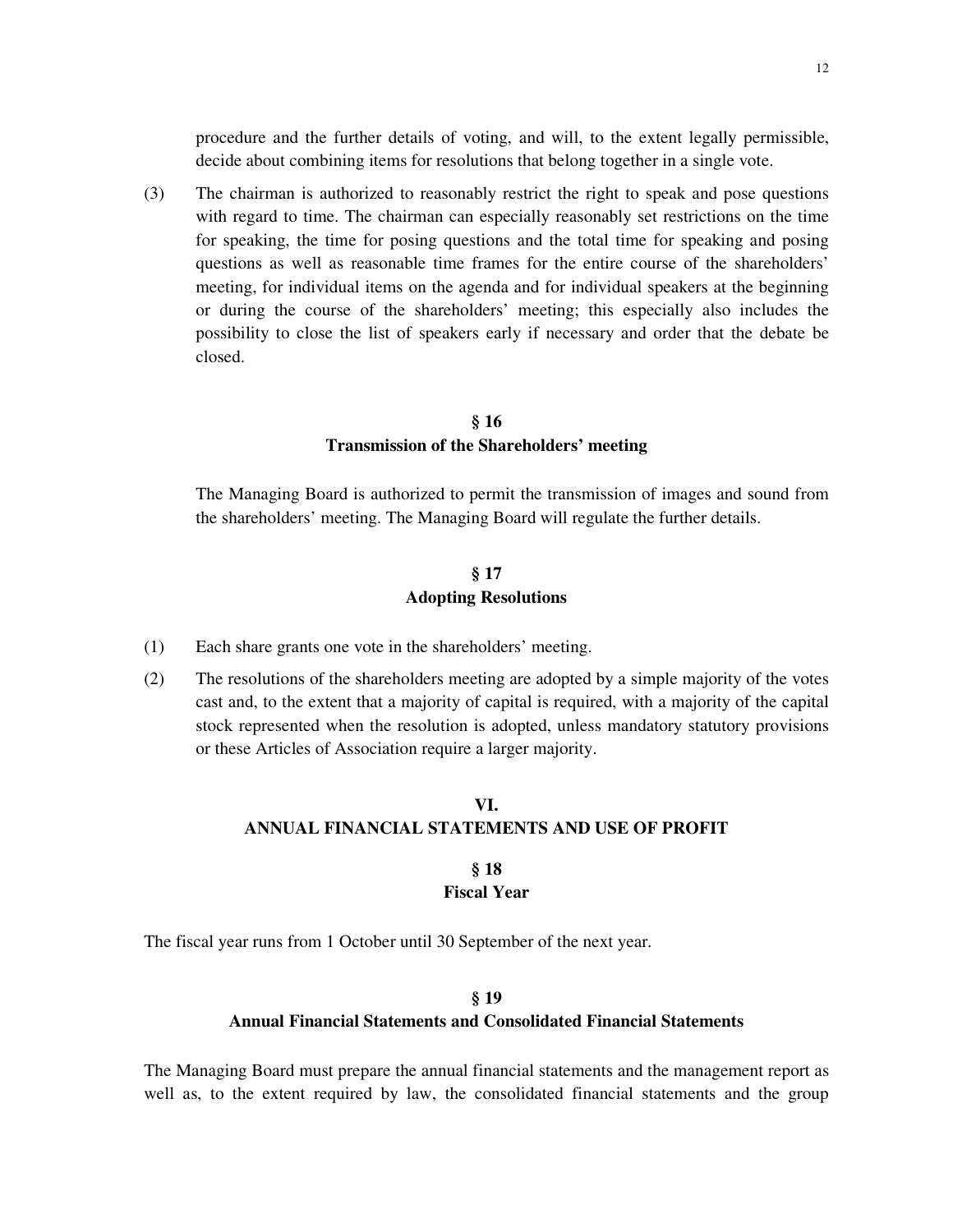management report for the previous year within the first three months of the fiscal year, and the Managing Board must submit these documents to the Supervisory Board and the auditor without undue delay. At the same time, the Managing Board must also submit to the Supervisory Board a proposal which the Managing Board wants to make to the shareholders' meeting concerning the use of the balance sheet profit.

# **§ 20 Use of Profit and Regular Shareholders' meeting**

- (1) The shareholders' meeting will resolve every year in the first eight months of the fiscal year about the use of the balance sheet profit, the ratification of actions (*Entlastung*) of the members of the Managing Board and the Supervisory Board and about the appointment of the auditor (regular shareholders' meeting) as well as about the determination of the annual financial statements in those situations required under the law.
- (2) The portions of the shareholders in the profit are determined according to their shares in the capital stock.
- (3) In the case of an increase of the capital stock, the participation in the profit for the new shares can be determined differently from Section 60 (2) German Stock Corporations Act.
- (4) The shareholders' meeting can resolve on a use of the balance sheet profit by way of a dividend in kind instead of or in addition to a cash dividend. The shareholders' meeting can allocate amounts to the profit reserves or carry them forward as profit in the resolution about the use of the balance sheet profit.

#### **VII.**

#### **FINAL PROVISIONS**

## **§ 21 Costs for establishing the Company**

The Company assumes the costs for establishing the Company in an estimated amount of up to € 3,000.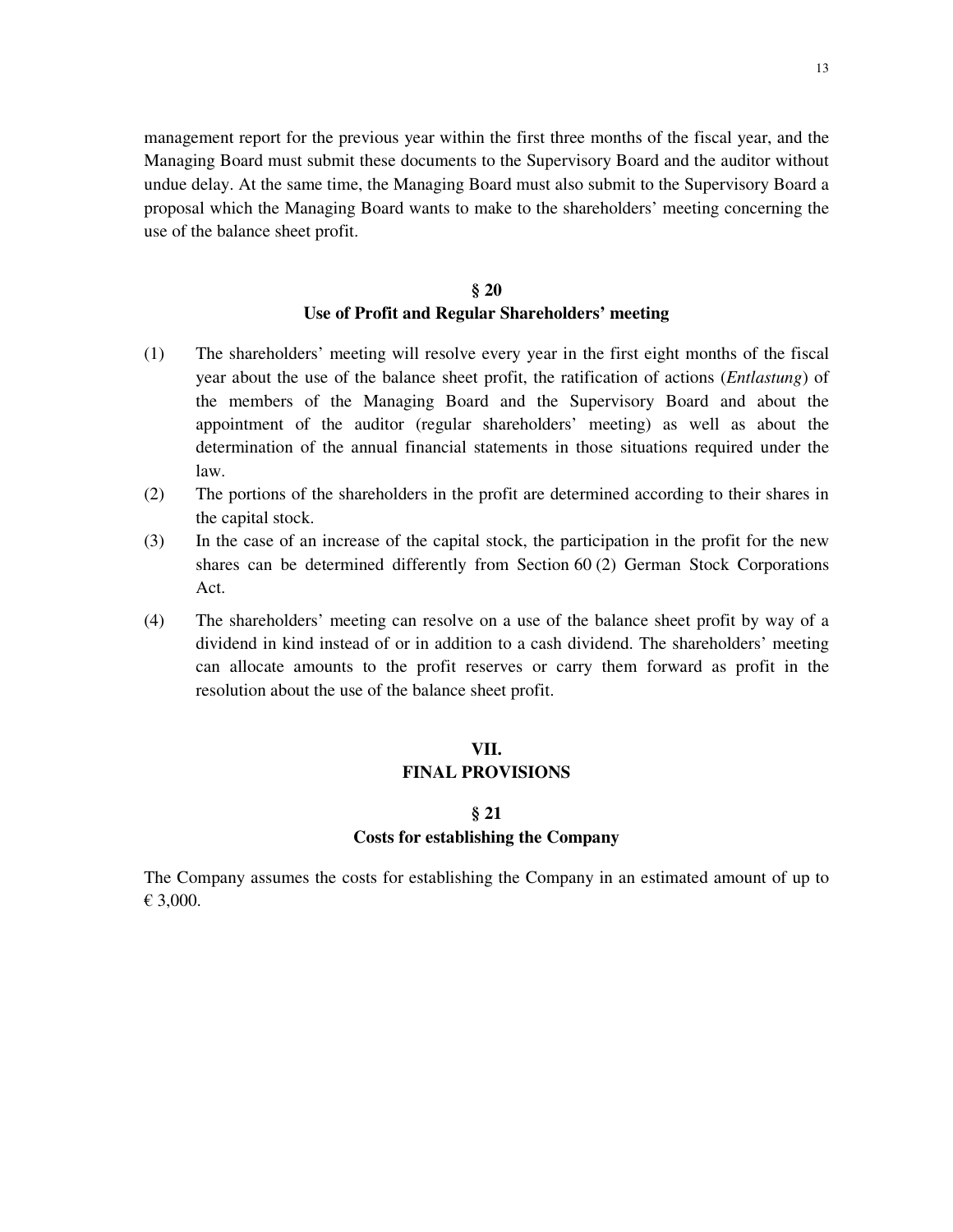# **Authorization for the Company to acquire and use treasury shares pursuant to Section 71 (1) no. 8 German Stock Corporations Act (***Aktiengesetz***, "AktG")**

1. The Managing Board is authorized to acquire treasury shares up to 28 February 2018 in an amount of up to the lower of 10  $\%$  of the capital stock existing at the time this authorization takes effect or the capital stock existing at the time of the respective exercise of the present authorization for every permissible purpose in the context of the statutory restrictions in accordance with the following provisions.

 The authorization can be used by the Company, but also by its group companies or by a third party retained by the Company or a group company for the Company's or the group companies' account if the statutory prerequisites, especially under Section 71 (2) AktG, are satisfied.

 The acquisition will be (i) on the stock exchange, (ii) by means of a public purchase offer directed towards all shareholders, (iii) by means of a public invitation so submit offers to sell directed to all shareholders or (iv) by granting put rights to the shareholders.

- In the case of acquisition on the stock exchange, the consideration paid by the Company per share (without ancillary costs for the acquisition) cannot exceed by more than 10 % and cannot undercut by more than 20 % the average of the stock exchange prices for the Company's share in the closing auction in the XETRA trading system (or a comparable successor system) on the Frankfurt Stock Exchange on the three trading days on the stock exchange preceding the day on which the obligation to acquire is entered into.
- In the case of a public purchase offer, the consideration paid by the Company per share (without ancillary costs for the acquisition) cannot exceed by more than 10 % and cannot undercut by more than 20 % the average of the stock exchange prices for the Company's share in the closing auction in the XETRA trading system (or a comparable successor system) on the Frankfurt Stock Exchange on the three trading days on the stock exchange before the decision of the Managing Board to issue the purchase offer.
- In the case of a public invitation to submit offers to sell or an acquisition by granting put rights, the consideration paid by the Company per share (without ancillary costs for the acquisition) cannot exceed by more than 10 % and cannot undercut by more than 20 % the average of the stock exchange prices for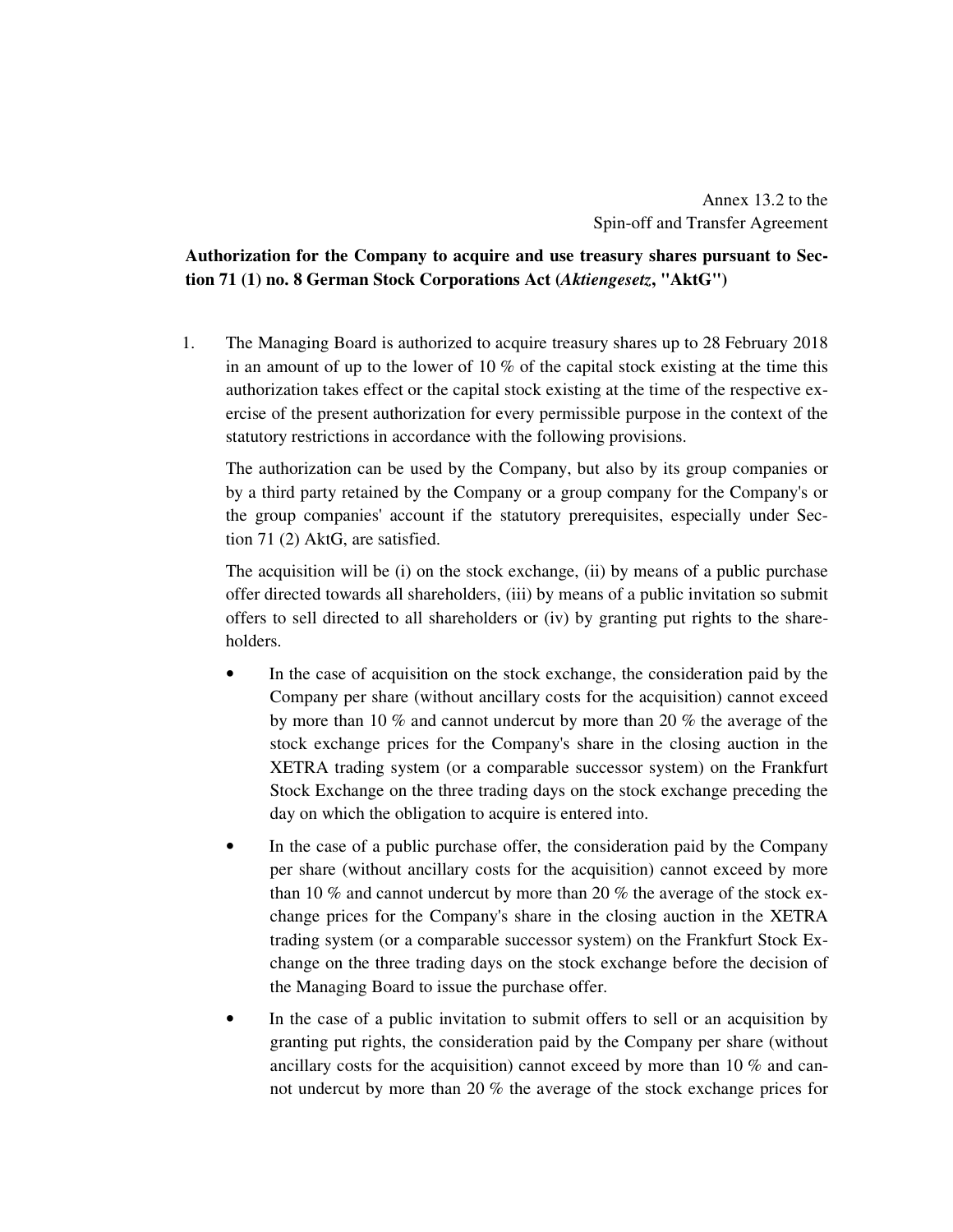the Company's stock in the closing auction in the XETRA trading system (or a comparable successor system) on the Frankfurt Stock Exchange on the three trading days on the stock exchange before the date of acceptance of the offers to sell respectively the date of the grant of the put rights.

 If there are major differences in the stock exchange price after a public purchase offer or a public invitation to submit offers for sale or after granting put rights compared to the offered buy respectively sell price or the threshold values for any range for the buy respectively sell price, then the offer respectively the invitation to submit offers for sale respectively the put rights can be adjusted up to the time of acceptance. In this case, the relevant amount is determined by the corresponding price on the last trading day on the stock exchange prior to the final decision by the Managing Board about the adjustment; the 10% and 20% thresholds for exceeding or falling below the relevant amount must be applied to this amount.

 The volume of a public purchase offer or a public invitation to submit offers to sell can be limited. If a public purchase offer or a public invitation to submit offers to sell is over-subscribed, the acquisition respectively the acceptance must be according to quotas which are proportionate to the respective shares involved in each case and there is a partial exclusion of any potential right of the shareholders to put their shares. A provision can be made for a preferred acquisition respectively a preferred acceptance of small numbers of up to 150 shares per shareholder as well as a rounding according to commercial principles corresponding with a partial exclusion of any potential right of the shareholders to sell their shares.

 If the shareholders are granted put rights for the purpose of purchase, these rights will be allocated to the shareholders proportionately according to their shareholdings and corresponding to the ratio of the volume of the shares to be bought back by the Company compared to the outstanding capital stock. Fractions of put rights do not have to be allocated; in this case, any fractional put rights are excluded.

 The Managing Board will determine the further details for the respective acquisition, especially any purchase offer or any invitation to submit offers to sell. This also applies for the further details of any put rights, concerning especially the term and the ability to trade in the put rights.

- 2. The Managing Board is authorized to use the treasury shares acquired on the basis of this authorization or the basis of previous authorizations as follows:
	- a. The shares can be sold on the stock exchange or, upon approval by the Supervisory Board, by a public offer to all shareholders proportionately according to their quota participations under a public offer to all shareholders. In the latter case, the subscription right is excluded for remainder amounts.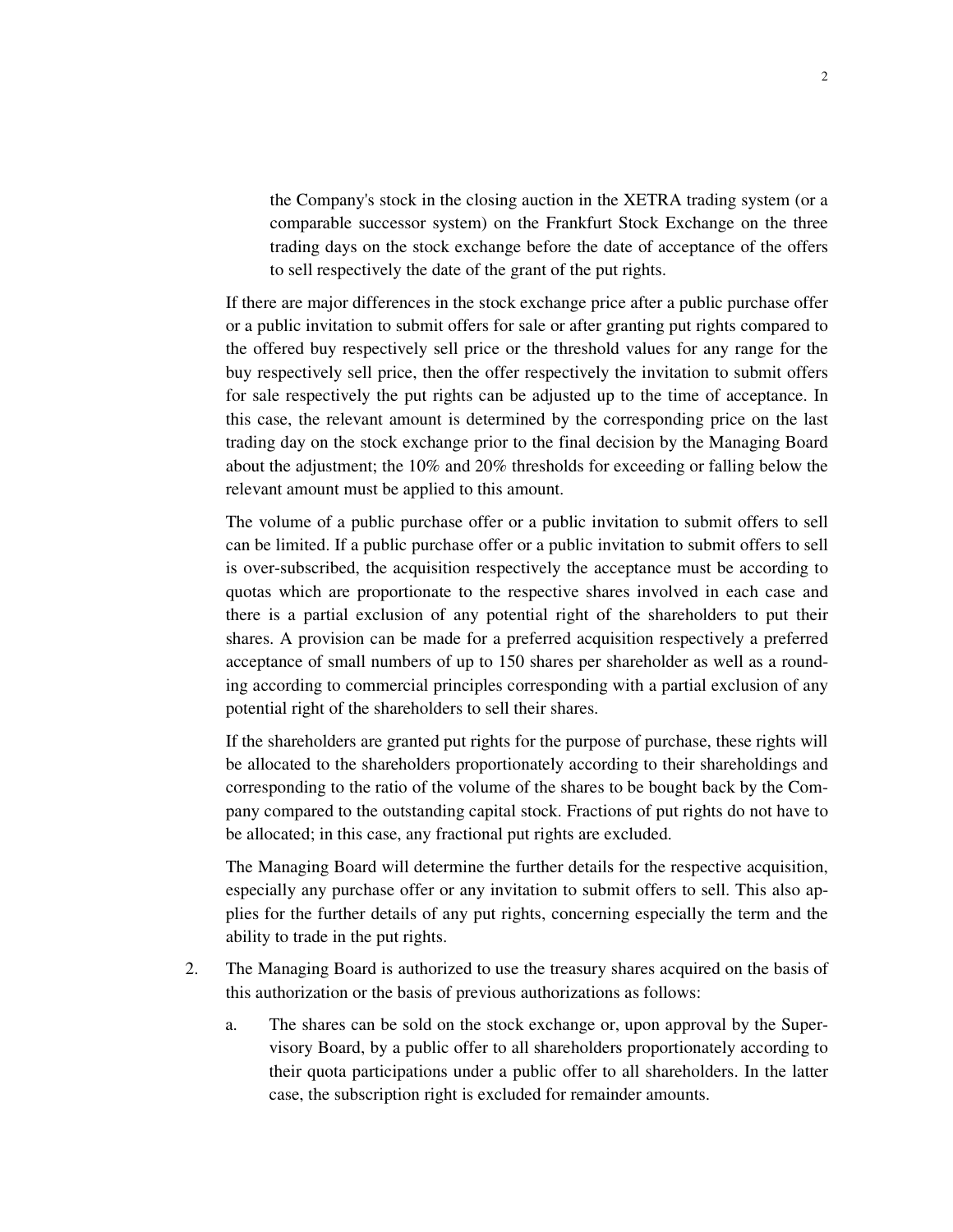- b. The shares can also be otherwise sold upon approval by the Supervisory Board for cash payment at a price which is not materially less that the stock exchange price for equal shares of the Company at the time of the sale. The proportionate amount of the capital stock represented by the shares sold under this authorization cannot exceed the lower of 10 % of the capital stock existing at the time the authorization takes effect or the capital stock existing at the time of the respective exercise of this authorization. The proportionate amount of capital stock represented by new shares issued after the resolution on this authorization adopted by the shareholders' meeting on the basis of any authorizations to issue shares constituting authorized capital subject to exclusion of the subscription right pursuant to Section 186 (3) sentence 4 AktG as well as the proportionate amount of capital stock attributed to warrant bonds or convertible bonds with an option right respectively a conversion right or a duty to convert or exchange or a put right which are issued on the basis of any authorizations under Sections 221 (4), 186 (3) sentence 4 AktG since the present authorization was resolved by the shareholders' meeting must be credited against this 10 % threshold.
- c. The shares can also be offered for acquisition or can be awarded or transferred with a holding or vesting period of not less than two years to persons currently or previously employed by the Company or one of its affiliated companies as well as present or former members of corporate bodies of the Company or its affiliated companies (in each case, a "**Beneficiary**"), whereby the employment or other service relationship or membership in a corporate body must, in any event, exist at the time of the offer or the award.

 The shares can also be offered, awarded or transferred to Beneficiaries in connection with admission of the shares of the Company to trading on the stock exchange, provided that the relevant shares must be held until the end of a holding respectively vesting period of at least six months after the listing on the stock exchange or the transfer.

 The further details for any awards and transfers, including any direct consideration, any prerequisites for claims and provisions on loss of entitlement or compensation, especially in special situations such as retirement, incapacity or death, will be established by the Managing Board.

d. The shares can be offered and transferred upon approval of the Supervisory Board in exchange for performance in kind, especially as (partial) consideration for the direct or indirect acquisition of enterprises, parts of enterprises or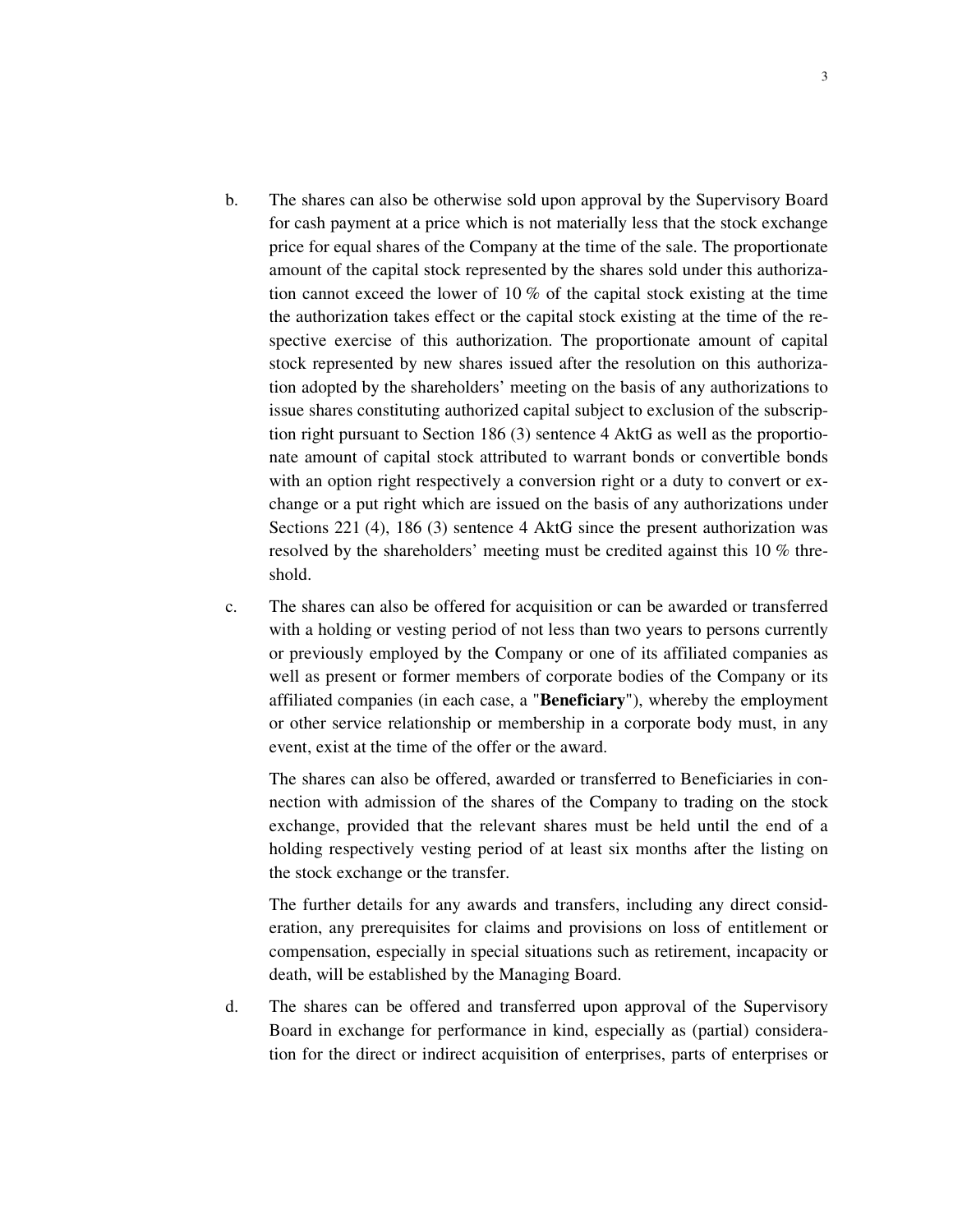participations in enterprises or other assets, including claims against the Company or claims for the purchase of assets or in the context of corporate mergers.

- e. The shares can be used to service duties or rights to acquire shares in OSRAM Licht AG under or in connection with convertible bonds and warrant bonds issued by the Company and its group companies.
- f. The shares can also be cancelled without the cancellation or the implementation requiring any further resolution by the shareholders' meeting. The cancellation will lead to a reduction of capital. However, the Managing Board can also decide not to reduce the capital stock and instead to increase the portion of the other shares in the capital stock pursuant to Section 8 (3) AktG. In this event, the Managing Board is authorized to adjust the stated number of shares in the articles of association.
- 3. The Supervisory board is authorized to use shares acquired by the Company as follows to the extent they are not required to be used for a specific other purpose:

 The shares can be used to service duties and rights to acquire shares of the Company which were or are agreed with members of the Managing Board of the Company in the context of the provisions on compensation for the Managing Board. The shares can also be offered for acquisition or awarded to the members of the Managing Board or future members of the Managing Board in the context of the provisions on compensation for the Managing Board with a holding or vesting period which ends at the earliest at the end of the second day after publication of the profits of the business in the fourth calendar year after the earlier of the year of the award or the transfer.

 The shares can also be offered, awarded or transferred to the Beneficiaries in connection with the listing of the Company's shares on the stock exchange, provided that the relevant shares must be held until the end of a holding or vesting period of at least six months after the listing on the stock exchange or the transfer.

 The further details of any awards and transfers, including any direct consideration, any prerequisites for claims and provisions on loss of the entitlements or compensation, especially for special situations such as retirement, incapacity or death, will be established by the Supervisory Board in accordance with the requirements of Section 87 AktG.

4. The subscription right of the shareholders for treasury shares is excluded to the extent that these shares are used in accordance with the above authorizations under clauses 2. b. to e. and clause 3.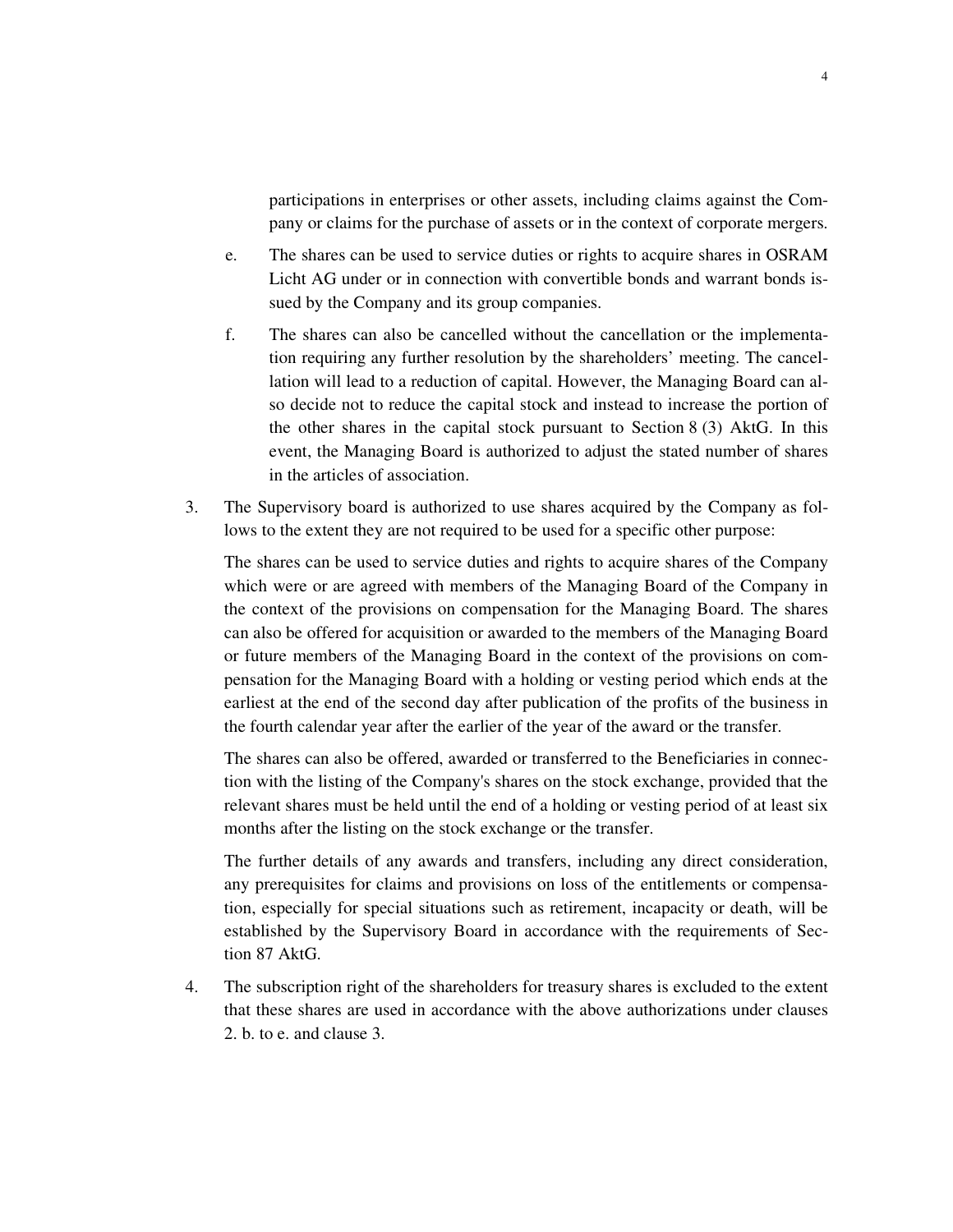5. The authorizations for the purchase of treasury shares, their sale or other use respectively cancellation can be exercised once or multiple times or independently of each other, in part or completely.

This resolution comes into force (subject to a condition precedent) upon the implementation of the increase of the capital stock of OSRAM Licht AG for the implementation of the spin-off of OSRAM Beteiligungen GmbH from Siemens AG to OSRAM Licht AG.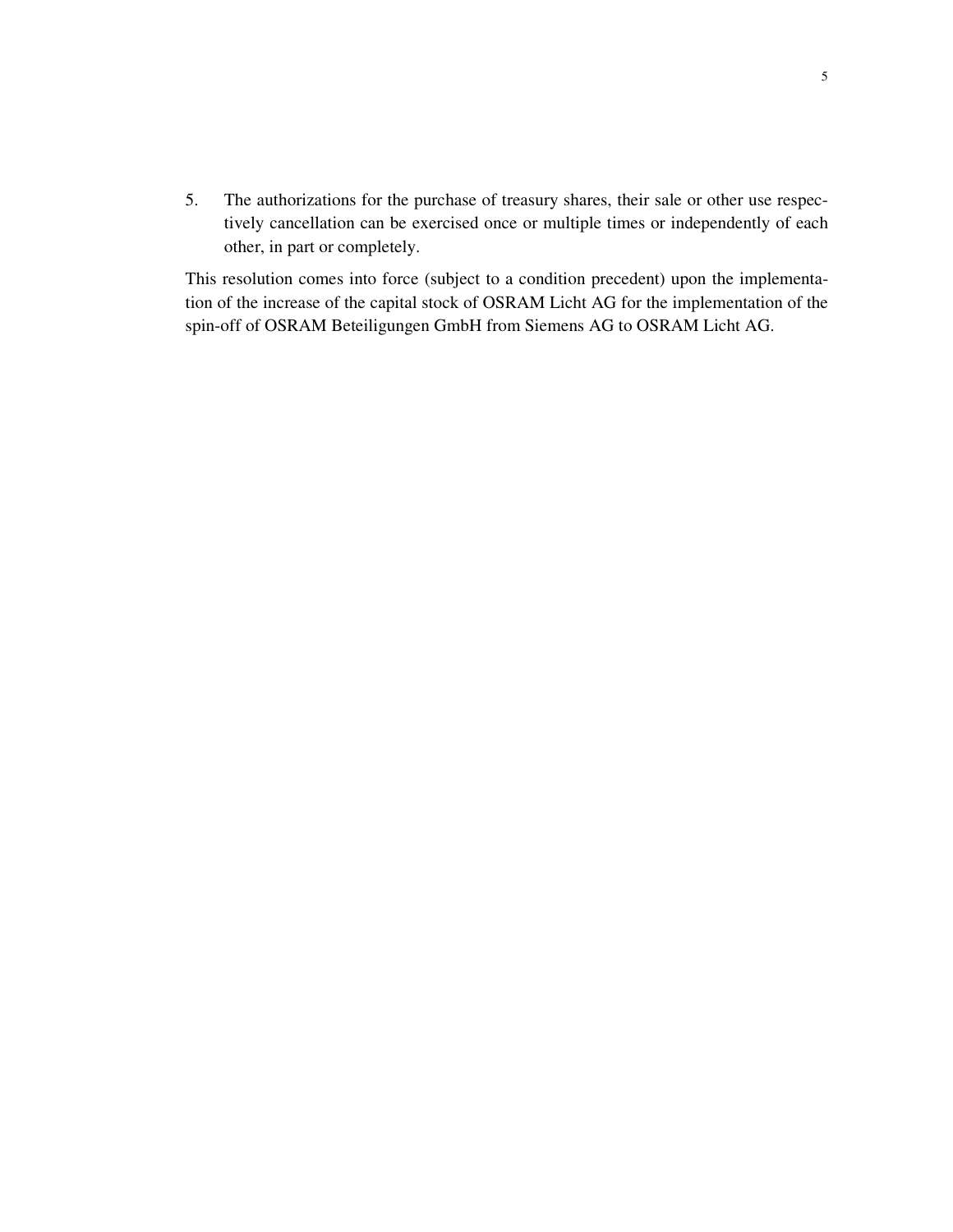# **Authorization for the Managing Board to issue convertible bonds/bonds with warrants, to exclude the subscription right as well as the authorization for the Supervisory Board to amend § 4 of the Articles of Association**

1. The Managing Board is authorized to issue bearer bonds or registered bonds in a total nominal amount of up to  $\epsilon$  300,000,000 with a conversion right or with bearer warrants or registered warrants in certificated warrants or a combination of these instruments for a total of up to 10,207,216 shares of no par value in OSRAM Licht AG (the "**OSRAM Licht Shares**") representing a proportionate amount in the capital stock totaling up to  $\epsilon$ 10,207,216 (the "**Bonds**"). The respective terms and conditions of the bonds or the warrants can also provide for a duty to convert or a duty to exercise the option as well as a right of the issuer to put for purchase in order to deliver shares (in any combination) as of maturity or at other points in time. The Bonds must be issued in exchange for cash payment. The authorization also covers the possibility of assuming the guarantees required for bonds issued by group companies and to make further required declarations and take further required actions for a successful issue. The authorization also covers the possibility of granting OSRAM Licht Shares to the extent that the holders or creditors under convertible bonds or bonds with warrants make use of their right to convert or their option or fulfill their duties to convert or to exercise the option or in case that shares are put for purchase. The authorization is valid until 28 February 2018. The Bonds as well as any warrants can be issued once or multiple times, in the full amount or in parts as well as simultaneously in various tranches. All parts of Bonds in a respectively issued tranche must have the same ranking rights and duties with regard to each other. The proportionate amount in the capital stock of the shares related to the individual bond can correspond to a maximum of no more than the lower of the nominal amount or the issuing price of the individual bond.

 The conversion price/option price cannot be below 80 % of the stock exchange price of the OSRAM Licht Shares in XETRA trading (or a comparable successor system) of the Frankfurt Stock Exchange. The average closing price on the ten trading days prior to the final decision of the Managing Board about the issuance of an offer for subscription of Bonds respectively about declaring the acceptance of a public call to issue offers to subscribe is determinative. In the case of trading in subscription rights, the days of the trading in subscription rights are determinative, except for the last two days on the stock exchange in which subscription rights are traded. In the case of Bonds with a duty to convert/duty to exercise an option or a right of the issuer to put shares for delivery, the conversion price/option price must correspond to either the above mentioned minimum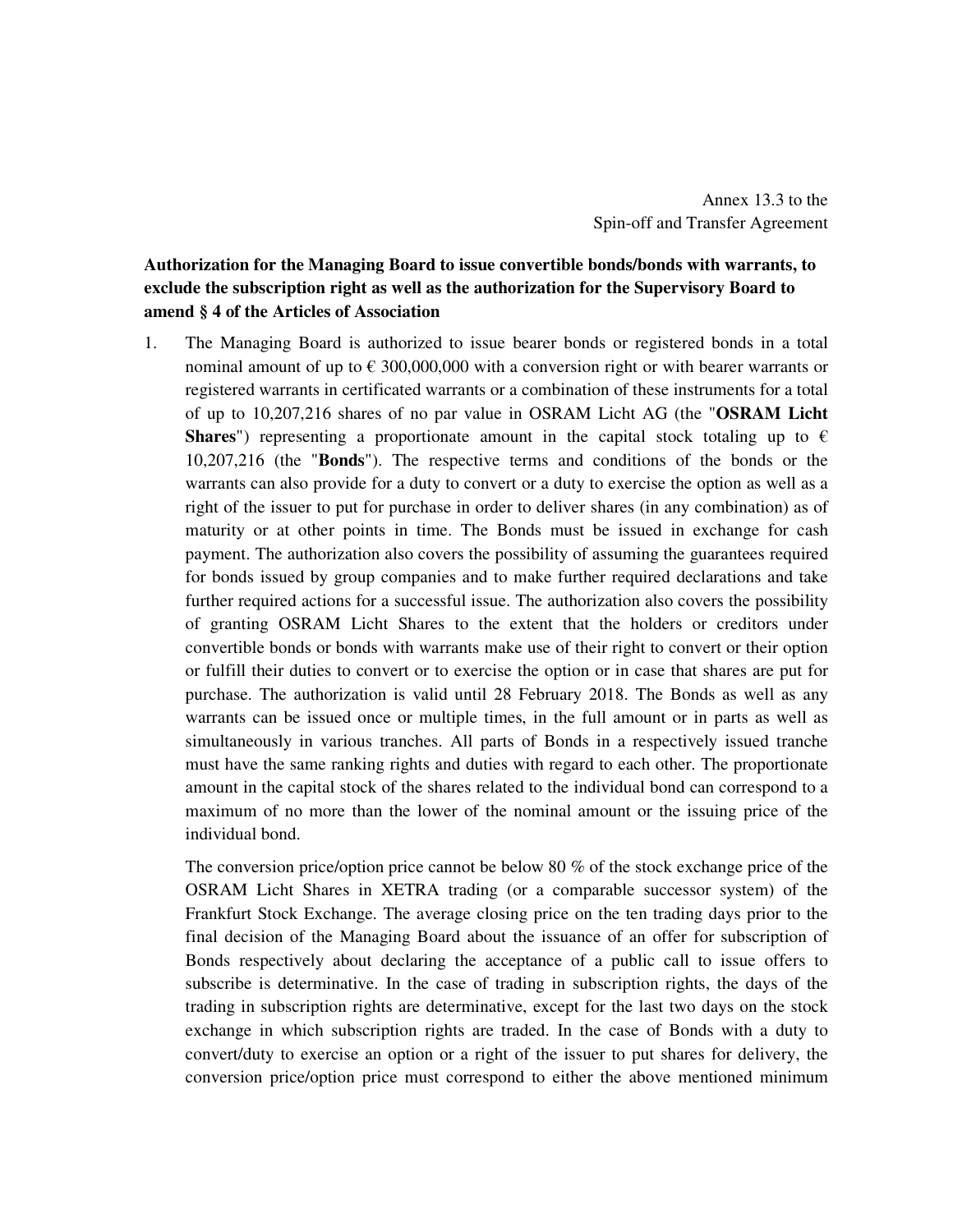price or the average closing price of the OSRAM Licht Shares on the ten days of XETRA trading (or a comparable successor system) of the Frankfurt Stock Exchange prior to or after the date of final maturity of the bonds, even if this average price lies below the above mentioned minimum price (80 %). Section 9 (1) AktG as well as Section 199 (2) AktG are not affected.

 In the case of issuing Bonds with warrants, one or more warrants entitling the creditors to subscribe to OSRAM Licht Shares in accordance with the specific provisions in the terms and conditions of the Bonds or the warrants or requiring the holders or creditors to do so or containing a right of the issuer to put shares will be attached to each individual Bond. The relevant warrants can be separable from the respective individual bonds. The terms and conditions of the Bonds or the warrants can provide that the payment of the option price can also be fulfilled by transferring parts of Bonds and, if appropriate, an additional cash payment. The proportionate amount of the capital stock of the shares relating to each Bond with warrants can correspond to no more than the lower of the nominal amount or an issuing price of the Bond with warrants.

 In the case of issuing convertible Bonds, the holders or creditors of the convertible Bonds have the right or the duty to convert their convertible Bonds into OSRAM Licht Shares in accordance with the detailed provisions in the terms and conditions of the convertible bonds. The conversion ratio results from dividing the lower of the par value or the issuing price of a convertible Bond by the respectively fixed conversion price for a new OSRAM Licht Share. The proportionate amount in the capital stock for each share relating to the convertible Bond can correspond to a maximum of the lower of the nominal amount or an issuing price of the convertible Bond.

 The authorization also provides for the possibility to grant protection against dilution or make adjustments in certain cases in accordance with the further details in the respective terms and conditions of the Bonds or warrants. Protection against dilution or adjustments can especially be contemplated for the event that there are changes in the capital of the Company during the term of the Bonds or the warrants (for example, a capital increase or reduction in capital or a stock split), but also in connection with dividend payments, the issuance of additional convertible Bonds/Bonds with warrants as well as in the case of extraordinary events occurring during the term of the Bonds or the warrants (for example, if a third party obtains control). Protection against dilution or adjustments can especially be provided by granting subscription rights, changing the conversion price/option price as well as by changing or granting cash components.

 The Managing Board is authorized to determine the additional terms and conditions of the Bonds or the warrants or to do so in consultation with the respective group company issuing Bonds or warrants. The terms and conditions can especially also regulate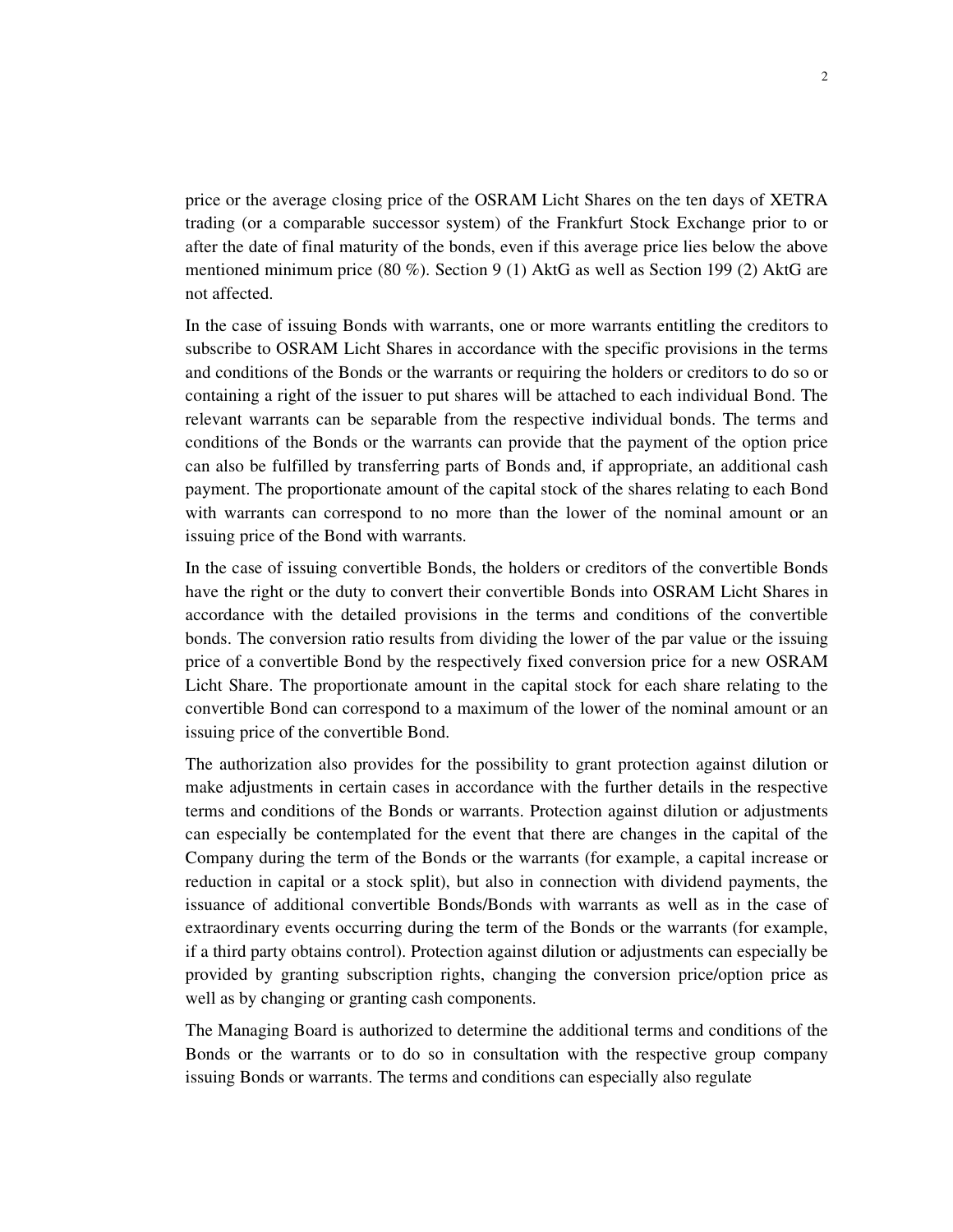- whether delivery of treasury shares of OSRAM Licht AG, the payment of consideration in money or the delivery of other listed securities can be provided for instead of performance using conditional capital,
- whether the conversion price/option price or the conversion ratio will be determined when issuing the Bonds or whether it will be determined on the basis of future stock exchange prices within a range to be determined,
- whether and how there will be rounding to a full share conversion ratio,
- whether an additional payment to be rendered in cash or cash compensation will be established in the case of remainder amounts,
- how the details of the exercise, the performance of duties or rights, the deadlines and the determination of the conversion prices/option prices are to be determined in the case of duties to convert or to fulfill duties to exercise an option or rights to put shares,
- whether the Bonds will be issued in Euro or  $-$  with a limit on the corresponding consideration – in other lawful currencies in OECD countries.

 Generally, the Bonds must be offered for subscription to the shareholders; they can also be issued to credit institutions with the obligation to offer them for subscription to shareholders. However, the Managing Board is authorized, with the consent of the Supervisory Board, to exclude the subscription right

- if the issuing price for a Bond does not materially fall below the theoretical fair market value determined in accordance with recognized financial mathematical methods. The sum of the shares to be issued on the basis of the Bonds under this authorization pursuant to Section 186 (3) sentence 4 AktG (in exchange for cash contributions with exclusion of the subscription right) together with other shares issued or sold in accordance with this statutory provision during the term of validity of this authorization cannot exceed 10 % of the respective capital stock either at the time this authorization takes effect or at the time of the exercise of this authorization. Those shares must also be taken into account in this limit which were issued up to the respective issuance of Bonds on the basis of the Authorized Capital 2013 pursuant to § 4 of the Articles of Association, any other authorized capital or by sale of treasury shares excluding the subscription right of the shareholders pursuant to Section 186 (3) sentence 4 AktG, if applicable, in conjunction with Section 71 (1) no. 8 sentence 5 AktG;
- to the extent necessary for remainder amounts which result due to the subscription ratio;